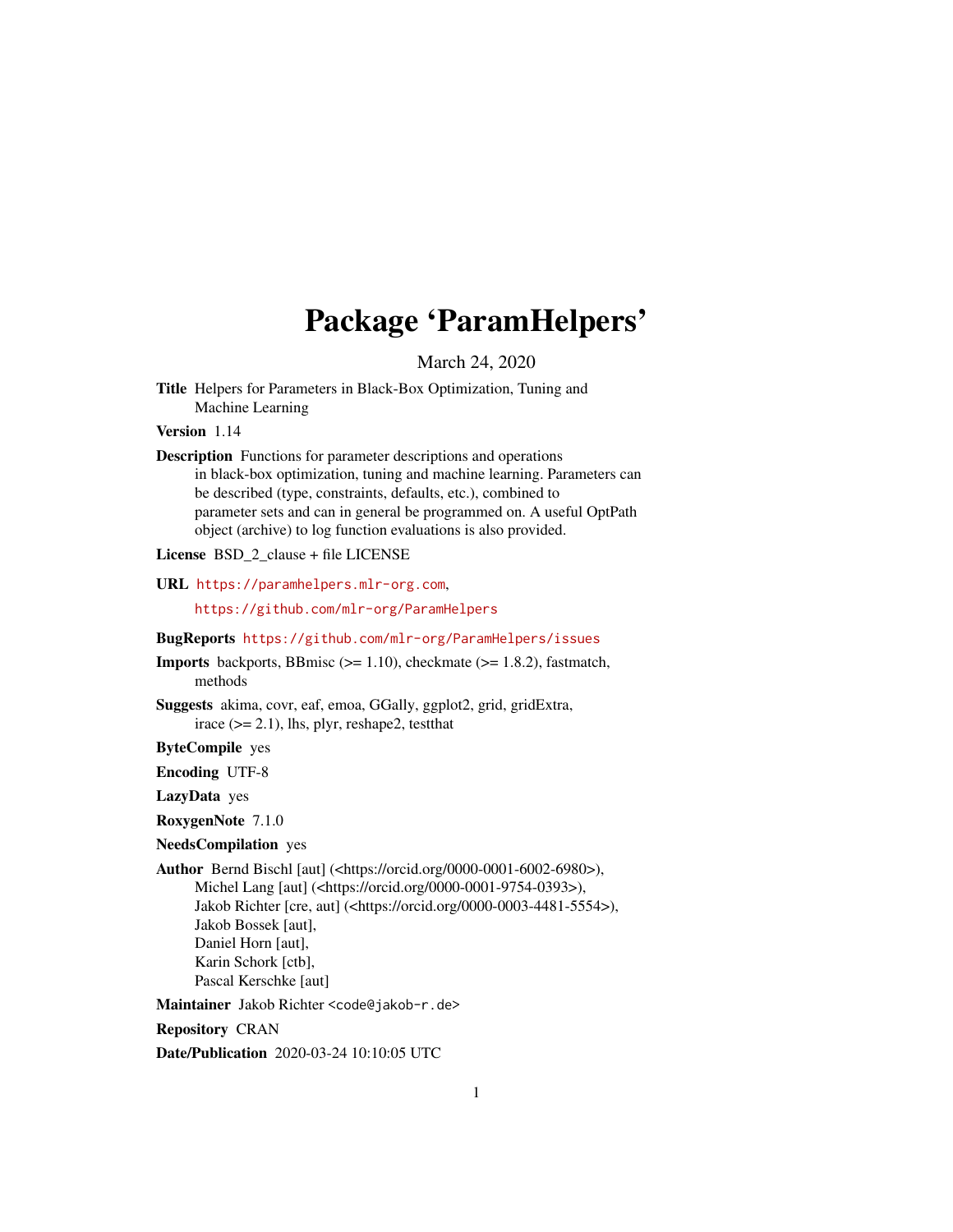# R topics documented:

|              | 3              |
|--------------|----------------|
|              | 5              |
|              | 6              |
|              | $\overline{7}$ |
|              | $\overline{7}$ |
|              | 8              |
|              | 9              |
|              | <b>10</b>      |
|              | <b>10</b>      |
|              | 11             |
|              | 13             |
|              | 15             |
|              | <b>16</b>      |
|              | -17            |
|              | <sup>18</sup>  |
|              |                |
|              | 21             |
|              |                |
|              |                |
|              |                |
|              |                |
|              |                |
|              |                |
|              |                |
|              |                |
|              |                |
|              |                |
|              |                |
|              |                |
|              |                |
|              |                |
|              |                |
|              |                |
|              |                |
|              |                |
|              |                |
|              |                |
|              | 37             |
| hasForbidden | 37             |
|              | 38             |
|              | 38             |
|              | 39             |
|              | 39             |
| isFeasible   | 40             |
|              | 41             |
|              | 41             |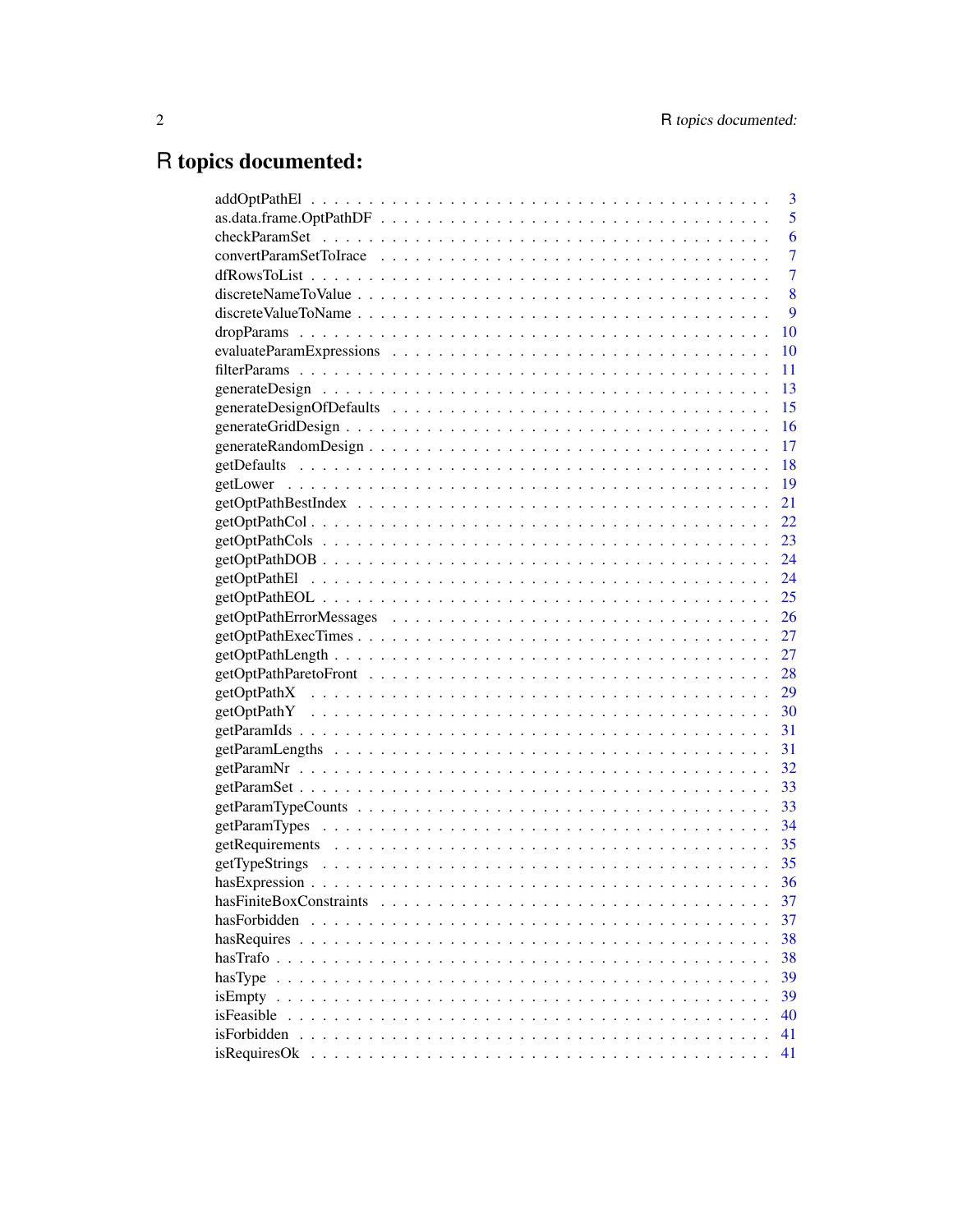<span id="page-2-0"></span>

|       |                                                                                                            | 42 |
|-------|------------------------------------------------------------------------------------------------------------|----|
|       |                                                                                                            | 43 |
|       |                                                                                                            | 43 |
|       |                                                                                                            | 44 |
|       |                                                                                                            | 45 |
|       | $listToDfOneRow \dots \dots \dots \dots \dots \dots \dots \dots \dots \dots \dots \dots \dots \dots \dots$ | 48 |
|       |                                                                                                            | 49 |
|       |                                                                                                            | 50 |
|       |                                                                                                            | 52 |
|       |                                                                                                            | 56 |
|       |                                                                                                            | 57 |
|       |                                                                                                            | 58 |
|       |                                                                                                            | 59 |
|       |                                                                                                            | 60 |
|       |                                                                                                            | 60 |
|       |                                                                                                            | 64 |
|       |                                                                                                            | 64 |
|       |                                                                                                            | 65 |
|       |                                                                                                            | 66 |
|       |                                                                                                            | 67 |
|       |                                                                                                            | 68 |
|       |                                                                                                            | 68 |
|       |                                                                                                            | 69 |
|       |                                                                                                            | 70 |
|       |                                                                                                            | 70 |
| Index |                                                                                                            | 72 |

<span id="page-2-1"></span>addOptPathEl *Add a new element to an optimization path.*

# Description

Changes the argument in-place. Note that when adding parameters that have associated transformations, it is probably best to add the untransformed values to the path. Otherwise you have to switch off the feasibility check, as constraints might now not hold anymore.

Dependent parameters whose requirements are not satisfied must be represented by a scalar NA in the input.

# Usage

```
addOptPathEl(
 op,
  x,
 y,
 dob = getOptPathLength(op) + 1L,
 eol = as.integer(NA),
```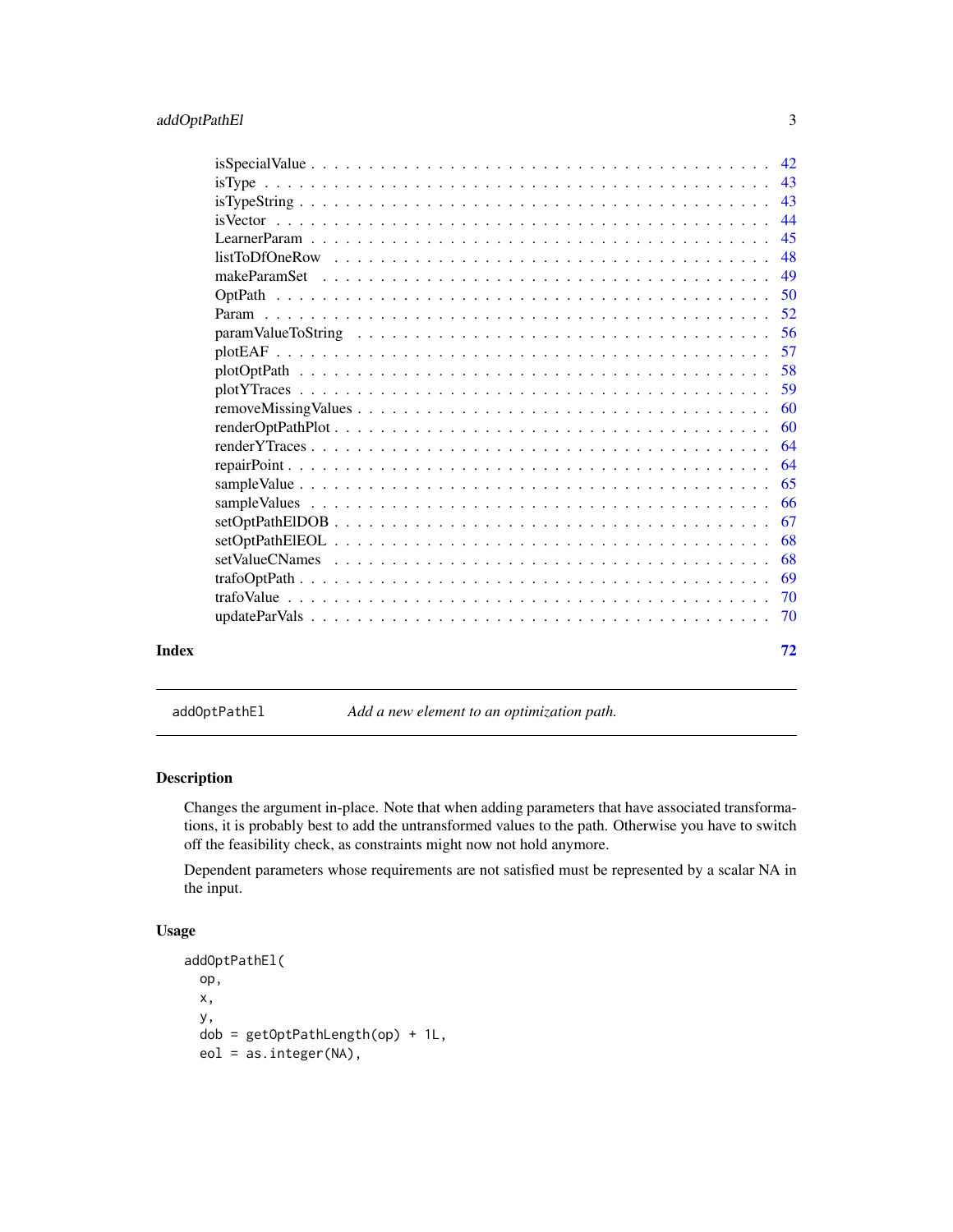```
error.message = NA_character_,
 exec.time = NA_real_,
 extra = NULL,check.feasible = !op$add.transformed.x
)
```

| op                          | OptPath<br>Optimization path.                                                                                                                                                                                                                                                                                                                                                                                         |
|-----------------------------|-----------------------------------------------------------------------------------------------------------------------------------------------------------------------------------------------------------------------------------------------------------------------------------------------------------------------------------------------------------------------------------------------------------------------|
| X                           | (list)<br>List of parameter values for a point in input space. Must be in same order as<br>parameters.                                                                                                                                                                                                                                                                                                                |
| У                           | (numeric)<br>Vector of fitness values. Must be in same order as y. names.                                                                                                                                                                                                                                                                                                                                             |
| dob                         | (integer(1))<br>Date of birth of the new parameters. Default is length of path $+1$ .                                                                                                                                                                                                                                                                                                                                 |
| eol                         | (integer(1))<br>End of life of point. Default is NA.                                                                                                                                                                                                                                                                                                                                                                  |
| error.message               | (character(1))<br>Possible error message that occurred for this parameter values. Default is NA.                                                                                                                                                                                                                                                                                                                      |
| exec.time                   | (numeric(1))<br>Possible exec time for this evaluation. Default is NA.                                                                                                                                                                                                                                                                                                                                                |
| extra                       | (list)<br>Possible list of extra values to store. The list must be fully named. The list can<br>contain nonscalar values, but these nonscalar entries must have a name starting<br>with a dot (.). Other entries must be scalar, and must be in the same order of<br>all calls of addOptPathEl. Watch out: if include.extra was set to TRUE in<br>(makeOptPathDF()) the list of extras is mandatory. Default is NULL. |
| check.feasible (logical(1)) | Should x be checked with (isFeasible())? Default is TRUE.                                                                                                                                                                                                                                                                                                                                                             |

# Value

Nothing.

# See Also

```
Other optpath: OptPath, getOptPathBestIndex(), getOptPathCols(), getOptPathCol(), getOptPathDOB(),
getOptPathEOL(), getOptPathEl(), getOptPathErrorMessages(), getOptPathExecTimes(),
getOptPathLength(), getOptPathParetoFront(), getOptPathX(), getOptPathY(), setOptPathElDOB(),
setOptPathElEOL()
```
# Examples

```
ps = makeParamSet(
 makeNumericParam("p1"),
```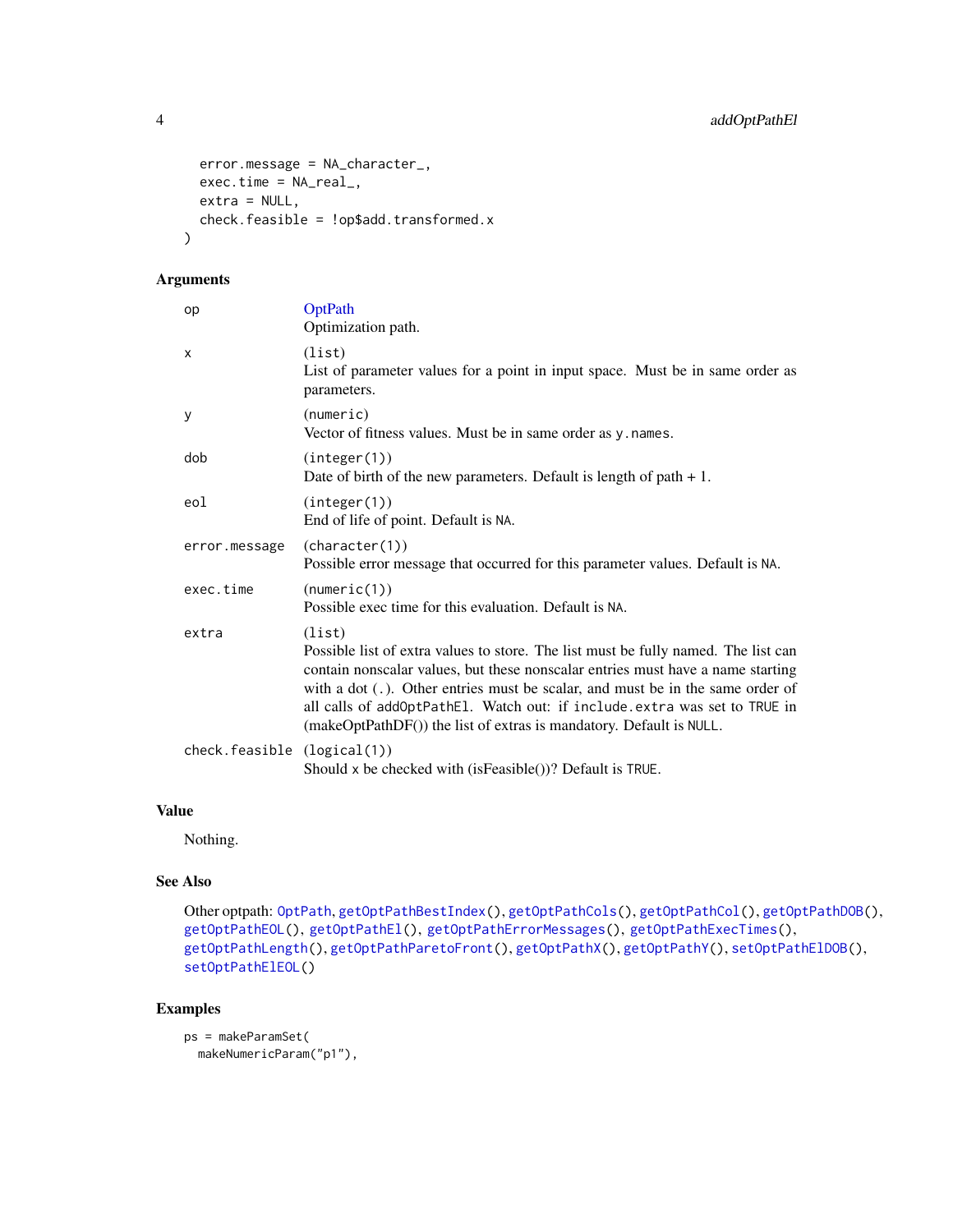```
makeDiscreteParam("p2", values = c("a", "b"))
\mathcal{L}op = makeOptPathDF(par.set = ps, y.names = "y", minimize = TRUE)
addOptPathEl(op, x = list(p1 = 7, p2 = "b"), y = 1)addOptPathEl(op, x = list(p1 = -1, p2 = "a"), y = 2)as.data.frame(op)
```
as.data.frame.OptPathDF

*Convert optimization path to data.frame.*

#### Description

The following types of columns are created:

| numeric                             |
|-------------------------------------|
| integer                             |
| $factor$ (names of values = levels) |
| logical                             |
| numeric                             |
| integer                             |
| integer                             |
| character                           |
| numeric                             |
| any                                 |
|                                     |

If you want to convert these, look at [BBmisc::convertDataFrameCols\(\)](#page-0-0). Dependent parameters whose constraints are unsatisfied generate NA entries in their respective columns. Factor columns of discrete parameters always have their complete level set from the param.set.

#### Usage

```
## S3 method for class 'OptPathDF'
as.data.frame(
 x,
  row.names = NULL,optional = FALSE,
  include.x = TRUE,include.y = TRUE,include.rest = TRUE,
  dob = x$env$dob,
 eol = x$env$eol,
  ...
)
```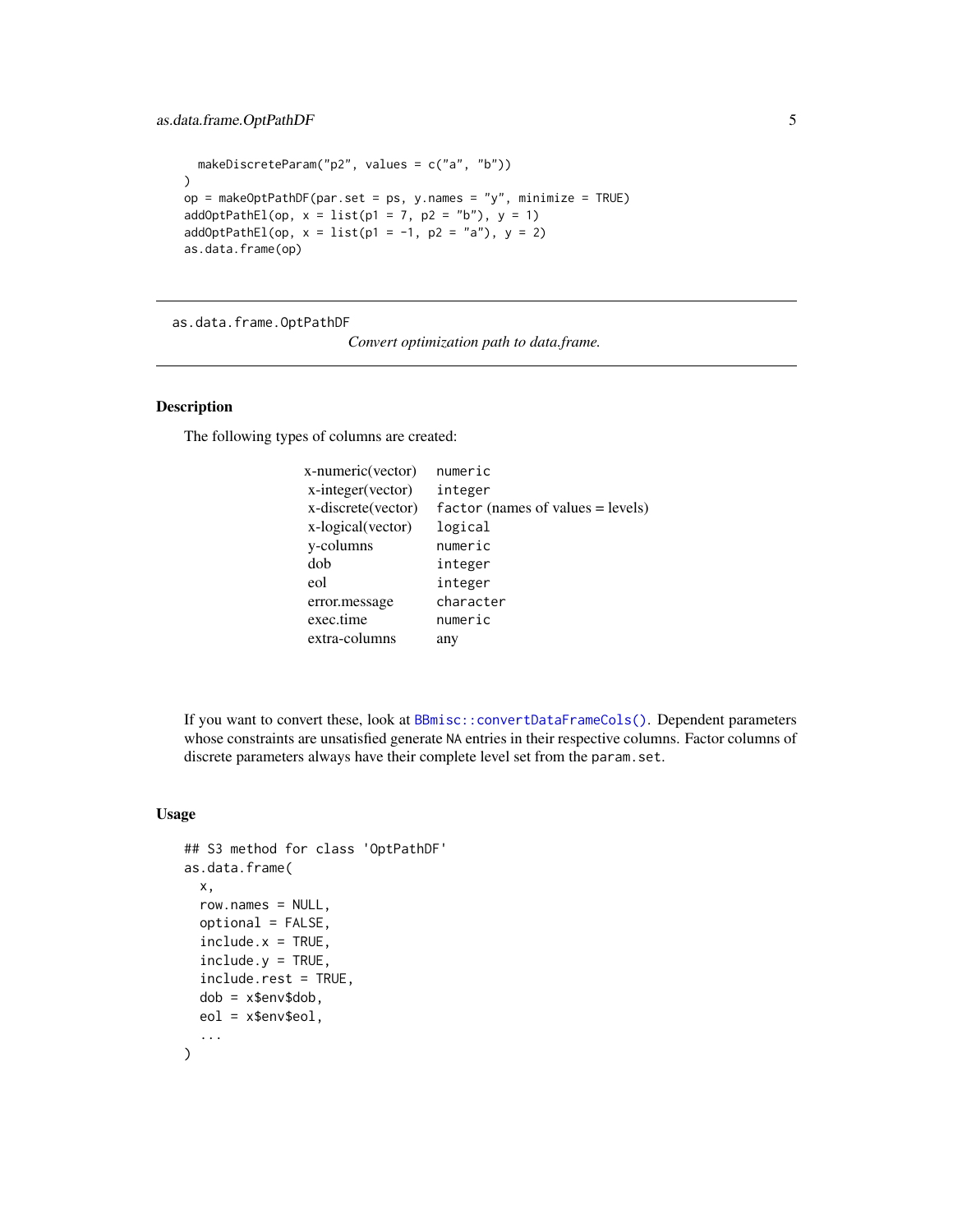| X            | (0ptPath())                                                                                                                                      |
|--------------|--------------------------------------------------------------------------------------------------------------------------------------------------|
|              | Optimization path.                                                                                                                               |
| row.names    | character                                                                                                                                        |
|              | Row names for result. Default is none.                                                                                                           |
| optional     | $(\text{any})$                                                                                                                                   |
|              | Currently ignored.                                                                                                                               |
| include.x    | (logical(1))                                                                                                                                     |
|              | Include all input params? Default is TRUE.                                                                                                       |
| include.y    | (logical(1))                                                                                                                                     |
|              | Include all y-columns? Default is TRUE.                                                                                                          |
| include.rest | (logical(1))                                                                                                                                     |
|              | Include all other columns? Default is TRUE.                                                                                                      |
| dob          | integer                                                                                                                                          |
|              | Vector of date-of-birth values to further subset the result. Only elements with a<br>date-of-birth included in dob are selected. Default is all. |
| eol          | integer                                                                                                                                          |
|              | Vector of end-of-life values to further subset the result. Only elements with an<br>end-of-life included in eol are selected. Default is all.    |
|              | $(\text{any})$                                                                                                                                   |
|              | Currently ignored.                                                                                                                               |
|              |                                                                                                                                                  |

#### Value

[data.frame](#page-0-0).

| checkParamSet | Sanity check expressions of a parameter set. |
|---------------|----------------------------------------------|
|---------------|----------------------------------------------|

# Description

Checks whether the default values of the numerical parameters are located within the corresponding boundaries. In case of discrete parameters it checks whether the values are a subset of the parameter's possible values.

# Usage

```
checkParamSet(par.set, dict = NULL)
```
# Arguments

| par.set | ParamSet                                                                       |
|---------|--------------------------------------------------------------------------------|
|         | Parameter set.                                                                 |
| dict    | (environment   list   NULL)                                                    |
|         | Environment or list which will be used for evaluating the variables of expres- |
|         | sions within a parameter, parameter set or list of parameters. The default is  |
|         | NULL.                                                                          |

<span id="page-5-0"></span>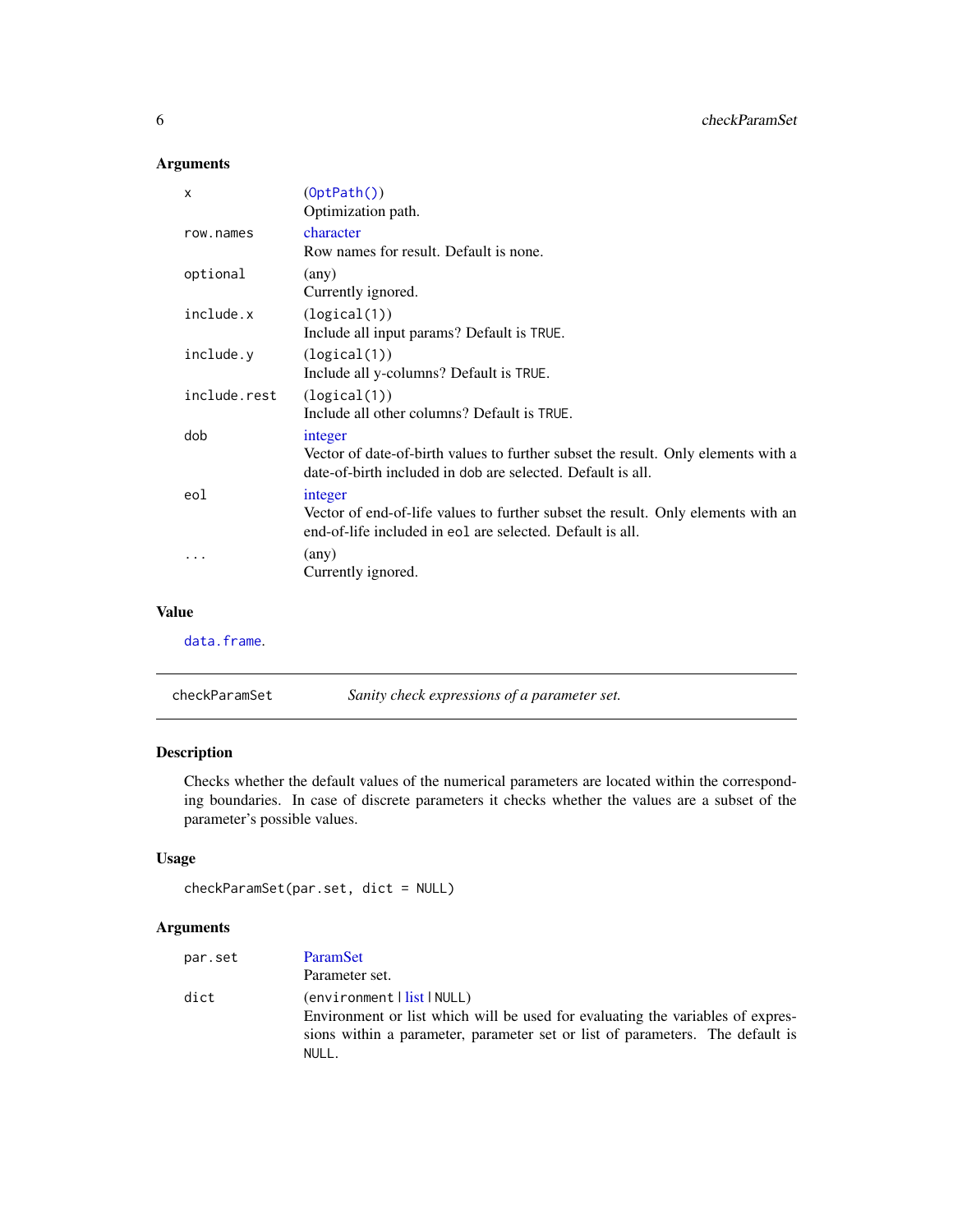# <span id="page-6-0"></span>convertParamSetToIrace 7

# Value

[TRUE](#page-0-0) on success. An exception is raised otherwise.

#### Examples

```
ps = makeParamSet(
  makeNumericParam("u", lower = expression(p)),
  makeIntegerParam("v", lower = 1, upper = expression(3 * p)),
  makeDiscreteParam("w", default = expression(z), values = c("a", "b")),
  makeDiscreteParam("x", default = "a", values = c("a", "b")),
  keys = c("p", "z")
)
checkParamSet(ps, dict = list(p = 3, z = "b"))
```
convertParamSetToIrace

*Converts a ParamSet object to a parameter object of the irace package.*

#### Description

Converts to a textual description used in irace and then potentially calls [readParameters.](#page-0-0)

## Usage

```
convertParamSetToIrace(par.set, as.chars = FALSE)
```
# Arguments

| par.set  | ParamSet                                                                            |
|----------|-------------------------------------------------------------------------------------|
|          | Parameter set.                                                                      |
| as.chars | (logical(1))                                                                        |
|          | Return results as character vector of lines FALSE or call i race:: readParameters() |
|          | on it (TRUE). Default is FALSE.                                                     |

# Value

[list\(\)](#page-0-0) .

dfRowsToList *Convert a data.frame row to list of parameter-value-lists.*

# Description

Please note that (naturally) the columns of df have to be of the correct type w.r.t. the corresponding parameter. The only exception are integer parameters where the corresponding columns in df are allowed to be numerics. And also see the argument enforce.col.types as a way around this restriction.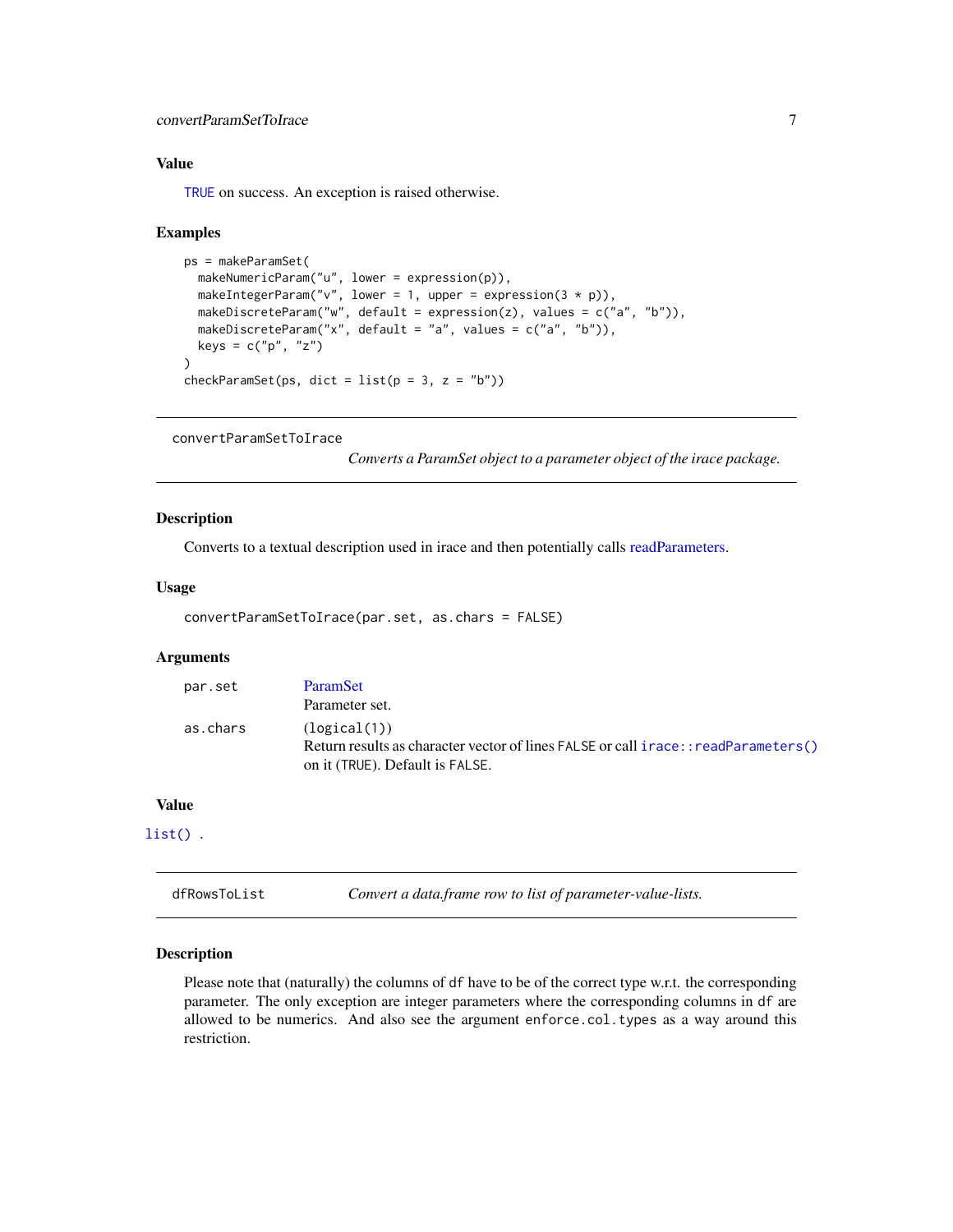```
numeric(vector) numeric<br>integer(vector) integer
integer(vector)
discrete(vector) factor (names of values = levels)
logical(vector) logical
```
<span id="page-7-0"></span>Dependent parameters whose requirements are not satisfied are represented by a scalar NA in the output.

# Usage

```
dfRowsToList(df, par.set, enforce.col.types = FALSE, ...)
dfRowToList(df, par.set, i, enforce.col.types = FALSE, ...)
```
# Arguments

| df                | (data.frame)<br>Data.frame, potentially from OptPathDF(). Columns are assumed to be in the<br>same order as par.set.                                                                                                                                                                                                                                                                          |
|-------------------|-----------------------------------------------------------------------------------------------------------------------------------------------------------------------------------------------------------------------------------------------------------------------------------------------------------------------------------------------------------------------------------------------|
| par.set           | <b>ParamSet</b><br>Parameter set.                                                                                                                                                                                                                                                                                                                                                             |
| enforce.col.types |                                                                                                                                                                                                                                                                                                                                                                                               |
|                   | (logical(1))<br>Should all df columns be initially converted to the type returned by getParamTypes(df, df. cols<br>= TRUE). This can help to work with "non-standard" data.frames where the types<br>are slightly "off". But note that there is no guarantee that this will work if the<br>types are really wrong and there is no naturally correct way to convert them.<br>Default is FALSE. |
| $\ddotsc$         | (any)<br>Arguments passed to BBmisc::convertDataFrameCols()                                                                                                                                                                                                                                                                                                                                   |
| i                 | (integer(1))<br>Row index.                                                                                                                                                                                                                                                                                                                                                                    |
|                   |                                                                                                                                                                                                                                                                                                                                                                                               |

# Value

[list](#page-0-0). Named by parameter ids.

discreteNameToValue *Convert encoding name(s) to discrete value(s).*

# Description

For a discrete parameter or discrete vector. If the name is NA, indicating a missing parameter value due to unsatisfied requirements, NA is returned.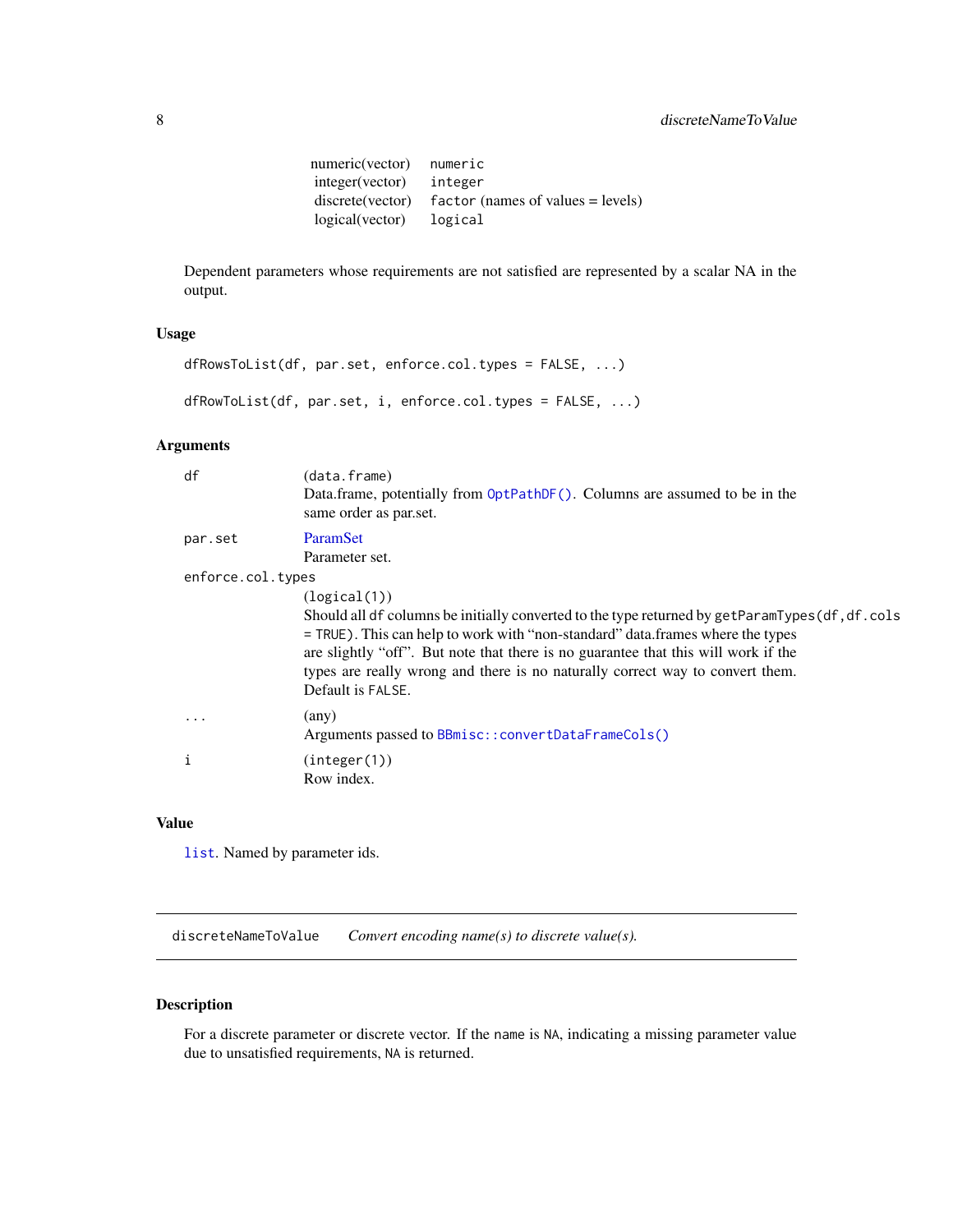# <span id="page-8-0"></span>discreteValueToName 9

# Usage

discreteNameToValue(par, name)

#### Arguments

| par  | Param                                                                                                                              |
|------|------------------------------------------------------------------------------------------------------------------------------------|
|      | Parameter.                                                                                                                         |
| name | (character)<br>Name (string) encoding the value for a discrete parameter, or a character vector<br>of names for a discrete vector. |

#### Value

[any.](#page-0-0) Parameter value for a discrete parameter or a list of values for a discrete vector.

#### Examples

```
p = makeDiscreteParam("u", values = c(x1 = "a", x2 = "b", x3 = "b"))discreteNameToValue(p, "x3")
```
discreteValueToName *Convert discrete value(s) to encoding name(s).*

# Description

For a discrete parameter or discrete vector. If the value x is NA, indicating a missing parameter value due to unsatisfied requirements, NA is returned.

#### Usage

```
discreteValueToName(par, x)
```
#### Arguments

| par | Param                                                      |
|-----|------------------------------------------------------------|
|     | Parameter.                                                 |
|     | any                                                        |
|     | Parameter value or a list of values for a discrete vector. |

## Value

[character](#page-0-0). Single name for a discrete parameter or a character vector of names for a discrete vector.

#### Examples

```
p = makeDiscreteParam("u", values = c(x1 = "a", x2 = "b", x3 = "c"))discreteValueToName(p, "b")
```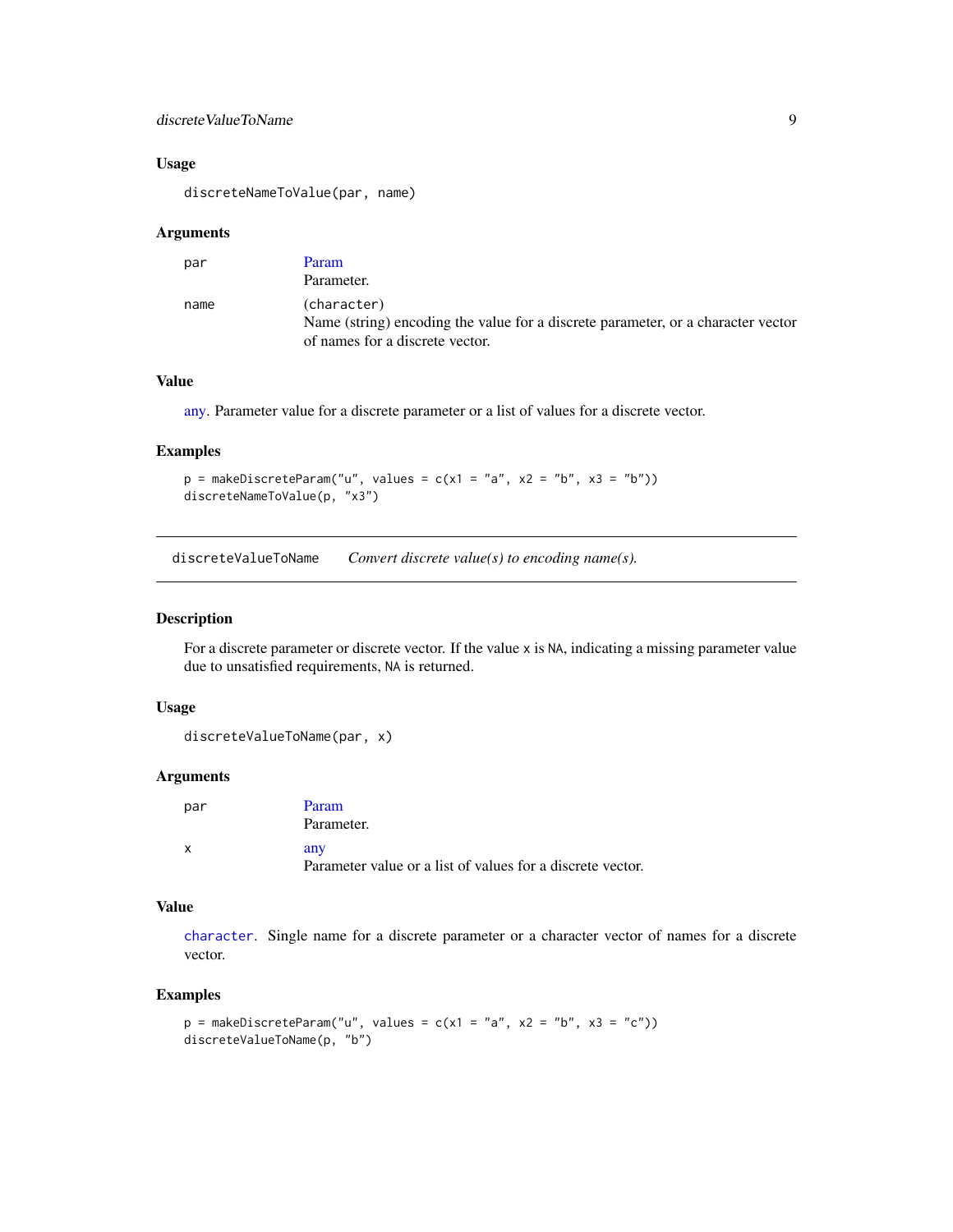<span id="page-9-0"></span>

# Description

Drop Params from ParamSet by ids.

# Usage

dropParams(par.set, drop)

# Arguments

| Parameter set.                                                                  |
|---------------------------------------------------------------------------------|
|                                                                                 |
| (character)<br>ids of the Param()s in the ParamSet() to drop from the ParamSet. |
|                                                                                 |

# Value

[ParamSet\(\)](#page-48-1).

evaluateParamExpressions

*Evaluates all expressions within a parameter.*

# Description

Evaluates the expressions of a parameter, parameter set or list of parameters for a given dictionary.

# Usage

```
evaluateParamExpressions(obj, dict = NULL)
```
### Arguments

| obj  | (Param()   ParamHelpers:: ParamSet()   list)                                                                                                                                                              |
|------|-----------------------------------------------------------------------------------------------------------------------------------------------------------------------------------------------------------|
|      | Parameter, parameter set or list of parameter values. Expressions within 1 en,                                                                                                                            |
|      | lower or upper boundaries, default or values will be evaluated using the<br>provided dictionary (dict).                                                                                                   |
| dict | (environment丨 <mark>list</mark> 丨NULL)<br>Environment or list which will be used for evaluating the variables of expres-<br>sions within a parameter, parameter set or list of parameters. The default is |
|      | NULL.                                                                                                                                                                                                     |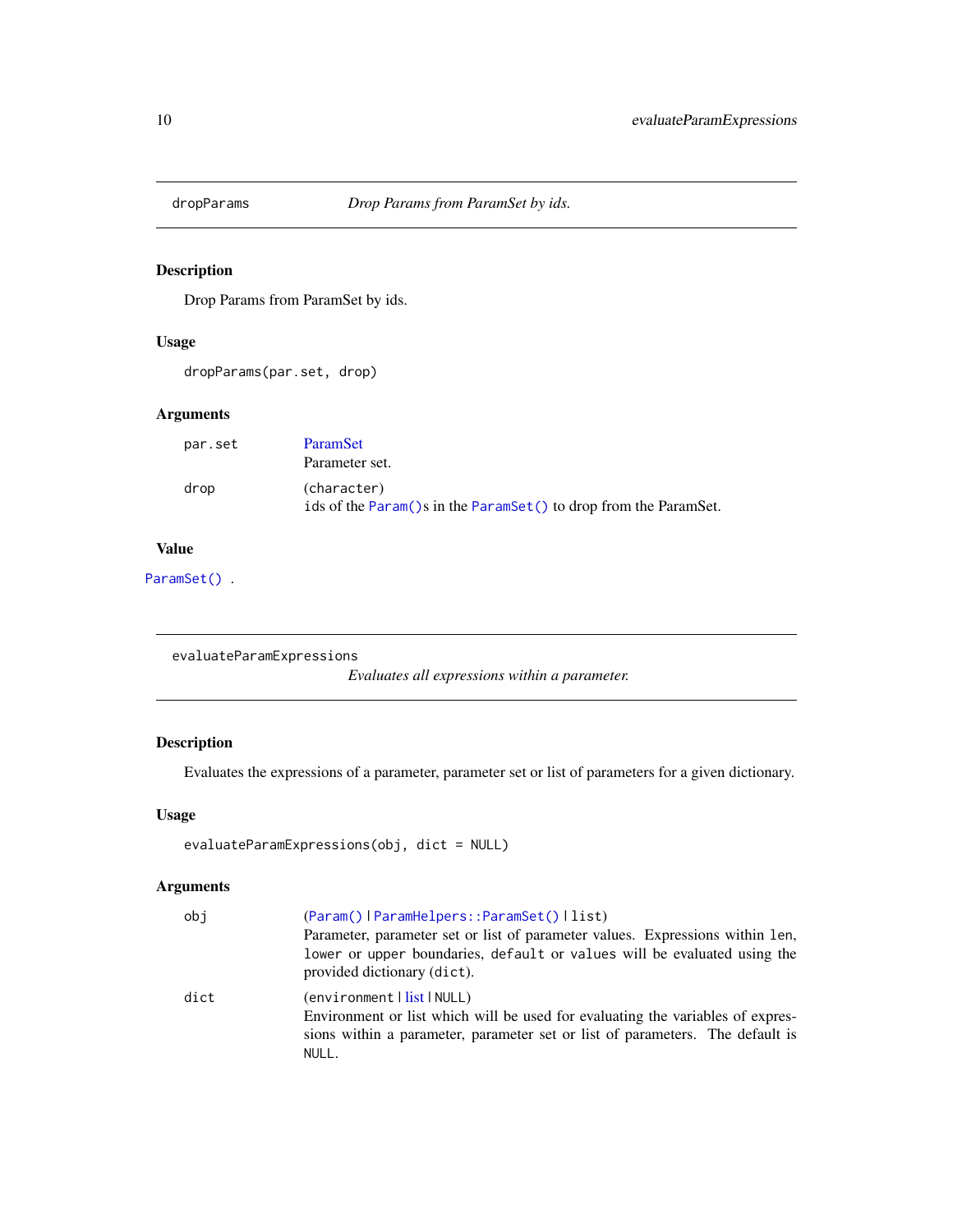#### <span id="page-10-0"></span>filterParams 11

#### Value

```
Param() | ParamHelpers:: ParamSet() | list .
```
#### Examples

```
ps = makeParamSet(
  makeNumericParam("x", lower = expression(p), upper = expression(ceiling(3 * p))),
  makeIntegerParam("y", lower = 1, upper = 2)
\mathcal{L}evaluateParamExpressions(ps, dict = list(p = 3))ps = makeParamSet(
  makeNumericParam("x", default = expression(sum(data$Species == "setosa"))),
  makeIntegerParam("y", lower = 1, upper = 2),
  keys = c("data", "Species")
\lambdaevaluateParamExpressions(ps, dict = list(data = iris))
par.vals = list(
  x = expression(k),
  y = 5)
evaluateParamExpressions(par.vals, dict = list(k = 3))
```
filterParams *Get parameter subset of only certain parameters.*

# Description

Parameter order is not changed. It is possible to filter via multiple arguments, e.g., first filter based on id, then the type and lastly tunable. The order in which the filters are executed is always fixed  $(id > type > tunable).$ 

#### Usage

```
filterParams(
  par.set,
  ids = NULL,type = NULL,tunable = c(TRUE, FALSE),
  check.requires = FALSE
\mathcal{L}filterParamsNumeric(
  par.set,
  ids = NULL,tunable = c(TRUE, FALSE),
  include.int = TRUE
```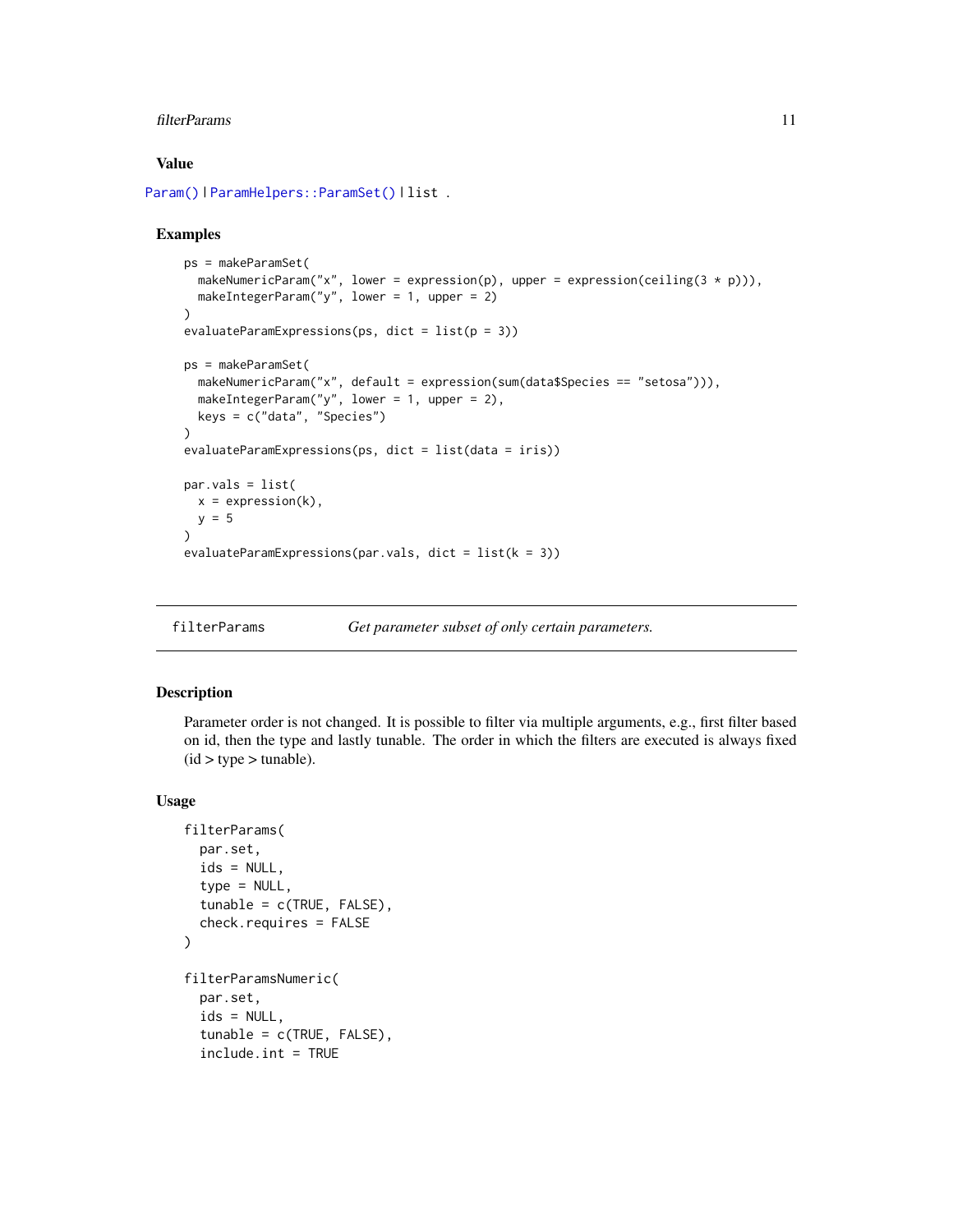```
\mathcal{L}filterParamsDiscrete(
  par.set,
  ids = NULL,tunable = c(TRUE, FALSE),
  include.logical = TRUE
\mathcal{L}
```

| ParamSet<br>Parameter set.                                                                                                                                                                                                                                                                                                         |
|------------------------------------------------------------------------------------------------------------------------------------------------------------------------------------------------------------------------------------------------------------------------------------------------------------------------------------|
| (NULL   character)<br>Vector with id strings containing the parameters to select. Has to be a subset<br>of the parameter names within the parameter set. Per default (ids = NULL) no<br>filtering based on names is done.                                                                                                          |
| (NULL   character)<br>Vector of allowed types, subset of: "numeric", "integer", "numeric vector", "in-<br>tegervector", "discrete", "discretevector", "logical", "logicalvector", "charac-<br>ter", "charactervector", "function", "untyped". Setting type = NULL, which is<br>the default, allows the consideration of all types. |
| (logical)<br>Vector of allowed values for the property tunable. Accepted arguments are<br>TRUE, FALSE or c(TRUE, FALSE). The default is c(TRUE, FALSE), i.e. none of the<br>parameters will be filtered out.                                                                                                                       |
| (logical(1))<br>Toggle whether it should be checked that all requirements in the (ParamSet())<br>are still valid after filtering or not. This check is done after filtering and will<br>throw an error if those Params are filtered which other Params need for their<br>requirements. Default is FALSE.                           |
| (logical(1))<br>Are integers also considered to be numeric? Default is TRUE.                                                                                                                                                                                                                                                       |
| include.logical                                                                                                                                                                                                                                                                                                                    |
| (logical(1))<br>Are logicals also considered to be discrete? Default is TRUE.                                                                                                                                                                                                                                                      |
|                                                                                                                                                                                                                                                                                                                                    |

# Value

[ParamSet\(\)](#page-48-1).

# Examples

```
ps = makeParamSet(
  makeNumericParam("u", lower = 1),
  makeIntegerParam("v", lower = 1, upper = 2),
  makeDiscreteParam("w", values = 1:2),
  makeLogicalParam("x"),
```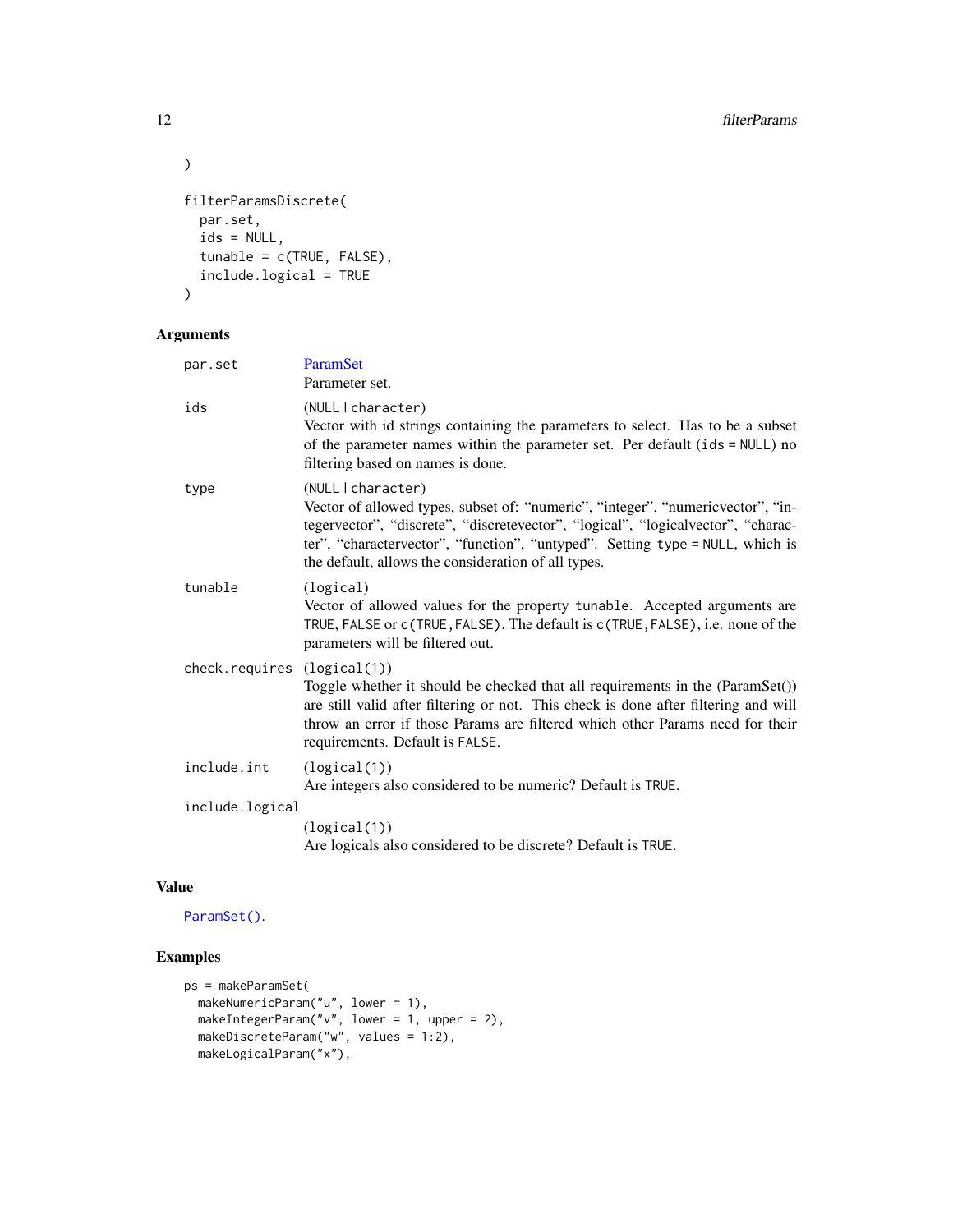# <span id="page-12-0"></span>generateDesign 13

```
makeCharacterParam("s"),
 makeNumericParam("y", tunable = FALSE)
)
# filter for numeric and integer parameters
filterParams(ps, type = c("integer", "numeric"))
# filter for tunable, numeric parameters
filterParams(ps, type = "numeric", tunable = TRUE)
# filter for all numeric parameters among "u", "v" and "x"
filterParams(ps, type = "numeric", ids = c("u", "v", "x"))
```
<span id="page-12-1"></span>generateDesign *Generates a statistical design for a parameter set.*

#### Description

The following types of columns are created:

| numeric(vector)  | numeric                               |
|------------------|---------------------------------------|
| integer (vector) | integer                               |
| discrete(vector) | $factor$ (names of values $=$ levels) |
| logical(vector)  | logical                               |

If you want to convert these, look at [BBmisc::convertDataFrameCols\(\)](#page-0-0). Dependent parameters whose constraints are unsatisfied generate NA entries in their respective columns. For discrete vectors the levels and their order will be preserved, even if not all levels are present.

Currently only lhs designs are supported.

The algorithm currently iterates the following steps:

- 1. We create a space filling design for all parameters, disregarding requires, a trafo or the forbidden region.
- 2. Forbidden points are removed.
- 3. Parameters are trafoed (potentially, depending on the setting of argument trafo); dependent parameters whose constraints are unsatisfied are set to NA entries.
- 4. Duplicated design points are removed. Duplicated points are not generated in a reasonable space-filling design, but the way discrete parameters and also parameter dependencies are handled make this possible.
- 5. If we removed some points, we now try to augment the design in a space-filling way and iterate.

Note that augmenting currently is somewhat experimental as we simply generate missing points via new calls to [lhs::randomLHS\(\)](#page-0-0), but do not add points so they are maximally far away from the already present ones. The reason is that the latter is quite hard to achieve with complicated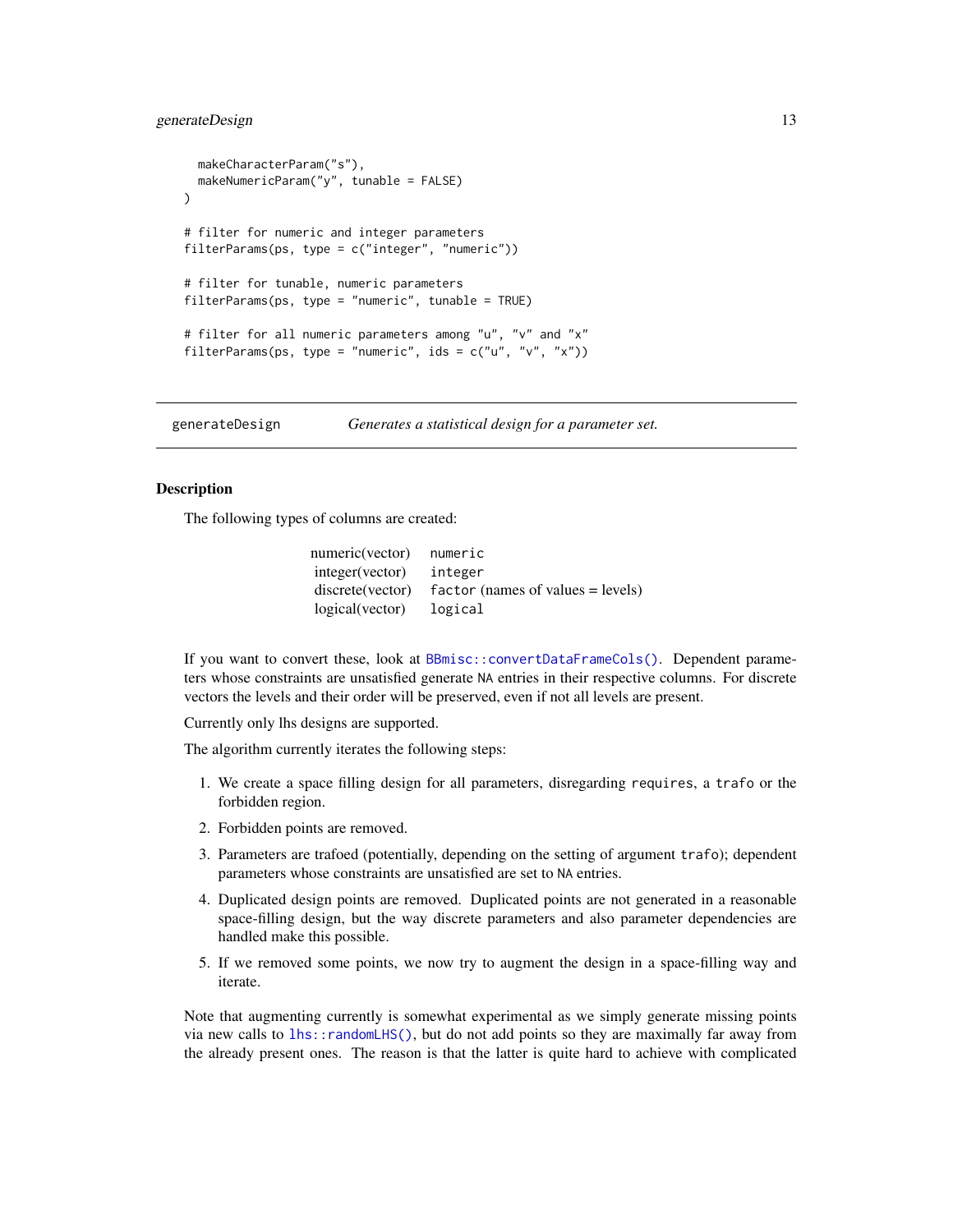dependencies and forbidden regions, if one wants to ensure that points actually get added... But we are working on it.

Note that if you have trafos attached to your params, the complete creation of the design (except for the detection of invalid parameters w.r.t to their requires setting) takes place on the UNTRANS-FORMED scale. So this function creates, e.g., a maximin LHS design on the UNTRANSFORMED scale, but not necessarily the transformed scale.

generateDesign will NOT work if there are dependencies over multiple levels of parameters and the dependency is only given with respect to the "previous" parameter. A current workaround is to state all dependencies on all parameters involved. (We are working on it.)

#### Usage

```
generateDesign(
  n = 10L,par.set,
  fun,
  fun.args = list(),
  trafo = FALSE,
  augment = 20L
\lambda
```
#### Arguments

| n        | (integer(1))<br>Number of samples in design. Default is 10.                                                                                                                                                                                                                                                                                                                                                                                                            |
|----------|------------------------------------------------------------------------------------------------------------------------------------------------------------------------------------------------------------------------------------------------------------------------------------------------------------------------------------------------------------------------------------------------------------------------------------------------------------------------|
| par.set  | ParamSet<br>Parameter set.                                                                                                                                                                                                                                                                                                                                                                                                                                             |
| fun      | (function)<br>Function from package lhs. Possible are: lhs::maximinLHS(), lhs::randomLHS(),<br>lhs::geneticLHS(),lhs::improvedLHS(),lhs::optAugmentLHS(),lhs::optimumLHS()<br>Default is $lhs::randomLHS()$ .                                                                                                                                                                                                                                                          |
| fun.args | (list)<br>List of further arguments passed to fun.                                                                                                                                                                                                                                                                                                                                                                                                                     |
| trafo    | (logical(1))<br>Transform all parameters by using theirs respective transformation functions.<br>Default is FALSE.                                                                                                                                                                                                                                                                                                                                                     |
| augment  | (integer(1))<br>Duplicated values and forbidden regions in the parameter space can lead to the<br>design becoming smaller than n. With this option it is possible to augment the<br>design again to size n. It is not guaranteed that this always works (to full size)<br>and augment specifies the number of tries to augment. If the the design is of size<br>less than n after all tries, a warning is issued and the smaller design is returned.<br>Default is 20. |

#### Value

[data.frame.](#page-0-0) Columns are named by the ids of the parameters. If the par.set argument contains a vector parameter, its corresponding column names in the design are the parameter id concatenated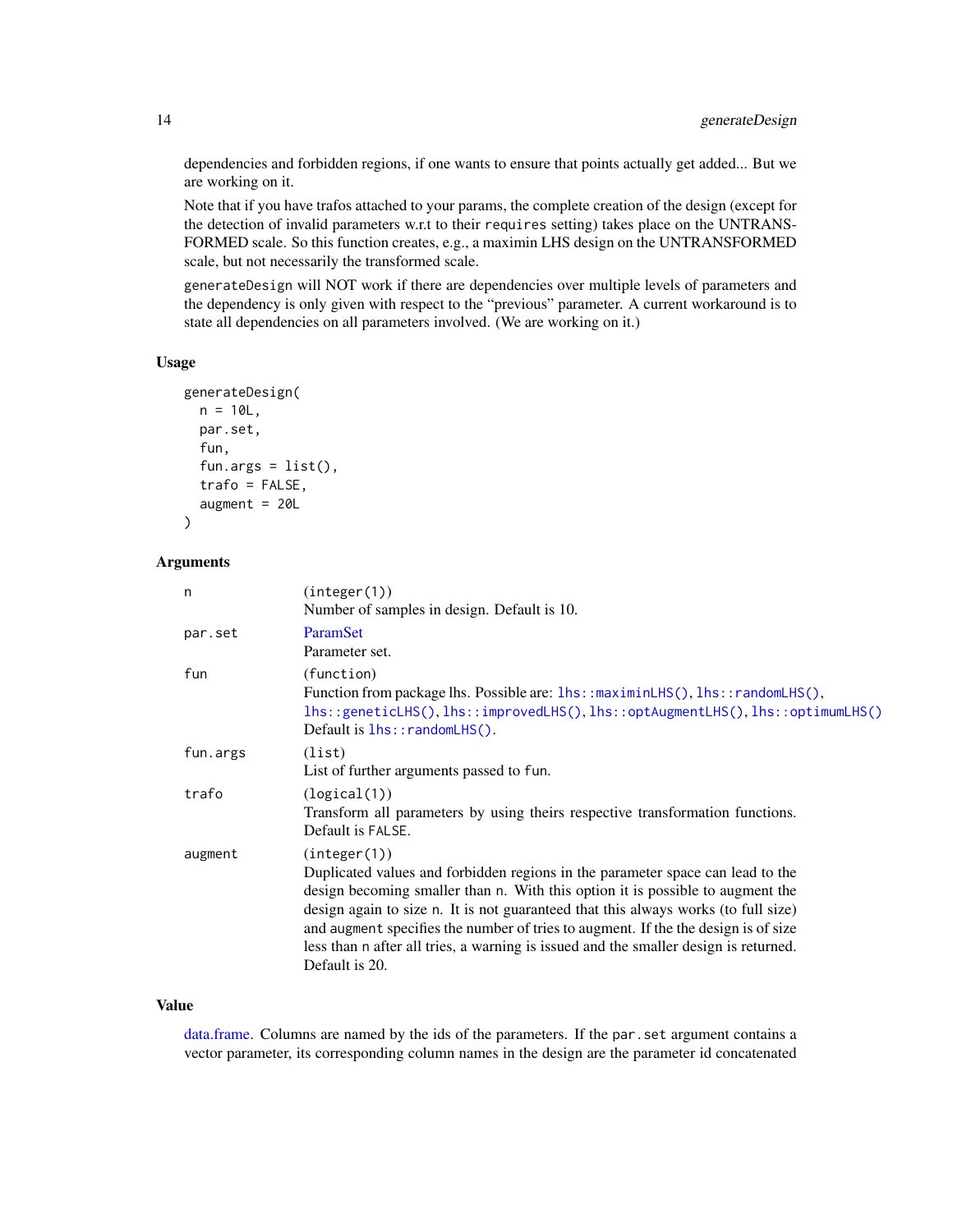<span id="page-14-0"></span>with 1 to dimension of the vector. The result will have an logical(1) attribute "trafo", which is set to the value of argument trafo.

#### Examples

```
ps = makeParamSet(
  makeNumericParam("x1", lower = -2, upper = 1),
  makeIntegerParam("x2", lower = 10, upper = 20)
)
# random latin hypercube design with 5 samples:
generateDesign(5, ps)
# with trafo
ps = makeParamSet(
  makeNumericParam("x", lower = -2, upper = 1),
 makeNumericVectorParam("y", len = 2, lower = 0, upper = 1, trafo = function(x) x / sum(x))
)
generateDesign(10, ps, trafo = TRUE)
```
generateDesignOfDefaults

*Generates a design with the defaults of a parameter set.*

#### Description

The following types of columns are created:

numeric(vector) numeric integer(vector) integer discrete(vector) factor (names of values = levels) logical(vector) logical

This will create a design containing only one point at the default values of the supplied param set. In most cases you will combine the resulting data.frame with a different generation function e.g. [generateDesign\(\)](#page-12-1), [generateRandomDesign\(\)](#page-16-1) or [generateGridDesign\(\)](#page-15-1). This is useful to force an evaluation at the default location of the parameters while still generating a design. Parameters default values, whose conditions (requires) are not fulfilled will be set to NA in the result.

# Usage

generateDesignOfDefaults(par.set, trafo = FALSE)

#### Arguments

par.set [ParamSet](#page-48-1)

Parameter set.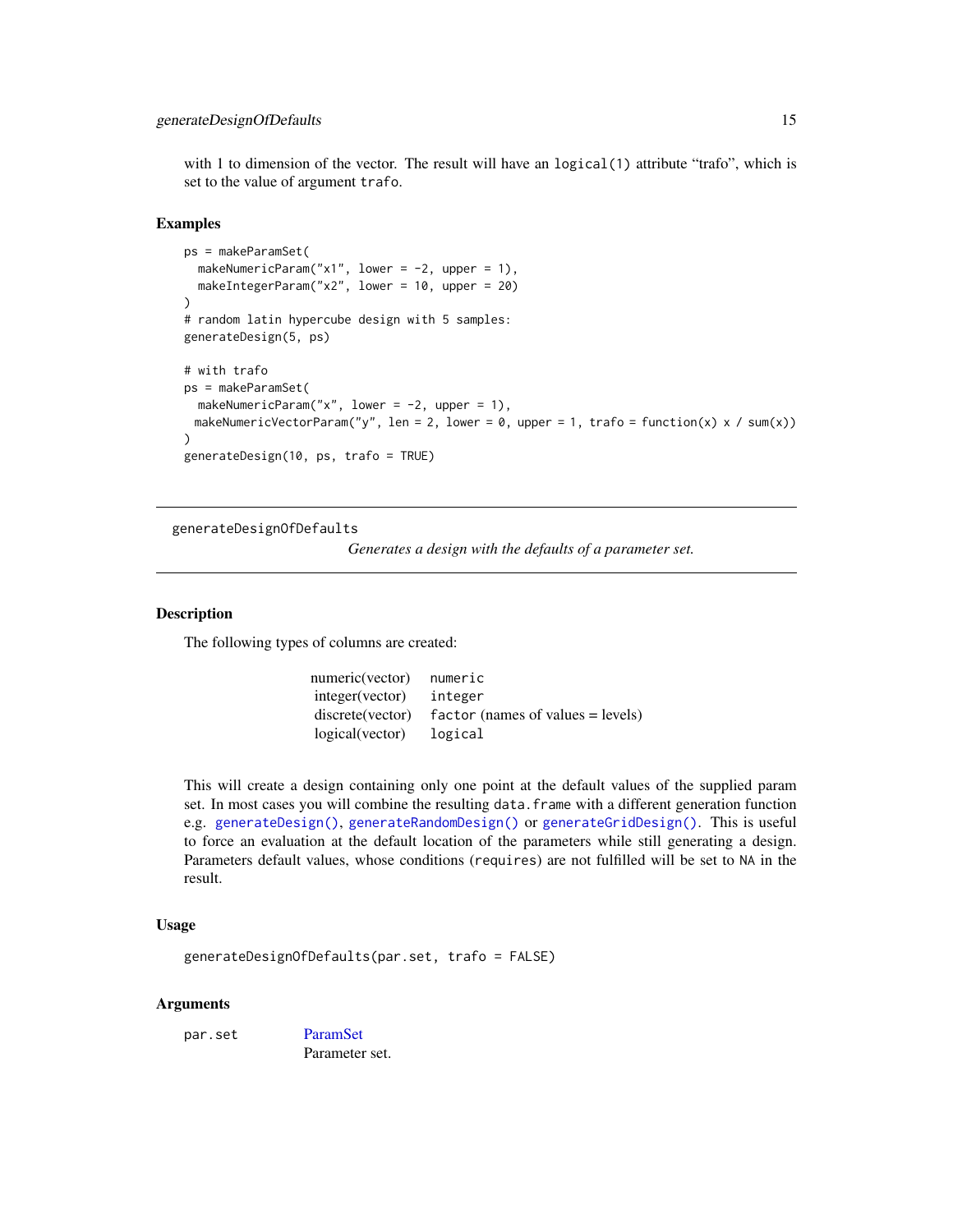<span id="page-15-0"></span>

| trafo | (logical(1))                                                                  |
|-------|-------------------------------------------------------------------------------|
|       | Transform all parameters by using theirs respective transformation functions. |
|       | Default is FALSE.                                                             |

# Value

[data.frame.](#page-0-0) Columns are named by the ids of the parameters. If the par.set argument contains a vector parameter, its corresponding column names in the design are the parameter id concatenated with 1 to dimension of the vector. The result will have an logical(1) attribute "trafo", which is set to the value of argument trafo.

<span id="page-15-1"></span>generateGridDesign *Generates a grid design for a parameter set.*

#### Description

The following types of columns are created:

numeric(vector) numeric integer(vector) integer discrete(vector) factor (names of values = levels) logical(vector) logical

If you want to convert these, look at [BBmisc::convertDataFrameCols\(\)](#page-0-0). Dependent parameters whose constraints are unsatisfied generate NA entries in their respective columns. For discrete vectors the levels and their order will be preserved.

The algorithm currently performs these steps:

- 1. We create a grid. For numerics and integers we use the specified resolution. For discretes all values will be taken.
- 2. Forbidden points are removed.
- 3. Parameters are trafoed (potentially, depending on the setting of argument trafo); dependent parameters whose constraints are unsatisfied are set to NA entries.
- 4. Duplicated points are removed. Duplicated points are not generated in a grid design, but the way parameter dependencies are handled make this possible.

Note that if you have trafos attached to your params, the complete creation of the design (except for the detection of invalid parameters w.r.t to their requires setting) takes place on the UNTRANS-FORMED scale. So this function creates a regular grid over the param space on the UNTRANS-FORMED scale, but not necessarily the transformed scale.

generateDesign will NOT work if there are dependencies over multiple levels of parameters and the dependency is only given with respect to the "previous" parameter. A current workaround is to state all dependencies on all parameters involved. (We are working on it.)

#### Usage

```
generateGridDesign(par.set, resolution, trafo = FALSE)
```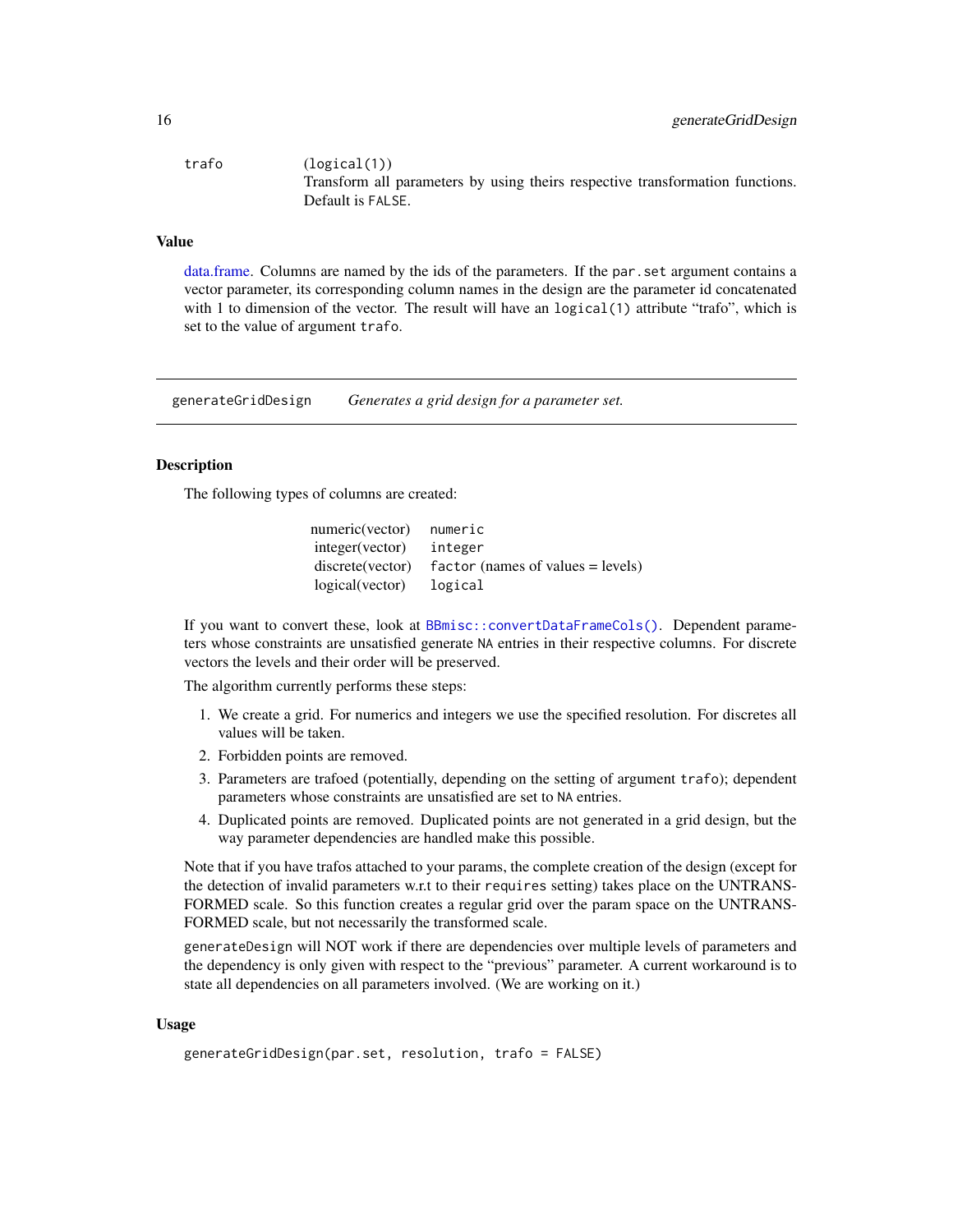<span id="page-16-0"></span>

| par.set    | <b>ParamSet</b><br>Parameter set.                                                                                                                                                                                         |
|------------|---------------------------------------------------------------------------------------------------------------------------------------------------------------------------------------------------------------------------|
| resolution | (integer)<br>Resolution of the grid for each numeric/integer parameter in par . set. For vec-<br>tor parameters, it is the resolution per dimension. Either pass one resolution for<br>all parameters, or a named vector. |
| trafo      | (logical(1))<br>Transform all parameters by using theirs respective transformation functions.<br>Default is FALSE.                                                                                                        |

# Value

[data.frame.](#page-0-0) Columns are named by the ids of the parameters. If the par.set argument contains a vector parameter, its corresponding column names in the design are the parameter id concatenated with 1 to dimension of the vector. The result will have an logical(1) attribute "trafo", which is set to the value of argument trafo.

#### Examples

```
ps = makeParamSet(
 makeNumericParam("x1", lower = -2, upper = 1),
 makeNumericParam("x2", lower = -2, upper = 2, trafo = function(x) x^2)
)
generateGridDesign(ps, resolution = c(x1 = 4, x2 = 5), trafo = TRUE)
```
<span id="page-16-1"></span>generateRandomDesign *Generates a random design for a parameter set.*

#### **Description**

The following types of columns are created:

| numeric(vector)  | numeric                               |
|------------------|---------------------------------------|
| integer (vector) | integer                               |
| discrete(vector) | $factor$ (names of values $=$ levels) |
| logical(vector)  | logical                               |

If you want to convert these, look at [BBmisc::convertDataFrameCols\(\)](#page-0-0). For discrete vectors the levels and their order will be preserved, even if not all levels are present.

The algorithm simply calls [sampleValues\(\)](#page-65-1) and arranges the result in a data.frame.

Parameters are trafoed (potentially, depending on the setting of argument trafo); dependent parameters whose constraints are unsatisfied are set to NA entries.

generateRandomDesign will NOT work if there are dependencies over multiple levels of parameters and the dependency is only given with respect to the "previous" parameter. A current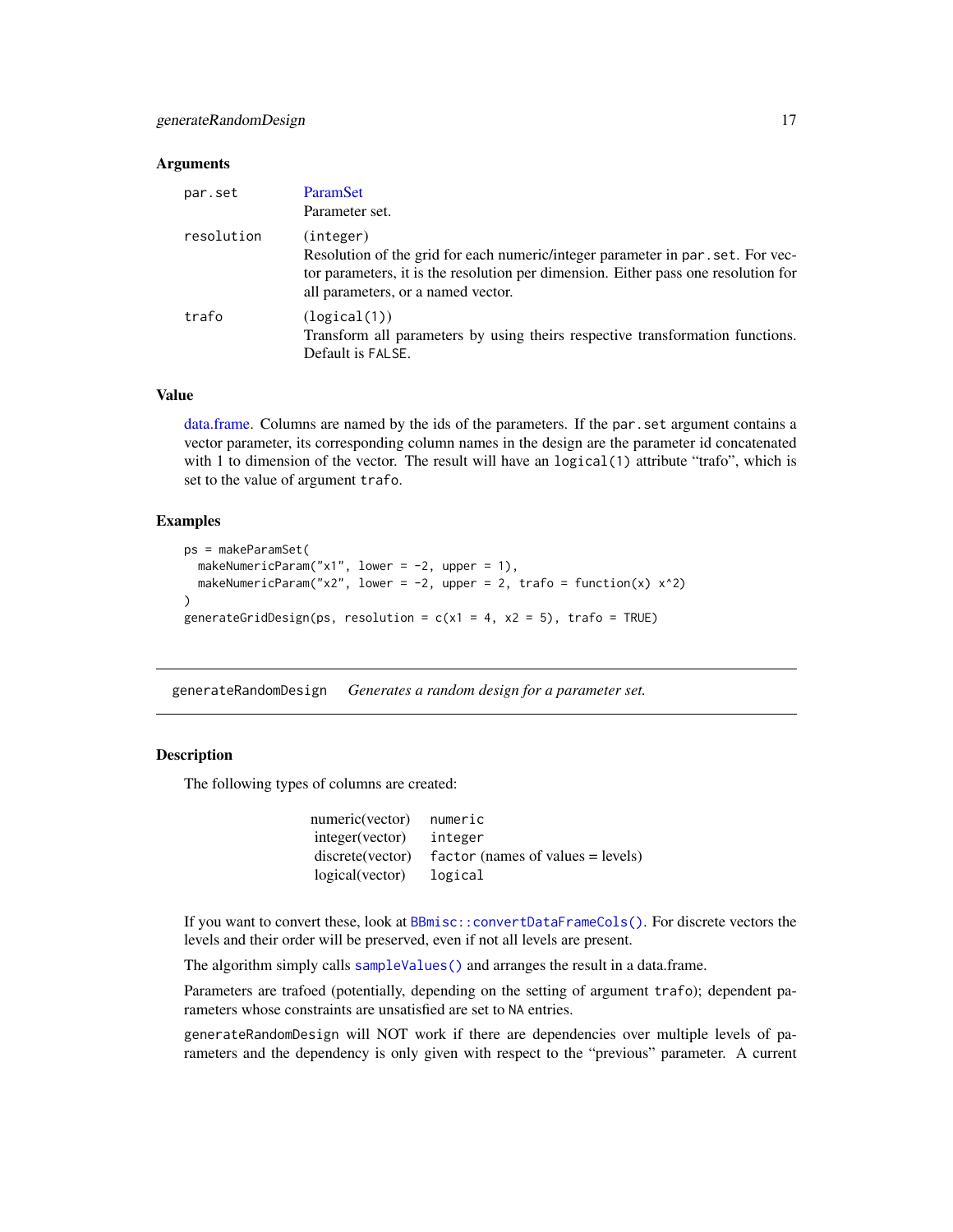workaround is to state all dependencies on all parameters involved. (We are working on it.)

Note that if you have trafos attached to your params, the complete creation of the design (except for the detection of invalid parameters w.r.t to their requires setting) takes place on the UNTRANS-FORMED scale. So this function samples from a uniform density over the param space on the UNTRANSFORMED scale, but not necessarily the transformed scale.

#### Usage

generateRandomDesign(n = 10L, par.set, trafo = FALSE)

#### Arguments

| n       | (integer(1))<br>Number of samples in design. Default is 10.                                                        |
|---------|--------------------------------------------------------------------------------------------------------------------|
| par.set | <b>ParamSet</b><br>Parameter set.                                                                                  |
| trafo   | (logical(1))<br>Transform all parameters by using theirs respective transformation functions.<br>Default is FALSE. |

#### Value

[data.frame.](#page-0-0) Columns are named by the ids of the parameters. If the par.set argument contains a vector parameter, its corresponding column names in the design are the parameter id concatenated with 1 to dimension of the vector. The result will have an logical(1) attribute "trafo", which is set to the value of argument trafo.

getDefaults *Return defaults of parameters in parameter set.*

#### Description

Return defaults of single parameters or parameters in a parameter set or a list of parameters.

#### Usage

```
getDefaults(obj, include.null = FALSE, dict = NULL)
```
#### Arguments

obj ([Param\(\)](#page-51-1) | [ParamSet\(\)](#page-48-1) | list) Parameter, parameter set or list of parameters, whose defaults should be extracted. In case the default values contain expressions, they will be evaluated using the provided dictionary (dict).

<span id="page-17-0"></span>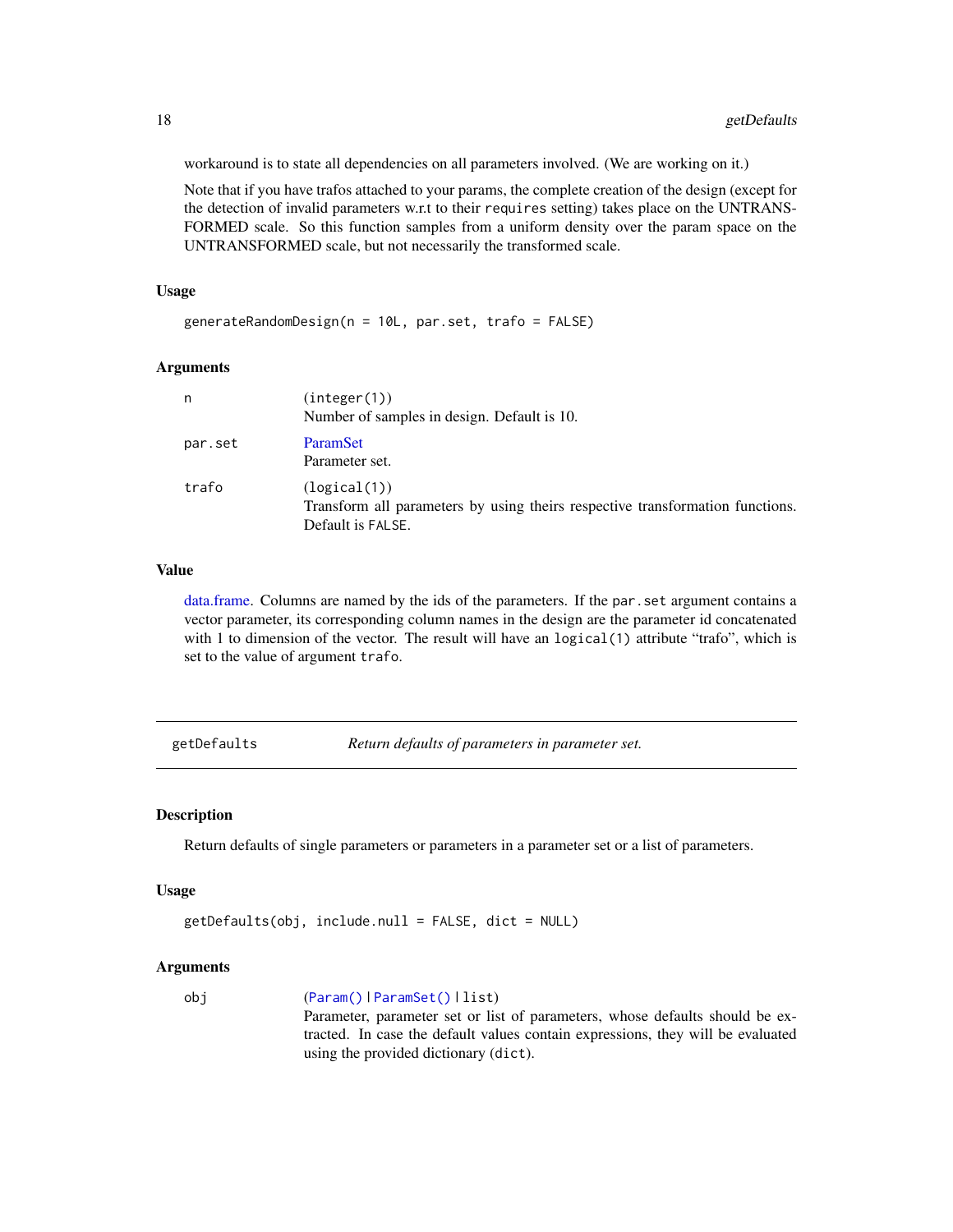#### <span id="page-18-0"></span>getLower 19

| (logical(1))                                                                    |
|---------------------------------------------------------------------------------|
| Include NULL entries for parameters without default values in the result list?  |
| Note that this can be slightly dangerous as NULL might be used as default value |
| for other parameters. Default is FALSE.                                         |
| (environment  <u>list</u>  NULL)                                                |
| Environment or list which will be used for evaluating the variables of expres-  |
| sions within a parameter, parameter set or list of parameters. The default is   |
| NULL.                                                                           |
|                                                                                 |

# Value

named list. Named (and in case of a [ParamSet\(\)](#page-48-1), in the same order). Parameters without defaults are not present in the list.

#### Examples

```
ps1 = makeParamSet(
  makeDiscreteParam("x", values = c("a", "b"), default = "a"),
  makeNumericVectorParam("y", len = 2),
  makeIntegerParam("z", default = 99)
)
getDefaults(ps1, include.null = TRUE)
ps2 = makeParamSet(
  makeNumericVectorParam("a", len = expression(k), default = expression(p)),
  makeIntegerParam("b", default = 99),
  makeLogicalParam("c")
)
getDefaults(ps2, dict = list(k = 3, p = 5.4))
```
getLower *Get lower / upper bounds and allowed discrete values for parameters.*

#### Description

getLower and getUpper return a numerical vector of lower and upper bounds, getValues returns a list of possible value sets for discrete parameters.

Parameters for which such bound make no sense - due to their type - are not present in the result.

#### Usage

```
getLower(obj, with.nr = FALSE, dict = NULL)getUpper(obj, with.nr = FALSE, dict = NULL)getValues(obj, dict = NULL)
```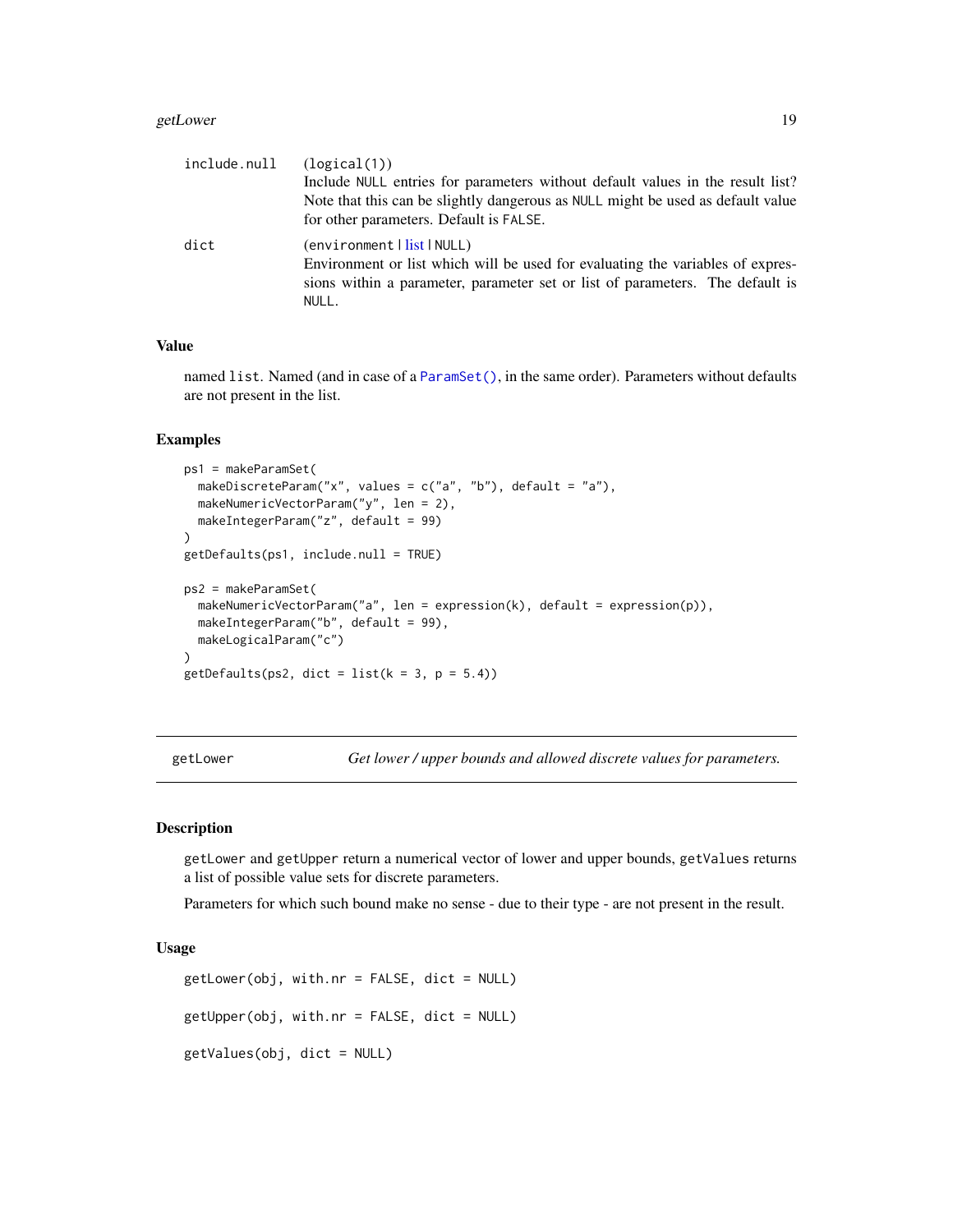| obi     | (Param()   ParamSet()   list)<br>Parameter, parameter set or list of parameters, whose boundaries and/or values<br>should be extracted. In case the boundaries or values contain expressions, they<br>will be evaluated using the provided dictionary dict. |
|---------|-------------------------------------------------------------------------------------------------------------------------------------------------------------------------------------------------------------------------------------------------------------|
| with.nr | (logical(1))<br>Should number from 1 to length be appended to names of vector params? De-<br>fault is FALSE.                                                                                                                                                |
| dict    | (environment   list   NULL)<br>Environment or list which will be used for evaluating the variables of expres-<br>sions within a parameter, parameter set or list of parameters. The default is<br>NULL.                                                     |

# Value

vector | list. Named by parameter ids.

# Examples

```
ps = makeParamSet(
 makeNumericParam("u"),
 makeDiscreteParam("v", values = c("a", "b")),
 makeIntegerParam("w", lower = expression(ceiling(p / 3)), upper = 2),
 makeDiscreteParam("x", values = 1:2),
  makeNumericVectorParam("y", len = 2, lower = c(0, 10), upper = c(1, 11)),
  keys = "p"
\mathcal{L}getLower(ps, dict = list(p = 7))getUpper(ps)
ps = makeParamSet(
 makeNumericParam("u"),
 makeDiscreteParam("w", values = list(a = list(), b = NULL))
\lambdagetValues(ps)
par.vals = list(
 u = makeNumericParam("u"),
 v = makeIntegerParam("v", lower = 1, upper = 2),
 w = makeDiscreteParam("w", values = 1:2),x = makeNumericVectorParam("x", len = 2, lower = c(3, 1), upper = expression(n))
\mathcal{L}getLower(par.vals)
getUpper(par.vals, dict = list(n = 12))
```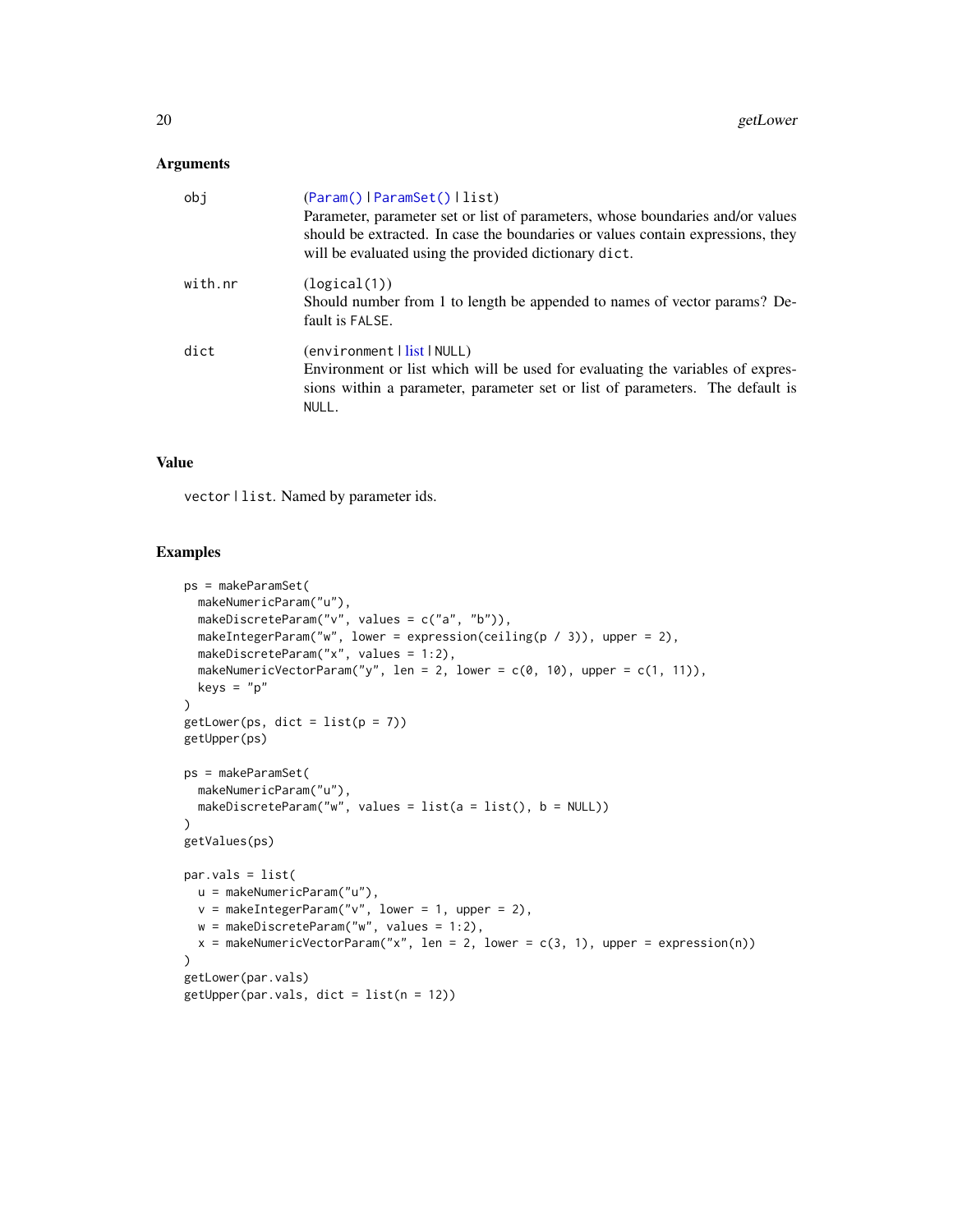<span id="page-20-1"></span><span id="page-20-0"></span>getOptPathBestIndex *Get index of the best element from optimization path.*

# Description

Get index of the best element from optimization path.

#### Usage

```
getOptPathBestIndex(
 op,
 y.name = op$y.names[1],
 dob = op$env$dob,
  eol = op$env$eol,
  ties = "last"
)
```
# Arguments

| op     | OptPath<br>Optimization path.                                                                                                                                                                                                                                                                |
|--------|----------------------------------------------------------------------------------------------------------------------------------------------------------------------------------------------------------------------------------------------------------------------------------------------|
| y.name | (character(1))<br>Name of target value to decide which element is best. Default is $y$ names [1].                                                                                                                                                                                            |
| dob    | integer<br>Vector of date-of-birth values to further subset the result. Only elements with a<br>date-of-birth included in dob are selected. Default is all.                                                                                                                                  |
| eol    | integer<br>Vector of end-of-life values to further subset the result. Only elements with an<br>end-of-life included in eol are selected. Default is all.                                                                                                                                     |
| ties   | (character(1))<br>How should ties be broken when more than one optimal element is found? "all":<br>return all indices, "first": return first optimal element in path, "last": return last<br>optimal element in path, "random": return random optimal element in path.<br>Default is "last". |

#### Value

[integer](#page-0-0) Index or indices into path. See ties.

# See Also

Other optpath: [OptPath](#page-49-1), [addOptPathEl\(](#page-2-1)), [getOptPathCols\(](#page-22-1)), [getOptPathCol\(](#page-21-1)), [getOptPathDOB\(](#page-23-1)), [getOptPathEOL\(](#page-24-1)), [getOptPathEl\(](#page-23-2)), [getOptPathErrorMessages\(](#page-25-1)), [getOptPathExecTimes\(](#page-26-1)), [getOptPathLength\(](#page-26-2)), [getOptPathParetoFront\(](#page-27-1)), [getOptPathX\(](#page-28-1)), [getOptPathY\(](#page-29-1)), [setOptPathElDOB\(](#page-66-1)), [setOptPathElEOL\(](#page-67-1))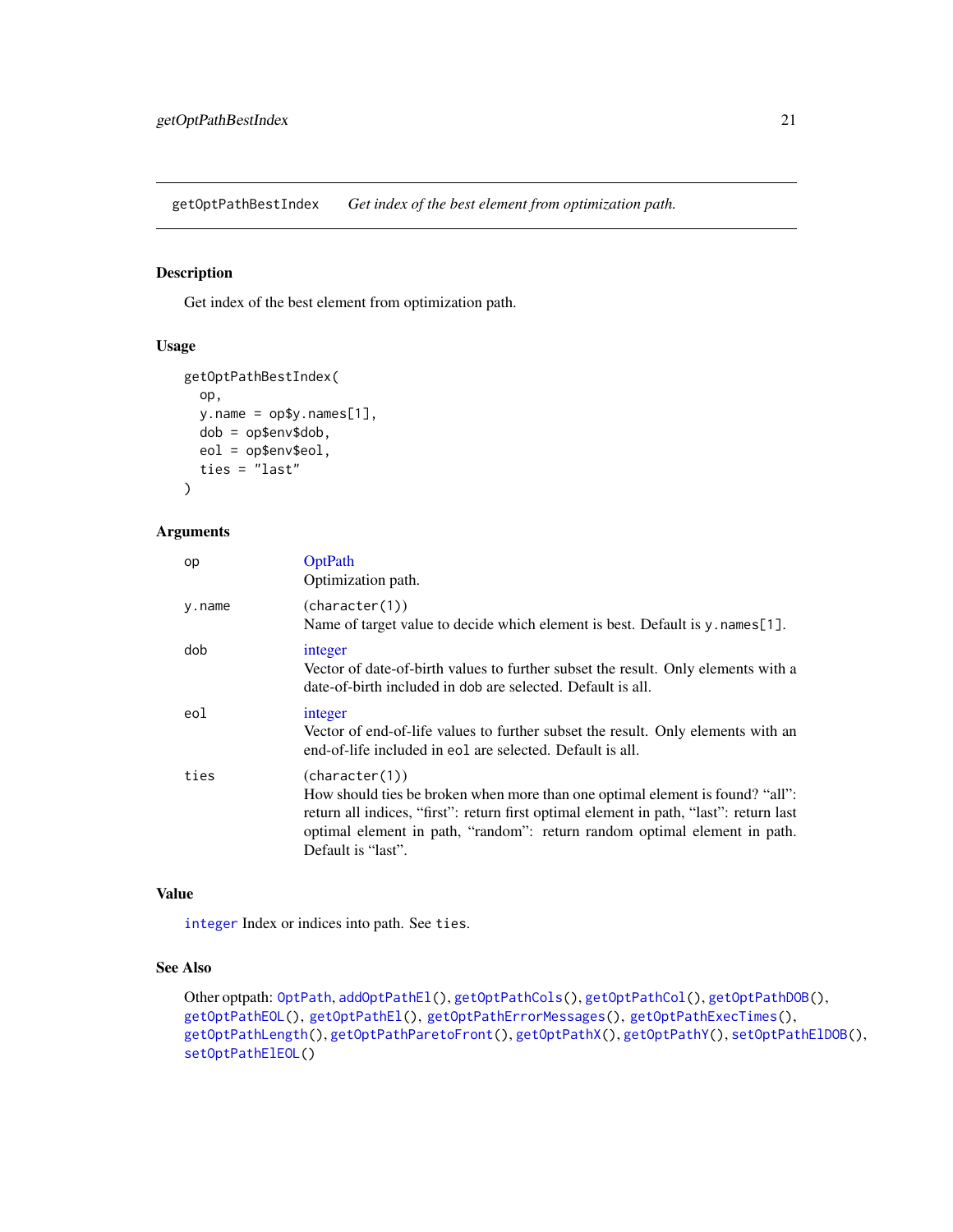#### Examples

```
ps = makeParamSet(makeNumericParam("x"))
op = makeOptPathDF(par.set = ps, y.names = "y", minimize = TRUE)
addOptPathEl(op, x = list(x = 1), y = 5)
addOptPathEl(op, x = list(x = 2), y = 3)addOptPathEl(op, x = list(x = 3), y = 9)addOptPathEl(op, x = list(x = 4), y = 3)as.data.frame(op)
getOptPathBestIndex(op)
getOptPathBestIndex(op, ties = "first")
```
<span id="page-21-1"></span>getOptPathCol *Get column from the optimization path.*

#### Description

Get column from the optimization path.

# Usage

getOptPathCol(op, name, dob, eol)

#### Arguments

| op   | <b>OptPath</b><br>Optimization path.                                                                                                                        |
|------|-------------------------------------------------------------------------------------------------------------------------------------------------------------|
| name | (character(1))<br>Name of the column.                                                                                                                       |
| dob  | integer<br>Vector of date-of-birth values to further subset the result. Only elements with a<br>date-of-birth included in dob are selected. Default is all. |
| eol  | integer<br>Vector of end-of-life values to further subset the result. Only elements with an<br>end-of-life included in eol are selected. Default is all.    |

# Value

Single column as a vector.

#### See Also

```
Other optpath: OptPath, addOptPathEl(), getOptPathBestIndex(), getOptPathCols(), getOptPathDOB(),
getOptPathEOL(), getOptPathEl(), getOptPathErrorMessages(), getOptPathExecTimes(),
getOptPathLength(), getOptPathParetoFront(), getOptPathX(), getOptPathY(), setOptPathElDOB(),
setOptPathElEOL()
```
<span id="page-21-0"></span>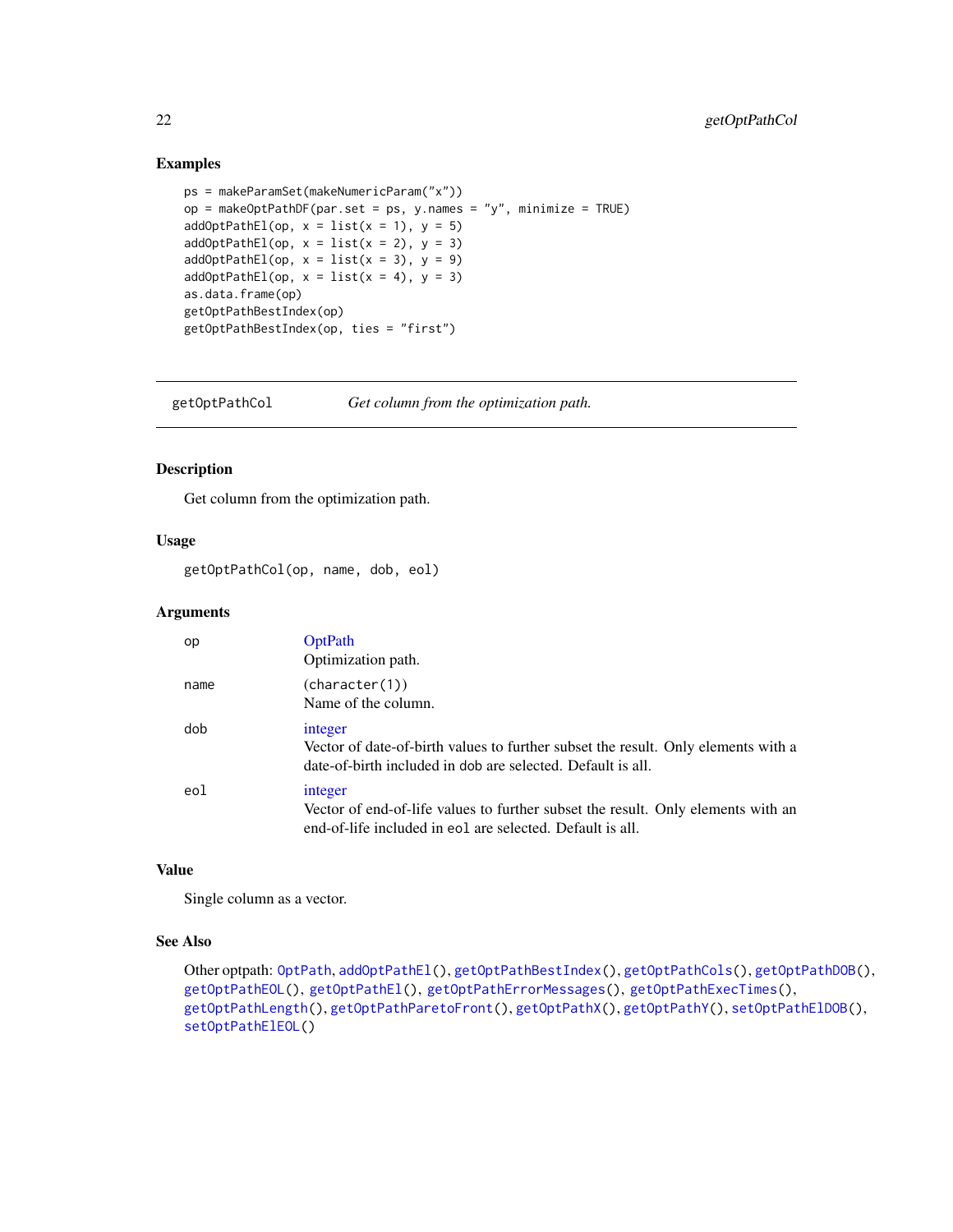<span id="page-22-1"></span><span id="page-22-0"></span>getOptPathCols *Get columns from the optimization path.*

# Description

Get columns from the optimization path.

# Usage

```
getOptPathCols(op, names, dob, eol, row.names = NULL)
```
# Arguments

| op        | OptPath<br>Optimization path.                                                                                                                               |
|-----------|-------------------------------------------------------------------------------------------------------------------------------------------------------------|
| names     | character<br>Names of the columns.                                                                                                                          |
| dob       | integer<br>Vector of date-of-birth values to further subset the result. Only elements with a<br>date-of-birth included in dob are selected. Default is all. |
| eol       | integer<br>Vector of end-of-life values to further subset the result. Only elements with an<br>end-of-life included in eol are selected. Default is all.    |
| row.names | character<br>Row names for result. Default is none.                                                                                                         |

# Value

[data.frame.](#page-0-0)

# See Also

Other optpath: [OptPath](#page-49-1), [addOptPathEl\(](#page-2-1)), [getOptPathBestIndex\(](#page-20-1)), [getOptPathCol\(](#page-21-1)), [getOptPathDOB\(](#page-23-1)), [getOptPathEOL\(](#page-24-1)), [getOptPathEl\(](#page-23-2)), [getOptPathErrorMessages\(](#page-25-1)), [getOptPathExecTimes\(](#page-26-1)), [getOptPathLength\(](#page-26-2)), [getOptPathParetoFront\(](#page-27-1)), [getOptPathX\(](#page-28-1)), [getOptPathY\(](#page-29-1)), [setOptPathElDOB\(](#page-66-1)), [setOptPathElEOL\(](#page-67-1))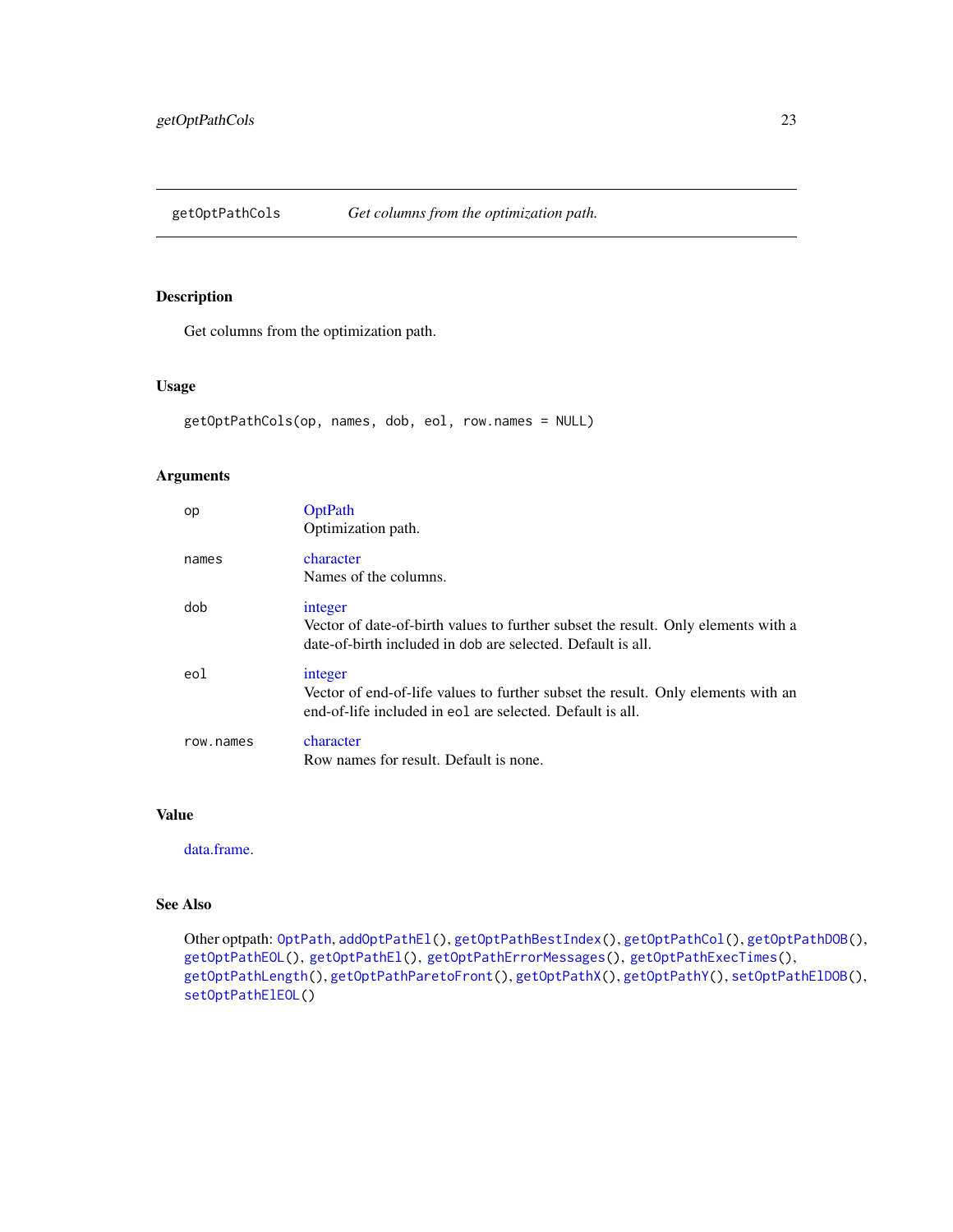<span id="page-23-1"></span><span id="page-23-0"></span>

#### Description

Get date-of-birth vector from the optimization path.

# Usage

getOptPathDOB(op, dob, eol)

### Arguments

| op  | <b>OptPath</b><br>Optimization path.                                                                                                                        |
|-----|-------------------------------------------------------------------------------------------------------------------------------------------------------------|
| dob | integer<br>Vector of date-of-birth values to further subset the result. Only elements with a<br>date-of-birth included in dob are selected. Default is all. |
| eol | integer<br>Vector of end-of-life values to further subset the result. Only elements with an<br>end-of-life included in eol are selected. Default is all.    |

#### Value

[integer.](#page-0-0)

# See Also

```
Other optpath: OptPath, addOptPathEl(), getOptPathBestIndex(), getOptPathCols(), getOptPathCol(),
getOptPathEOL(), getOptPathEl(), getOptPathErrorMessages(), getOptPathExecTimes(),
getOptPathLength(), getOptPathParetoFront(), getOptPathX(), getOptPathY(), setOptPathElDOB(),
setOptPathElEOL()
```
<span id="page-23-2"></span>getOptPathEl *Get an element from the optimization path.*

# Description

Dependent parameters whose requirements are not satisfied are represented by a scalar NA in the elements of x of the return value.

#### Usage

getOptPathEl(op, index)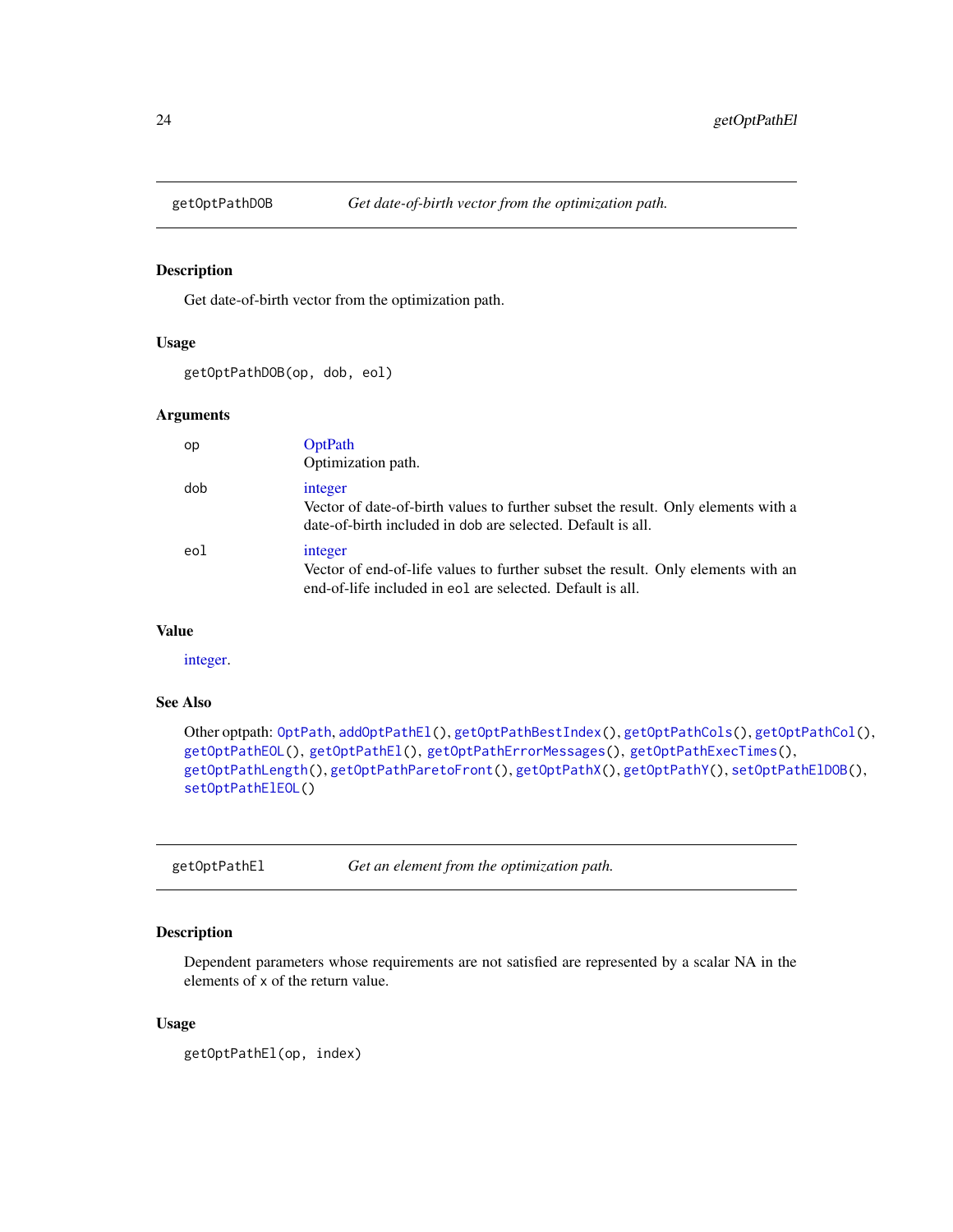# <span id="page-24-0"></span>getOptPathEOL 25

#### Arguments

| oр    | OptPath<br>Optimization path.     |
|-------|-----------------------------------|
| index | (integer(1))<br>Index of element. |

# Value

List with elements x (named list), y (named numeric), dob integer(1), eol integer(1). The elements error.message (character(1)), exec.time (numeric(1)) and extra (named list) are there if the respective options in [OptPath\(\)](#page-49-1) are enabled.

#### See Also

```
Other optpath: OptPath, addOptPathEl(), getOptPathBestIndex(), getOptPathCols(), getOptPathCol(),
getOptPathDOB(), getOptPathEOL(), getOptPathErrorMessages(), getOptPathExecTimes(),
getOptPathLength(), getOptPathParetoFront(), getOptPathX(), getOptPathY(), setOptPathElDOB(),
setOptPathElEOL()
```
<span id="page-24-1"></span>getOptPathEOL *Get end-of-life vector from the optimization path.*

# Description

Get end-of-life vector from the optimization path.

# Usage

```
getOptPathEOL(op, dob, eol)
```
# Arguments

| op  | <b>OptPath</b><br>Optimization path.                                                                                                                        |
|-----|-------------------------------------------------------------------------------------------------------------------------------------------------------------|
| dob | integer<br>Vector of date-of-birth values to further subset the result. Only elements with a<br>date-of-birth included in dob are selected. Default is all. |
| eol | integer<br>Vector of end-of-life values to further subset the result. Only elements with an<br>end-of-life included in eol are selected. Default is all.    |

#### Value

[integer.](#page-0-0)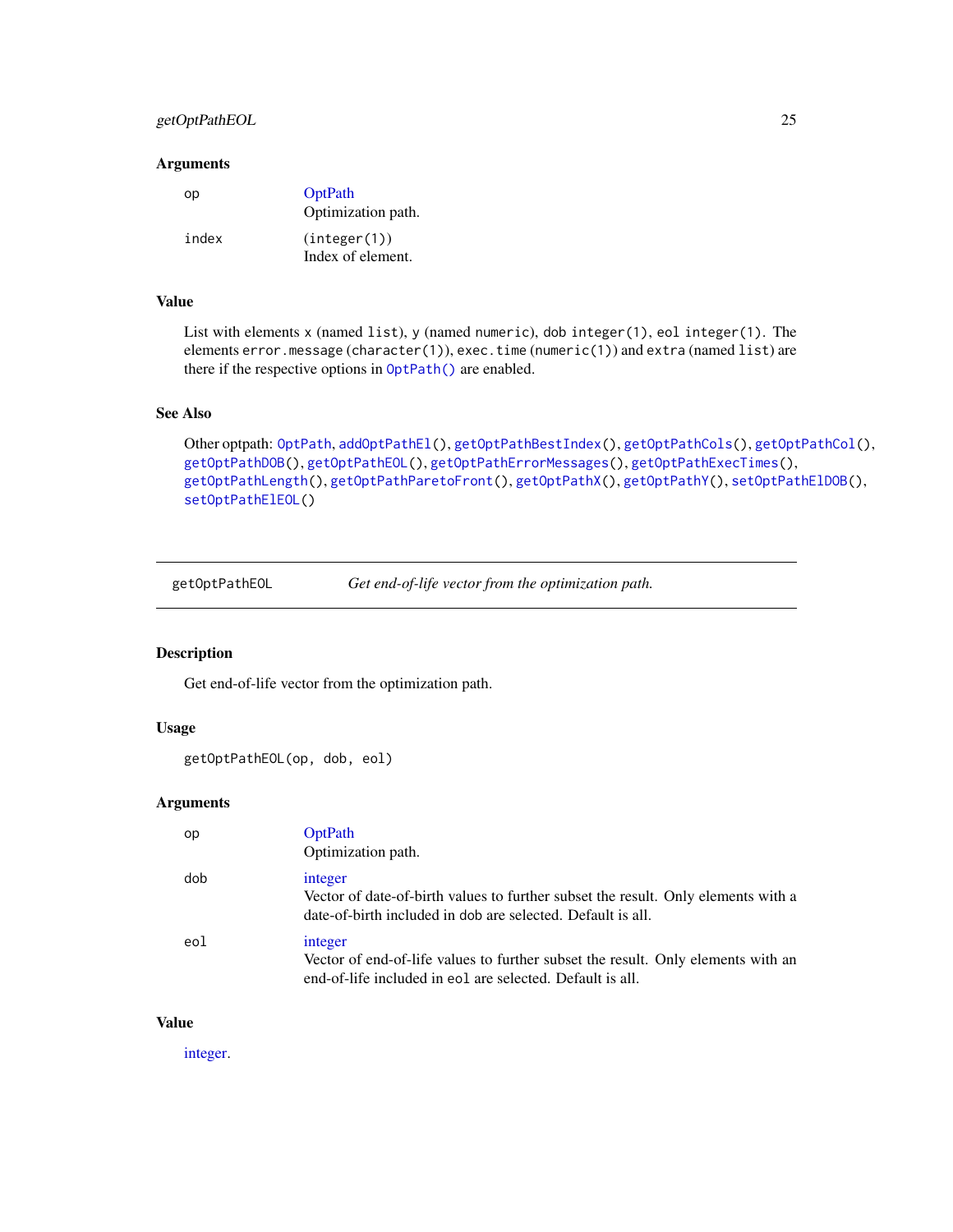# See Also

```
Other optpath: OptPath, addOptPathEl(), getOptPathBestIndex(), getOptPathCols(), getOptPathCol(),
getOptPathDOB(), getOptPathEl(), getOptPathErrorMessages(), getOptPathExecTimes(),
getOptPathLength(), getOptPathParetoFront(), getOptPathX(), getOptPathY(), setOptPathElDOB(),
setOptPathElEOL()
```
<span id="page-25-1"></span>getOptPathErrorMessages

*Get error-message vector from the optimization path.*

# Description

Get error-message vector from the optimization path.

# Usage

getOptPathErrorMessages(op, dob, eol)

#### Arguments

| op  | <b>OptPath</b><br>Optimization path.                                                                                                                        |
|-----|-------------------------------------------------------------------------------------------------------------------------------------------------------------|
| dob | integer<br>Vector of date-of-birth values to further subset the result. Only elements with a<br>date-of-birth included in dob are selected. Default is all. |
| eol | integer<br>Vector of end-of-life values to further subset the result. Only elements with an<br>end-of-life included in eol are selected. Default is all.    |

# Value

[character.](#page-0-0)

#### See Also

Other optpath: [OptPath](#page-49-1), [addOptPathEl\(](#page-2-1)), [getOptPathBestIndex\(](#page-20-1)), [getOptPathCols\(](#page-22-1)), [getOptPathCol\(](#page-21-1)), [getOptPathDOB\(](#page-23-1)), [getOptPathEOL\(](#page-24-1)), [getOptPathEl\(](#page-23-2)), [getOptPathExecTimes\(](#page-26-1)), [getOptPathLength\(](#page-26-2)), [getOptPathParetoFront\(](#page-27-1)), [getOptPathX\(](#page-28-1)), [getOptPathY\(](#page-29-1)), [setOptPathElDOB\(](#page-66-1)), [setOptPathElEOL\(](#page-67-1))

<span id="page-25-0"></span>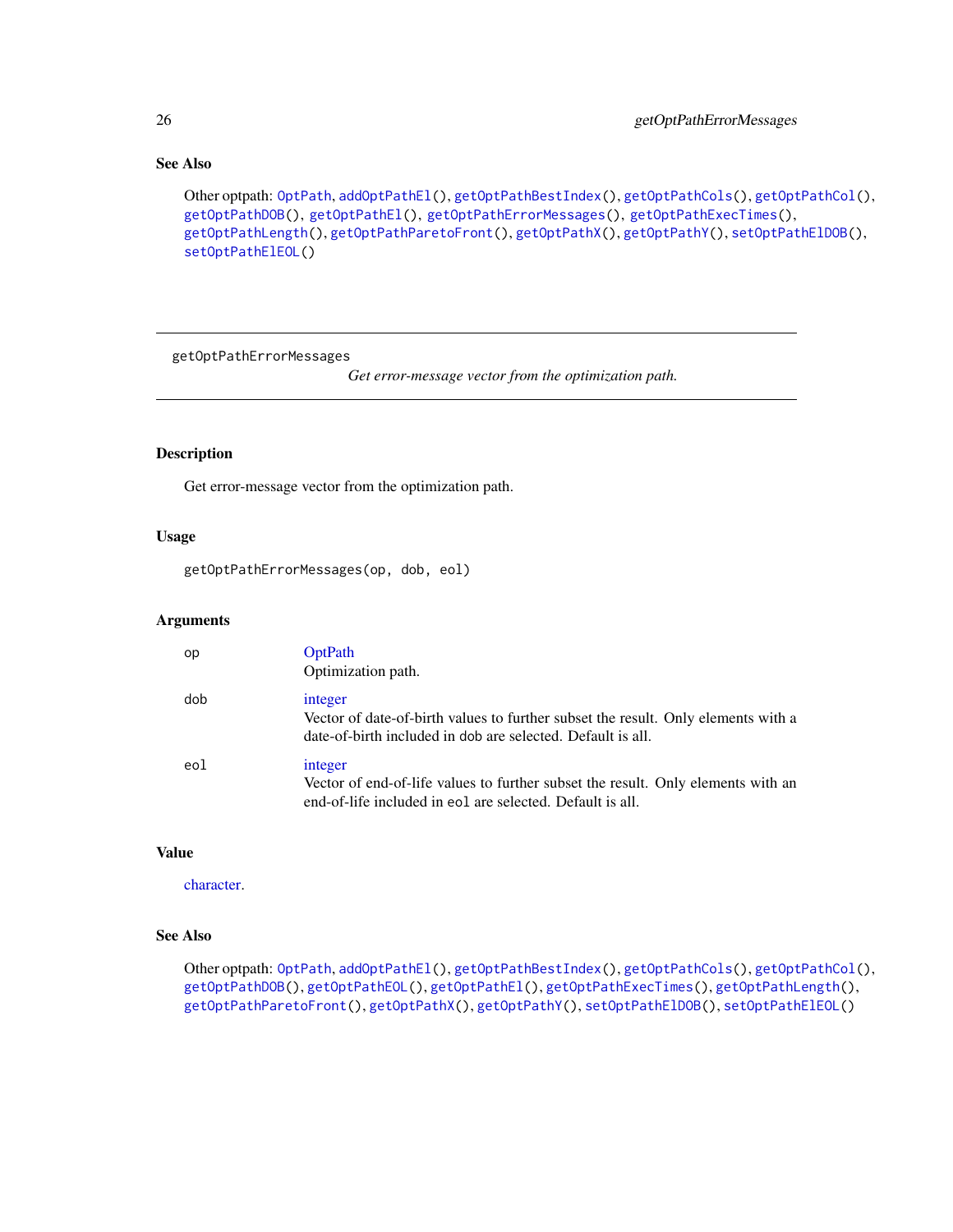<span id="page-26-1"></span><span id="page-26-0"></span>getOptPathExecTimes *Get exec-time vector from the optimization path.*

# **Description**

Get exec-time vector from the optimization path.

# Usage

getOptPathExecTimes(op, dob, eol)

# Arguments

| op  | <b>OptPath</b><br>Optimization path.                                                                                                                        |
|-----|-------------------------------------------------------------------------------------------------------------------------------------------------------------|
| dob | integer<br>Vector of date-of-birth values to further subset the result. Only elements with a<br>date-of-birth included in dob are selected. Default is all. |
| eol | integer<br>Vector of end-of-life values to further subset the result. Only elements with an<br>end-of-life included in eol are selected. Default is all.    |

# Value

[numeric.](#page-0-0)

# See Also

Other optpath: [OptPath](#page-49-1), [addOptPathEl\(](#page-2-1)), [getOptPathBestIndex\(](#page-20-1)), [getOptPathCols\(](#page-22-1)), [getOptPathCol\(](#page-21-1)), [getOptPathDOB\(](#page-23-1)), [getOptPathEOL\(](#page-24-1)), [getOptPathEl\(](#page-23-2)), [getOptPathErrorMessages\(](#page-25-1)), [getOptPathLength\(](#page-26-2)), [getOptPathParetoFront\(](#page-27-1)), [getOptPathX\(](#page-28-1)), [getOptPathY\(](#page-29-1)), [setOptPathElDOB\(](#page-66-1)), [setOptPathElEOL\(](#page-67-1))

<span id="page-26-2"></span>getOptPathLength *Get the length of the optimization path.*

# Description

Dependent parameters whose requirements are not satisfied are represented by a scalar NA in the output.

#### Usage

getOptPathLength(op)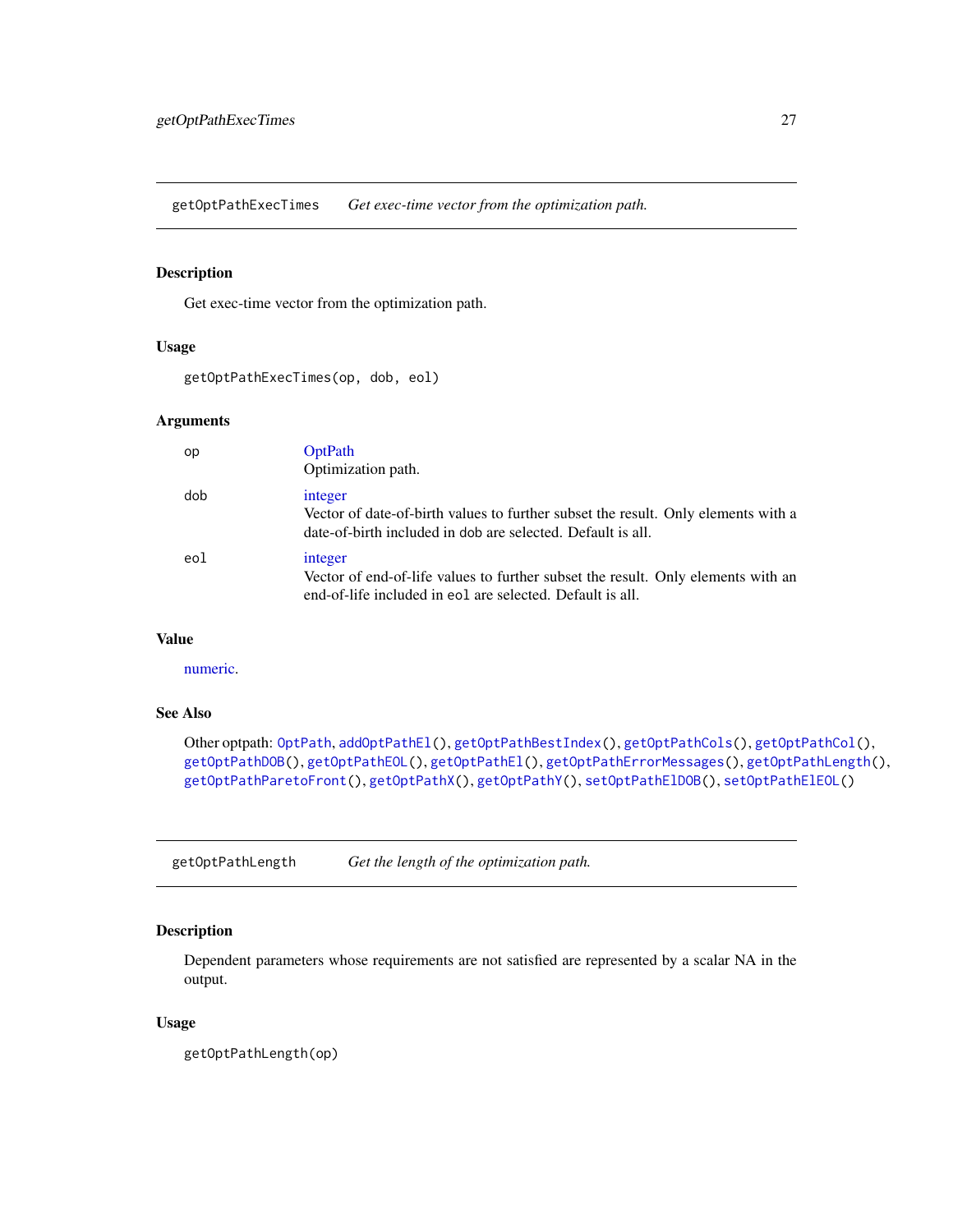op [OptPath](#page-49-1) Optimization path.

# Value

integer(1)

# See Also

```
Other optpath: OptPath, addOptPathEl(), getOptPathBestIndex(), getOptPathCols(), getOptPathCol(),
getOptPathDOB(), getOptPathEOL(), getOptPathEl(), getOptPathErrorMessages(), getOptPathExecTimes(),
getOptPathParetoFront(), getOptPathX(), getOptPathY(), setOptPathElDOB(), setOptPathElEOL()
```
<span id="page-27-1"></span>getOptPathParetoFront *Get indices of pareto front of optimization path.*

# Description

Get indices of pareto front of optimization path.

# Usage

```
getOptPathParetoFront(
  op,
 y.names = op$y.names,
 dob = op$env$dob,
 eol = op$env$eol,
  index = FALSE
\lambda
```
#### Arguments

| op      | OptPath<br>Optimization path.                                                                                                                               |
|---------|-------------------------------------------------------------------------------------------------------------------------------------------------------------|
| y.names | character<br>Names of performance measures to construct pareto front for. Default is all<br>performance measures.                                           |
| dob     | integer<br>Vector of date-of-birth values to further subset the result. Only elements with a<br>date-of-birth included in dob are selected. Default is all. |
| eol     | integer<br>Vector of end-of-life values to further subset the result. Only elements with an<br>end-of-life included in eol are selected. Default is all.    |
| index   | (logical(1))<br>Return indices into path of front or y-matrix of nondominated points? Default<br>is FALSE.                                                  |

<span id="page-27-0"></span>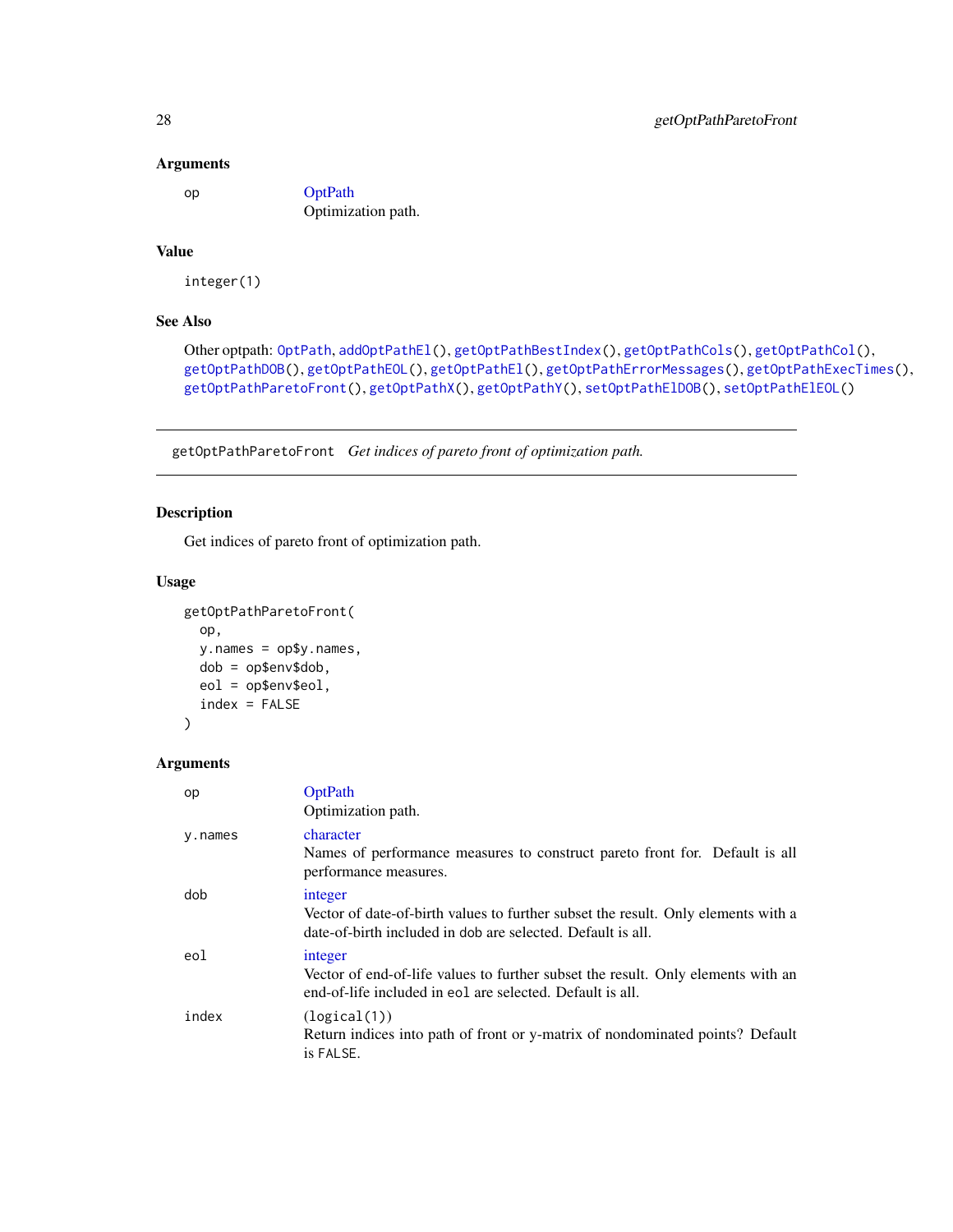# <span id="page-28-0"></span>getOptPathX 29

# Value

matrix | integer. Either matrix (with named columns) of points of front in objective space or indices into path for front.

# See Also

```
Other optpath: OptPath, addOptPathEl(), getOptPathBestIndex(), getOptPathCols(), getOptPathCol(),
getOptPathDOB(), getOptPathEOL(), getOptPathEl(), getOptPathErrorMessages(), getOptPathExecTimes(),
getOptPathLength(), getOptPathX(), getOptPathY(), setOptPathElDOB(), setOptPathElEOL()
```
# Examples

```
ps = makeParamSet(makeNumericParam("x"))
op = makeOptPathDF(par.set = ps, y.names = c("y1", "y2"), minimize = c(TRUE, TRUE))
addOptPathEl(op, x = list(x = 1), y = c(5, 3))addOptPathEl(op, x = list(x = 2), y = c(2, 4))addOptPathEl(op, x = list(x = 3), y = c(9, 4))addOptPathEl(op, x = list(x = 4), y = c(4, 9))as.data.frame(op)
getOptPathParetoFront(op)
getOptPathParetoFront(op, index = TRUE)
```
<span id="page-28-1"></span>

| getOptPathX | Get data.frame of input points (X-space) referring to the param set |
|-------------|---------------------------------------------------------------------|
|             | from the optimization path.                                         |

#### Description

Get data.frame of input points (X-space) referring to the param set from the optimization path.

#### Usage

```
getOptPathX(op, dob, eol)
```
#### Arguments

| op  | <b>OptPath</b><br>Optimization path.                                                                                                                        |
|-----|-------------------------------------------------------------------------------------------------------------------------------------------------------------|
| dob | integer<br>Vector of date-of-birth values to further subset the result. Only elements with a<br>date-of-birth included in dob are selected. Default is all. |
| eol | integer<br>Vector of end-of-life values to further subset the result. Only elements with an<br>end-of-life included in eol are selected. Default is all.    |

#### Value

[data.frame.](#page-0-0)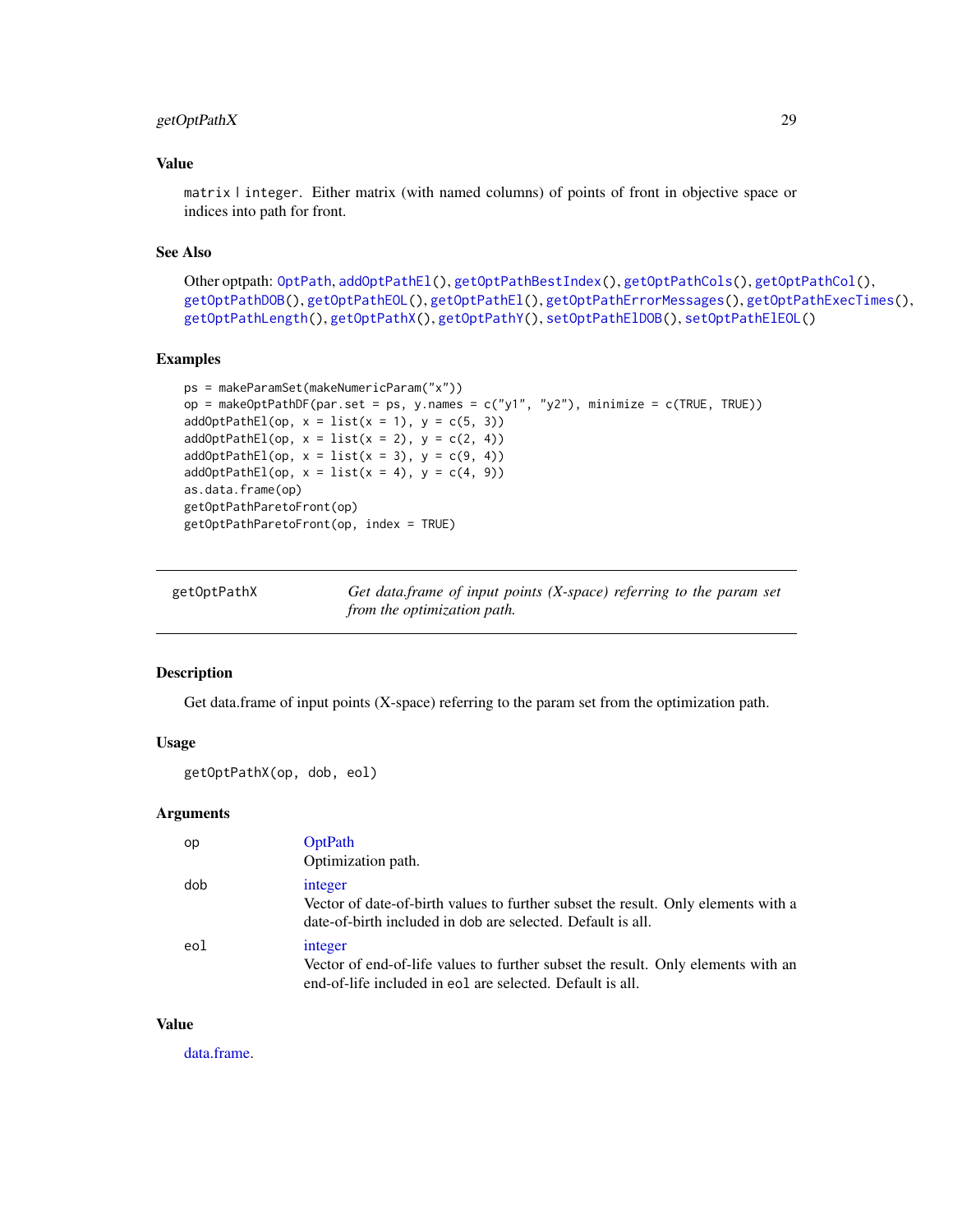# See Also

```
Other optpath: OptPath, addOptPathEl(), getOptPathBestIndex(), getOptPathCols(), getOptPathCol(),
getOptPathDOB(), getOptPathEOL(), getOptPathEl(), getOptPathErrorMessages(), getOptPathExecTimes(),
getOptPathLength(), getOptPathParetoFront(), getOptPathY(), setOptPathElDOB(), setOptPathElEOL()
```
<span id="page-29-1"></span>getOptPathY *Get y-vector or y-matrix from the optimization path.*

#### Description

Get y-vector or y-matrix from the optimization path.

#### Usage

```
getOptPathY(op, names, dob, eol, drop = TRUE)
```
#### **Arguments**

| op    | OptPath<br>Optimization path.                                                                                                                               |
|-------|-------------------------------------------------------------------------------------------------------------------------------------------------------------|
| names | character<br>Names of performance measure. Default is all performance measures in path.                                                                     |
| dob   | integer<br>Vector of date-of-birth values to further subset the result. Only elements with a<br>date-of-birth included in dob are selected. Default is all. |
| eol   | integer<br>Vector of end-of-life values to further subset the result. Only elements with an<br>end-of-life included in eol are selected. Default is all.    |
| drop  | (logical(1))<br>Return vector instead of matrix when only one y-column was selected? Default<br>is TRUE.                                                    |

# Value

(numeric | matrix). The columns of the matrix are always named.

# See Also

Other optpath: [OptPath](#page-49-1), [addOptPathEl\(](#page-2-1)), [getOptPathBestIndex\(](#page-20-1)), [getOptPathCols\(](#page-22-1)), [getOptPathCol\(](#page-21-1)), [getOptPathDOB\(](#page-23-1)), [getOptPathEOL\(](#page-24-1)), [getOptPathEl\(](#page-23-2)), [getOptPathErrorMessages\(](#page-25-1)), [getOptPathExecTimes\(](#page-26-1)), [getOptPathLength\(](#page-26-2)), [getOptPathParetoFront\(](#page-27-1)), [getOptPathX\(](#page-28-1)), [setOptPathElDOB\(](#page-66-1)), [setOptPathElEOL\(](#page-67-1))

<span id="page-29-0"></span>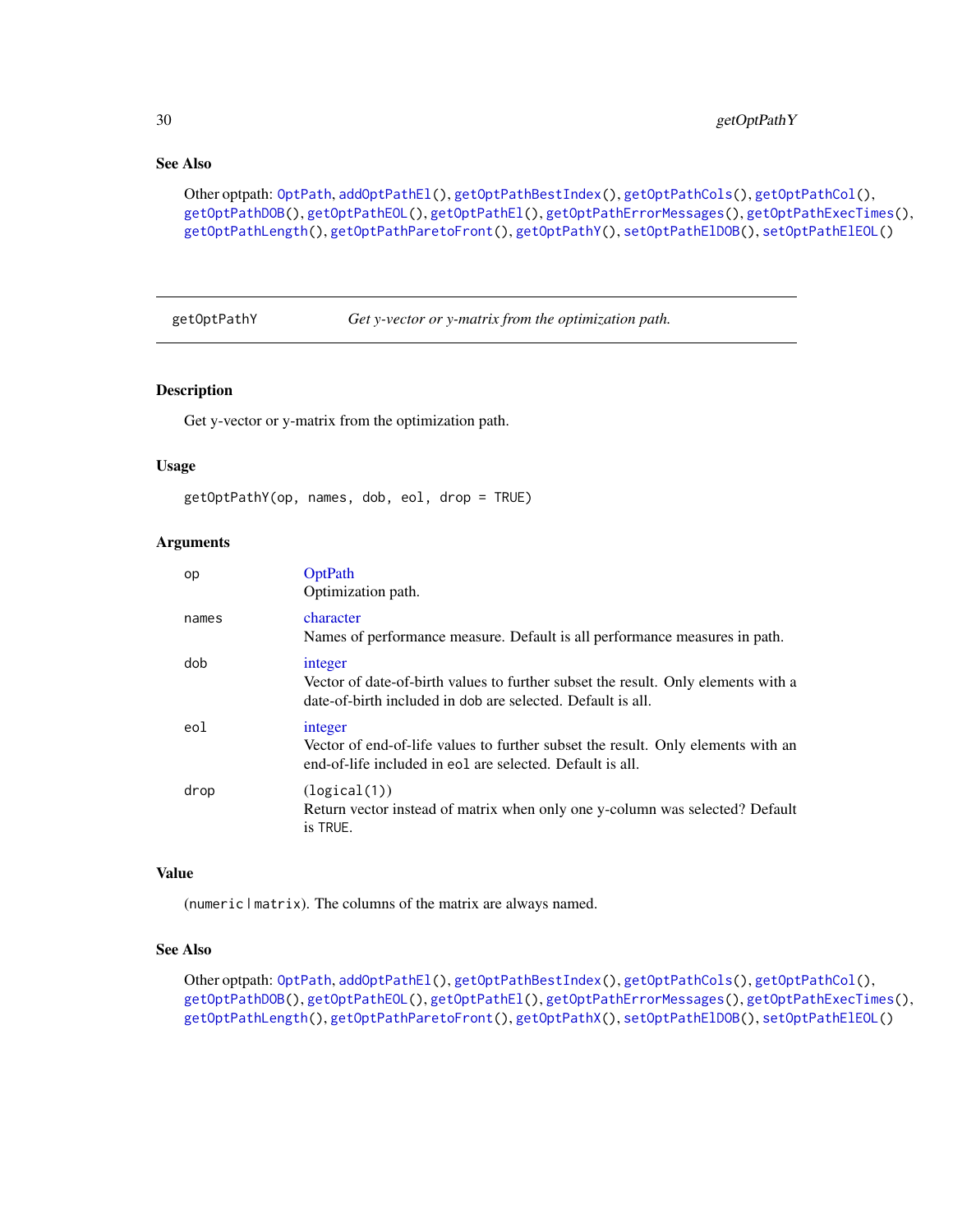<span id="page-30-0"></span>

# Description

Useful if vectors are included.

# Usage

getParamIds(par, repeated = FALSE, with.nr = FALSE)

# Arguments

| par      | (Param   ParamSet)                                                                                                              |
|----------|---------------------------------------------------------------------------------------------------------------------------------|
|          | Parameter or parameter set.                                                                                                     |
| repeated | (logical(1))<br>Should ids be repeated length-times if parameter is a vector? Default is FALSE.                                 |
| with.nr  | (logical(1))<br>Should number from 1 to length be appended to id if repeated is TRUE? Other-<br>wise ignored. Default is FALSE. |

# Value

[character](#page-0-0).

# Examples

```
ps = makeParamSet(
  makeNumericParam("u"),
  makeIntegerVectorParam("v", len = 2)
\lambdagetParamIds(ps)
getParamIds(ps, repeated = TRUE)
getParamIds(ps, repeated = TRUE, with.nr = TRUE)
```
getParamLengths *Return lengths of single parameters or parameters in parameter set.*

# Description

Useful for vector parameters.

# Usage

getParamLengths(par, dict = NULL)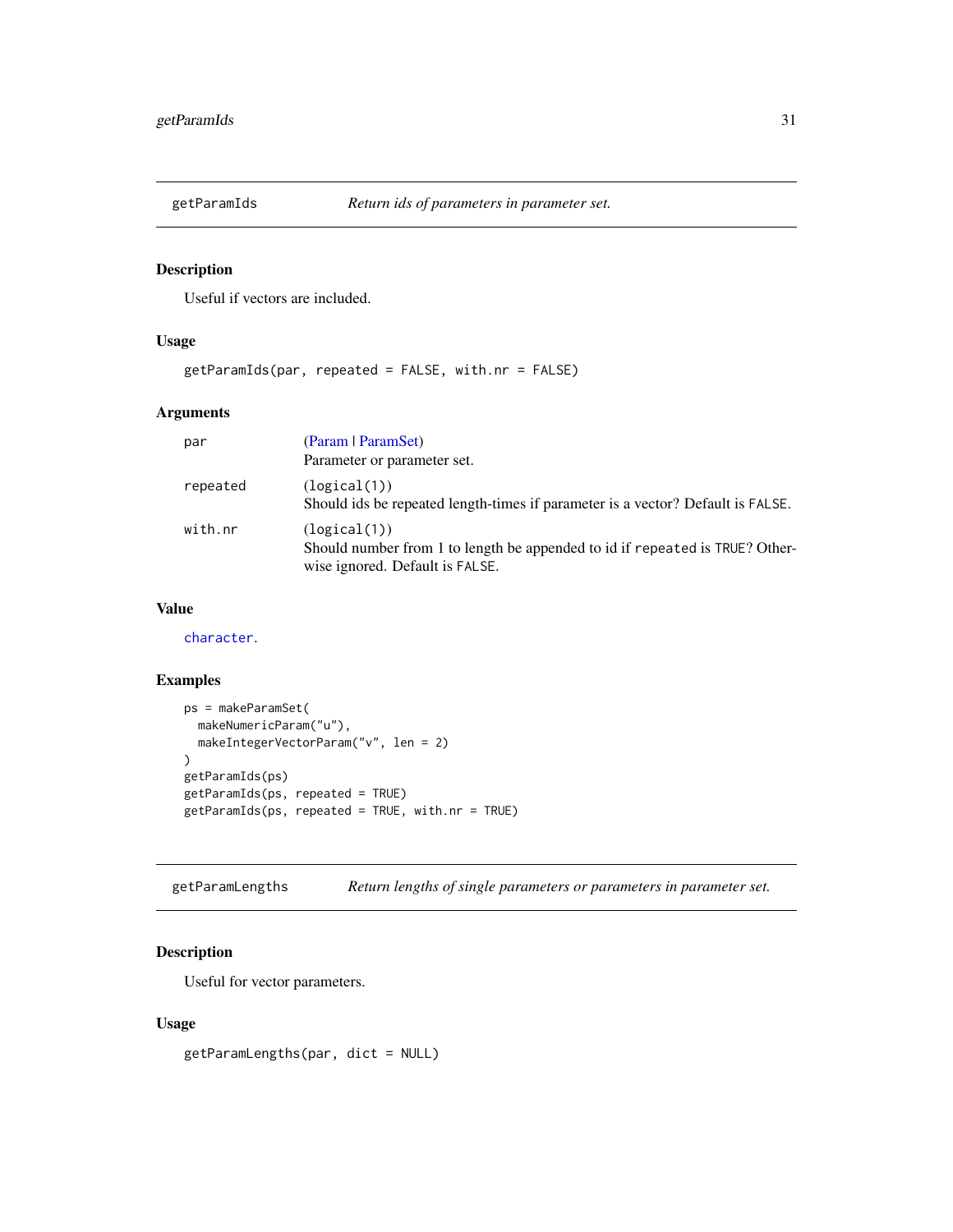<span id="page-31-0"></span>

| par  | (Param   ParamSet)                                                             |
|------|--------------------------------------------------------------------------------|
|      | Parameter or parameter set.                                                    |
| dict | (environment   list   NULL)                                                    |
|      | Environment or list which will be used for evaluating the variables of expres- |
|      | sions within a parameter, parameter set or list of parameters. The default is  |
|      | NULL.                                                                          |

# Value

(integer). Named and in the same order as the input for [ParamSet\(\)](#page-48-1) input.

#### Examples

```
ps = makeParamSet(
  makeNumericParam("u"),
  makeIntegerParam("v", lower = 1, upper = 2),
  makeDiscreteParam("w", values = 1:2),
  makeDiscreteVectorParam("x", len = 2, values = c("a", "b"))
\mathcal{L}getParamLengths(ps)
# the length of the vector x is 2, for all other single value parameters the length is 1.
par = makeNumericVectorParam("x", len = expression(k), lower = 0)
getParamLengths(par, dict = list(k = 4))
```
getParamNr *Return number of parameters in set.*

# Description

Either number of parameters or sum over parameter lengths.

#### Usage

```
getParamNr(par.set, devectorize = FALSE)
```
# Arguments

| par.set     | ParamSet                                                    |
|-------------|-------------------------------------------------------------|
|             | Parameter set.                                              |
| devectorize | (logical(1))                                                |
|             | Sum over length of vector parameters? Default is codeFALSE. |

# Value

[integer](#page-0-0).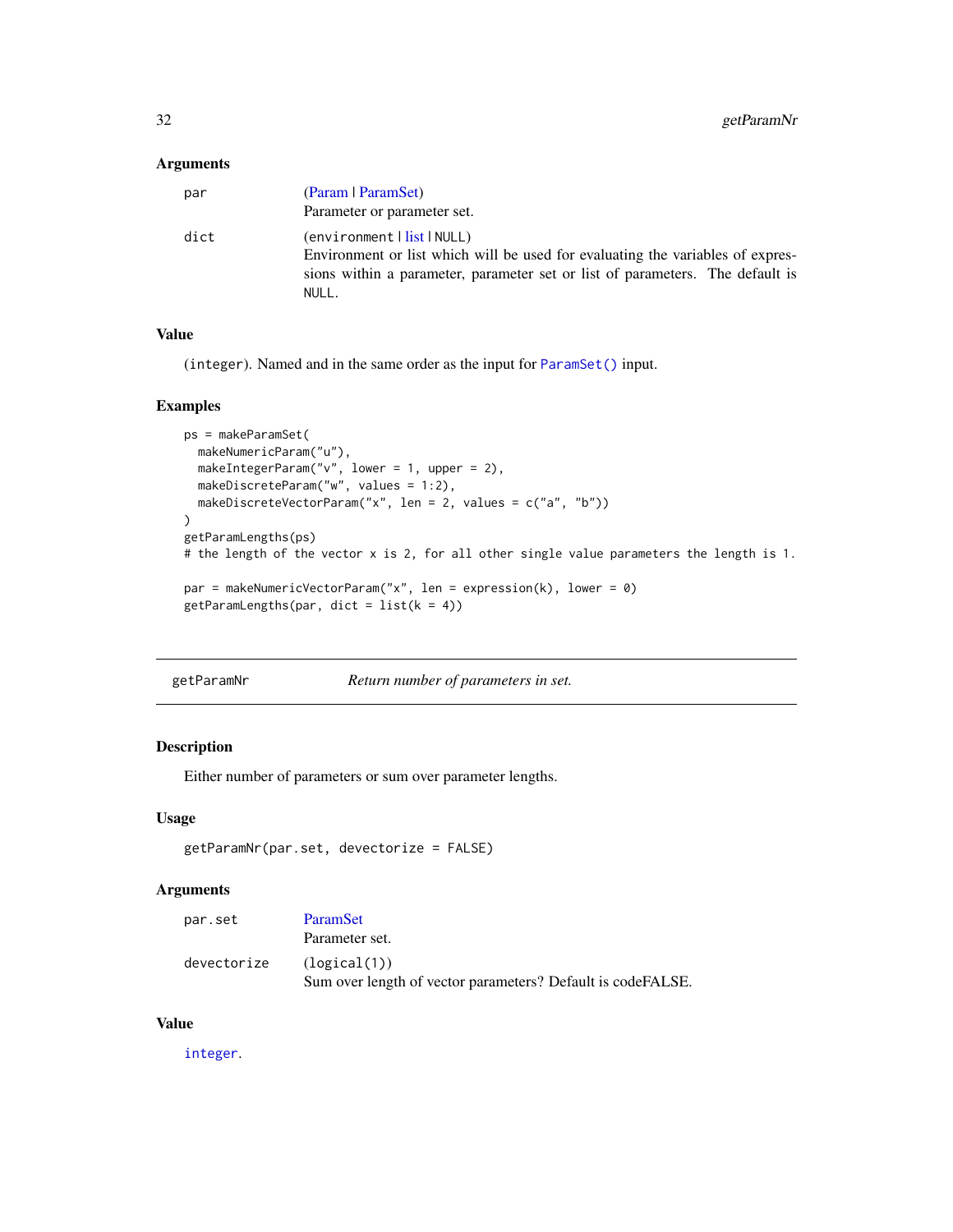# <span id="page-32-0"></span>getParamSet 33

# Examples

```
ps = makeParamSet(
 makeNumericParam("u"),
  makeDiscreteVectorParam("x", len = 2, values = c("a", "b"))
\mathcal{L}getParamNr(ps)
getParamNr(ps, devectorize = TRUE)
```
getParamSet *Get parameter set.*

#### Description

getParamSet is a generic and can be called to extract the ParamSet from different objects.

#### Usage

getParamSet(x)

# Arguments

| (object)                             |
|--------------------------------------|
| Object to extract the ParamSet from. |

#### Value

```
ParamHelpers::ParamSet()
```
getParamTypeCounts *Returns information on the number of parameters of a each type.*

# Description

Returns information on the number of parameters of a each type.

# Usage

```
getParamTypeCounts(par.set)
```
#### Arguments

```
par.set ParamSet
             Parameter set.
```
# Value

[list](#page-0-0) Named list which contains for each supported parameter type the number of parameters of this type in the given ParamSet.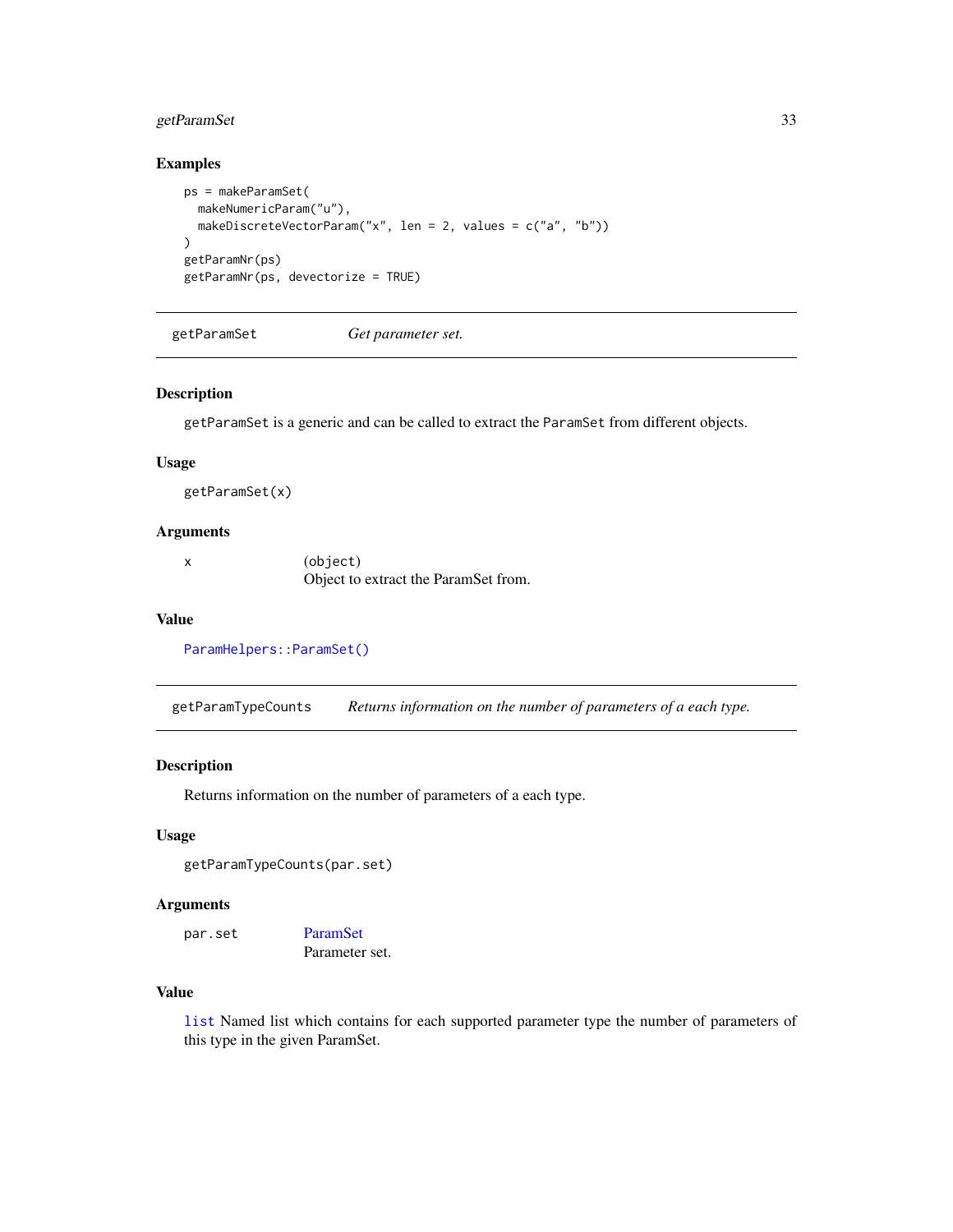<span id="page-33-0"></span>

# Description

Returns type information for a parameter set.

# Usage

```
getParamTypes(
 par.set,
 df.cols = FALSE,
 df.discretes.as.factor = TRUE,
 use.names = FALSE,
 with.nr = TRUE
)
```
# Arguments

| par.set                | <b>ParamSet</b><br>Parameter set.                                                                                                                                                                                                                                                                          |  |
|------------------------|------------------------------------------------------------------------------------------------------------------------------------------------------------------------------------------------------------------------------------------------------------------------------------------------------------|--|
| df.cols                | (logical(1))<br>If FALSE simply return the parameter types in the set, i.e., par\$type. If TRUE,<br>convert types so they correspond to R types of a data. frame where values of this<br>set might be stored. This also results in replication of output types for vector<br>parameters. Default is FALSE. |  |
| df.discretes.as.factor |                                                                                                                                                                                                                                                                                                            |  |
|                        | (logical(1))<br>If df. cols is TRUE: Should type for discrete params be factor or character?<br>Default is TRUE.                                                                                                                                                                                           |  |
| use.names              | (logical(1))<br>Name the result vector? Default is FALSE.                                                                                                                                                                                                                                                  |  |
| with.nr                | (logical(1))<br>Should number from 1 to length be appended to name? Only used if use . names<br>and df. cols are TRUE. Default is TRUE.                                                                                                                                                                    |  |

# Value

[character](#page-0-0).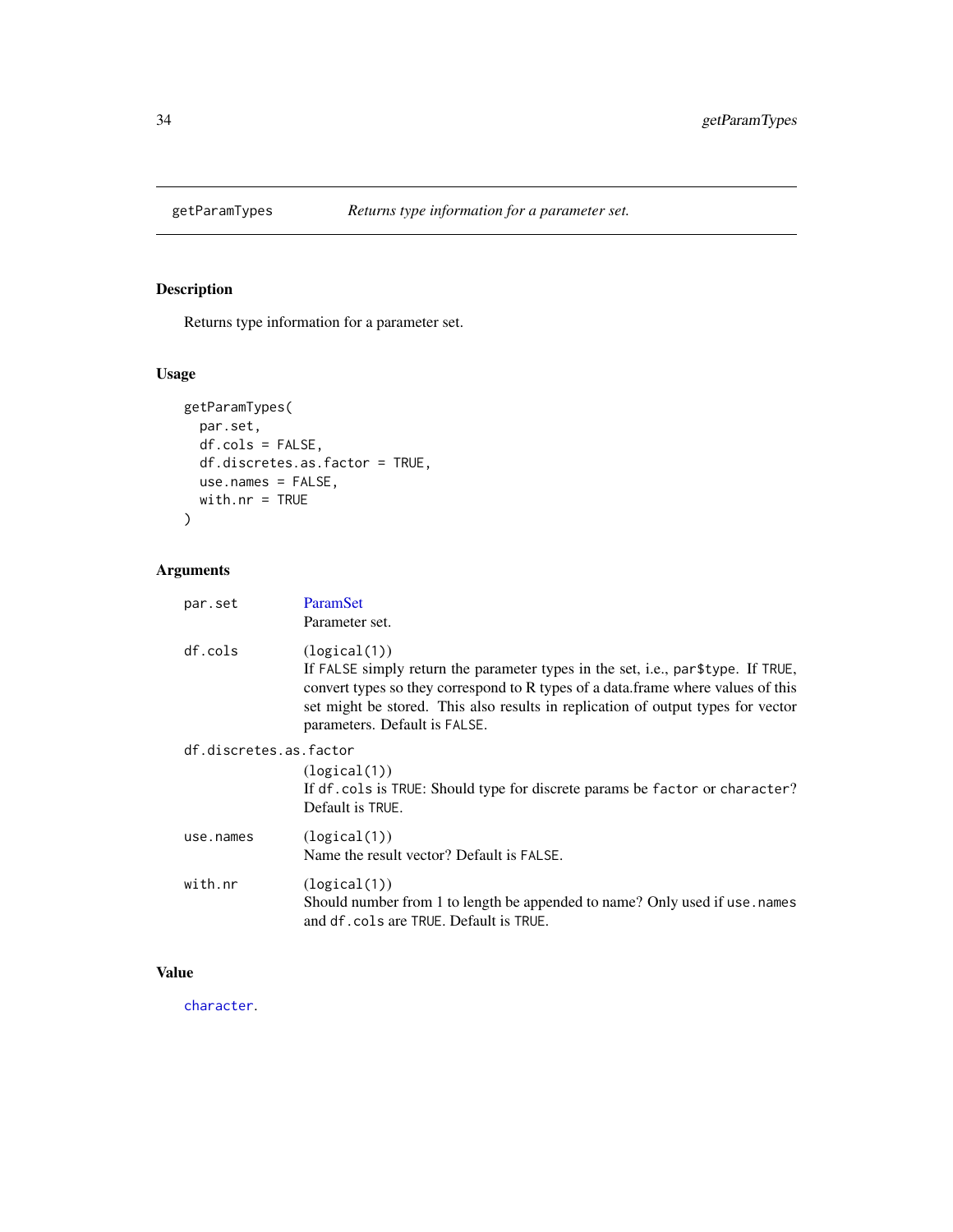<span id="page-34-0"></span>getRequirements *Return all require-expressions of a param set.*

#### Description

Returns all requires-objects of a param set as a list.

# Usage

getRequirements(par.set, remove.null = TRUE)

#### Arguments

| par.set     | ParamSet                                                                           |
|-------------|------------------------------------------------------------------------------------|
|             | Parameter set.                                                                     |
| remove.null | (logical(1))                                                                       |
|             | If not set, params without a requires-setting will result in a NULL element in the |
|             | returned list, otherwise they are removed. Default is codeTRUE.                    |

# Value

xnamed list. Named list of require-call-objects, lengths corresponds to number of params (potentially only the subset with requires-field), named with with param ids.

getTypeStrings *Get parameter type-strings.*

# Description

Returns type strings used in param\$type for certain groups of parameters.

#### Usage

```
getTypeStringsAll()
```
getTypeStringsNumeric(include.int = TRUE)

```
getTypeStringsNumericStrict()
```

```
getTypeStringsInteger()
```
getTypeStringsCharacter()

getTypeStringsDiscrete(include.logical = TRUE)

getTypeStringsLogical()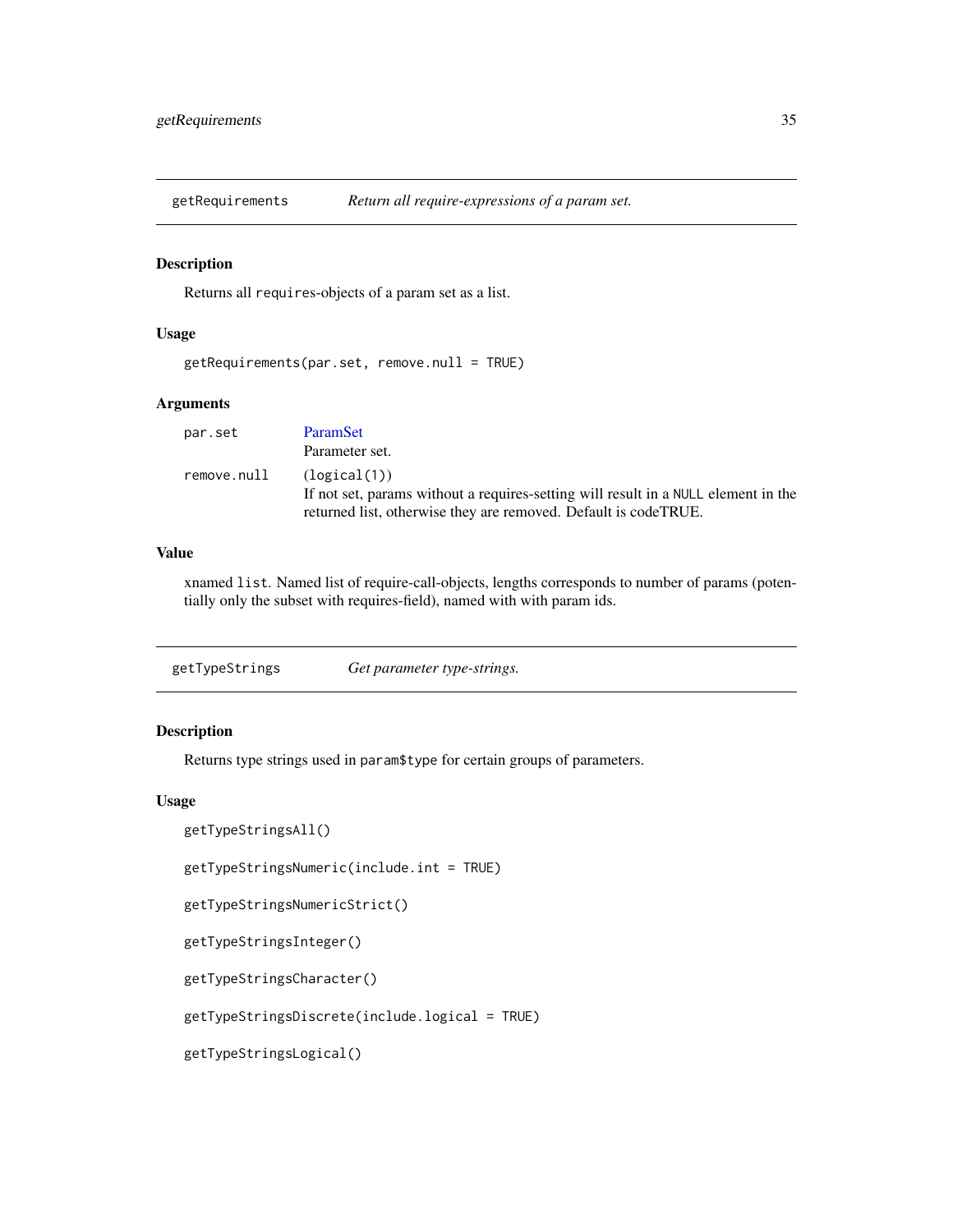| include.int     | (logical(1))                                                  |
|-----------------|---------------------------------------------------------------|
|                 | Are integers also considered to be numeric? Default is TRUE.  |
| include.logical |                                                               |
|                 | (logical(1))                                                  |
|                 | Are logicals also considered to be discrete? Default is TRUE. |

# Value

[character](#page-0-0).

hasExpression *Check if parameter values contain expressions.*

# Description

Checks if a parameter, parameter set or list of parameters contain expressions.

# Usage

```
hasExpression(obj)
```
# Arguments

| obi | (Param()   ParamHelpers:: ParamSet()   list)    |
|-----|-------------------------------------------------|
|     | Parameter, parameter set or list of parameters. |

# Value

logical(1).

# Examples

```
ps1 = makeParamSet(
  makeNumericParam("x", lower = 1, upper = 2),
  makeNumericParam("y", lower = 1, upper = 10)
)
ps2 = makeParamSet(
  makeNumericLearnerParam("x", lower = 1, upper = 2),
  makeNumericLearnerParam("y", lower = 1, upper = expression(p))
\mathcal{L}hasExpression(ps1)
hasExpression(ps2)
```
<span id="page-35-0"></span>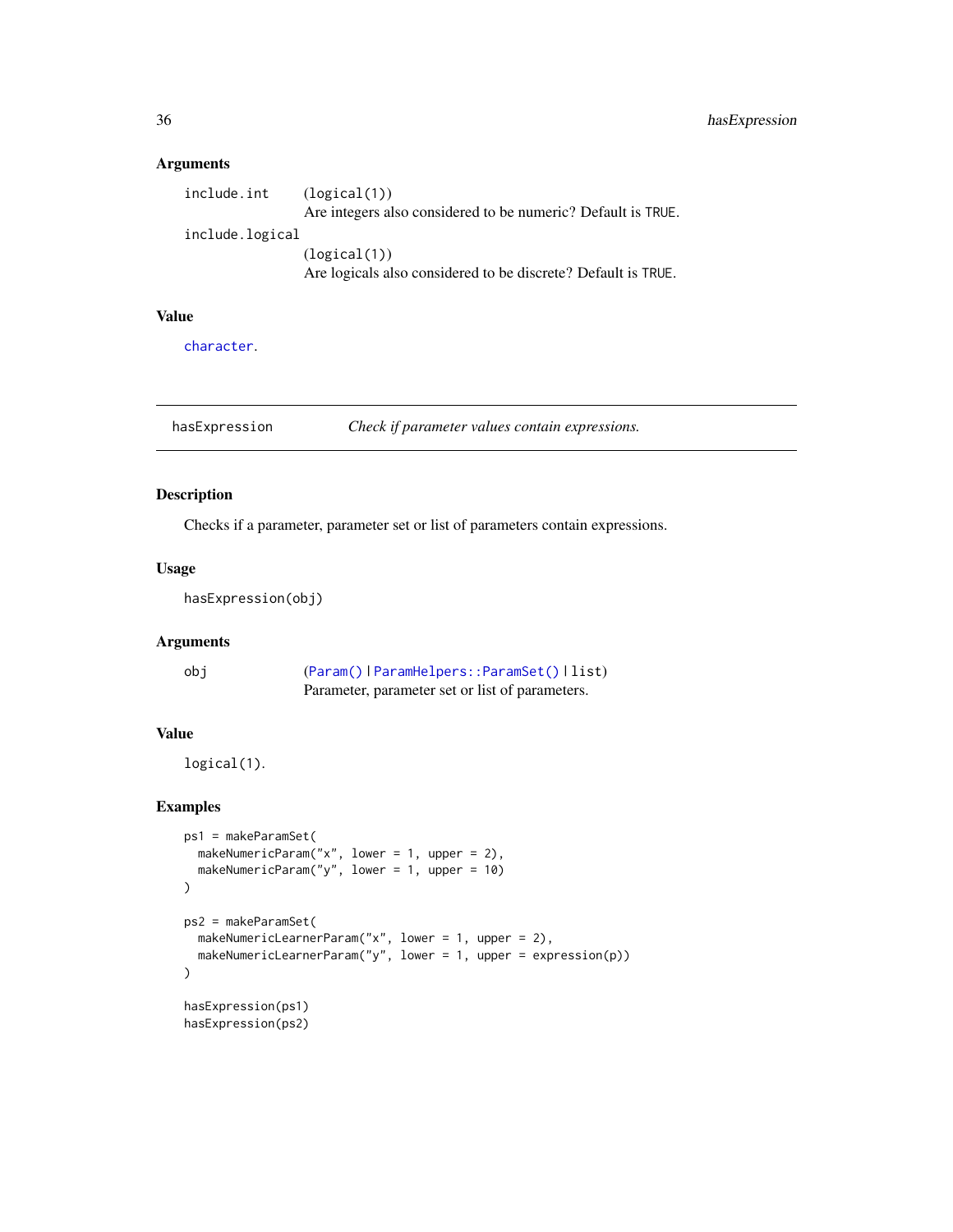hasFiniteBoxConstraints

*Checks if a parameter or each parameter of a parameter set has ONLY finite lower and upper bounds.*

# Description

Checks if a parameter or each parameter of a parameter set has ONLY finite lower and upper bounds.

#### Usage

```
hasFiniteBoxConstraints(par, dict = NULL)
```
# Arguments

| par  | (Param   ParamSet)                                                                                                                                                                                           |
|------|--------------------------------------------------------------------------------------------------------------------------------------------------------------------------------------------------------------|
|      | Parameter or parameter set.                                                                                                                                                                                  |
| dict | (environment  <u>list</u>  NULL)<br>Environment or list which will be used for evaluating the variables of expres-<br>sions within a parameter, parameter set or list of parameters. The default is<br>NULL. |

# Value

logical(1)

hasForbidden *Check parameter set for forbidden region.*

# Description

Check parameter set for forbidden region.

# Usage

hasForbidden(par.set)

# Arguments

par.set [ParamSet](#page-48-0) Parameter set.

#### Value

logical(1).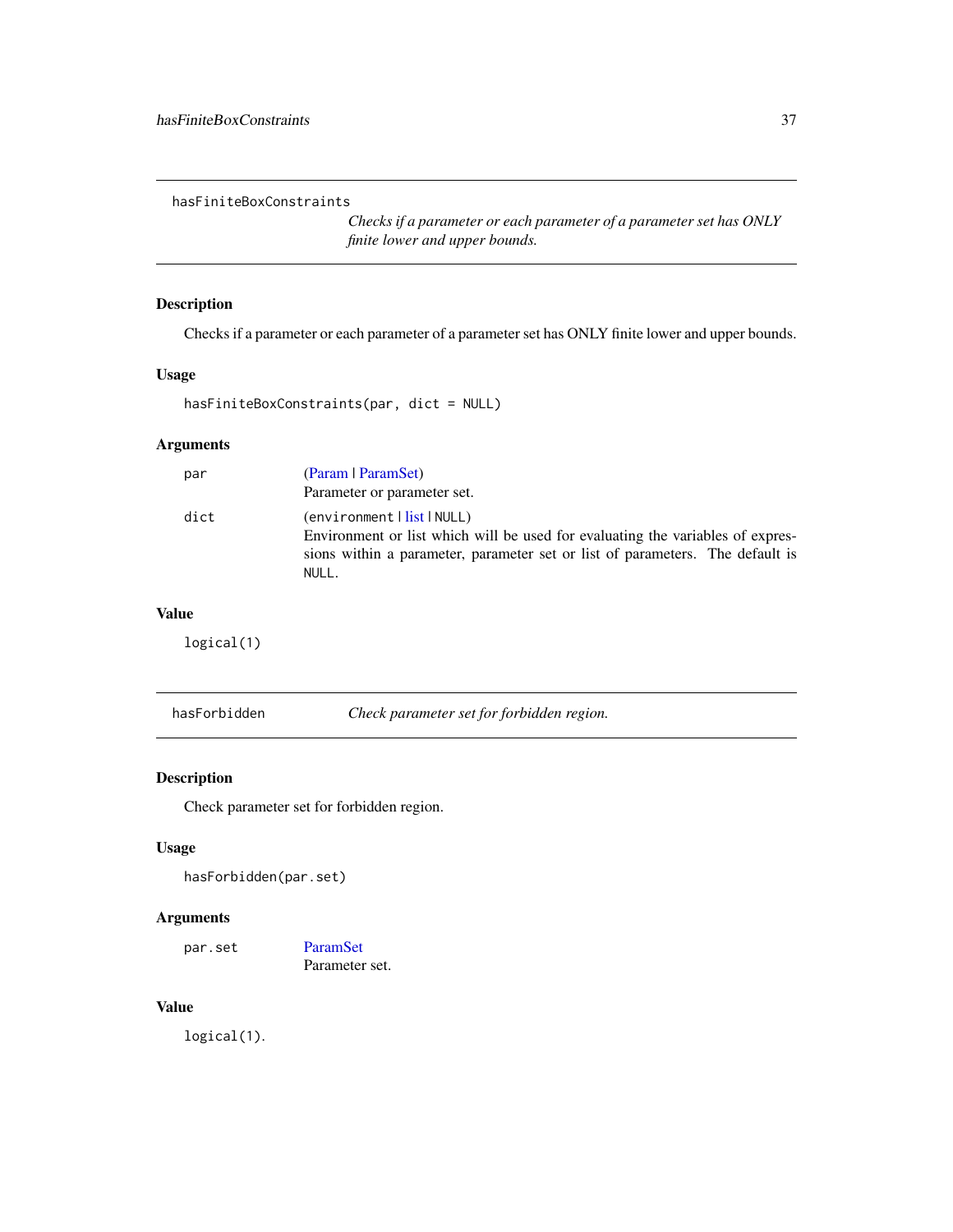# Description

TRUE iff the parameter has any requirements or any parameter in the set has requirements.

# Usage

hasRequires(par)

# Arguments

| par | (Param   ParamSet)          |
|-----|-----------------------------|
|     | Parameter or parameter set. |

# Value

logical(1).

hasTrafo *Check parameter / parameter set for trafos.*

# Description

TRUE iff the parameter has any trafos or any parameter in the set has trafos.

#### Usage

hasTrafo(par)

# Arguments

par [\(Param](#page-51-0) | [ParamSet\)](#page-48-0) Parameter or parameter set.

# Value

logical(1).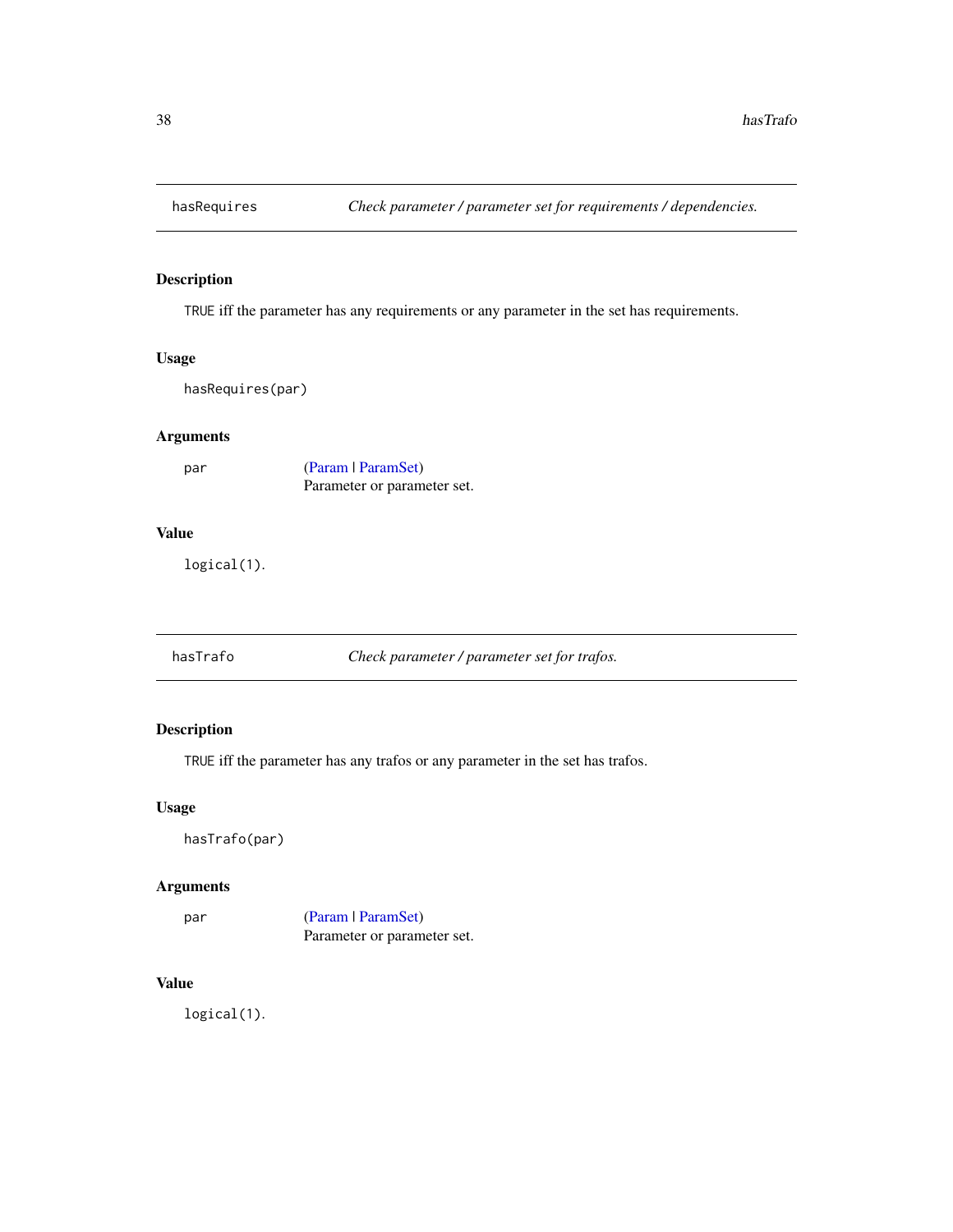# Description

TRUE if the parameter set contains at least one parameter of the mentioned type x. Type x always subsumes x and x-vector.

# Usage

```
hasDiscrete(par.set, include.logical = TRUE)
```
hasInteger(par.set)

hasLogical(par.set)

hasCharacter(par.set)

hasNumeric(par.set, include.int = TRUE)

# Arguments

| par.set         | ParamSet                                                                      |
|-----------------|-------------------------------------------------------------------------------|
|                 | Parameter set.                                                                |
| include.logical |                                                                               |
|                 | (logical(1))<br>Are logicals also considered to be discrete? Default is TRUE. |
| include.int     | (logical(1))<br>Are integers also considered to be numeric? Default is TRUE.  |

# Value

logical(1)

| isEmpty | Check whether parameter set is empty. |
|---------|---------------------------------------|
|         |                                       |

# Description

Check whether parameter set is empty.

# Usage

isEmpty(par.set)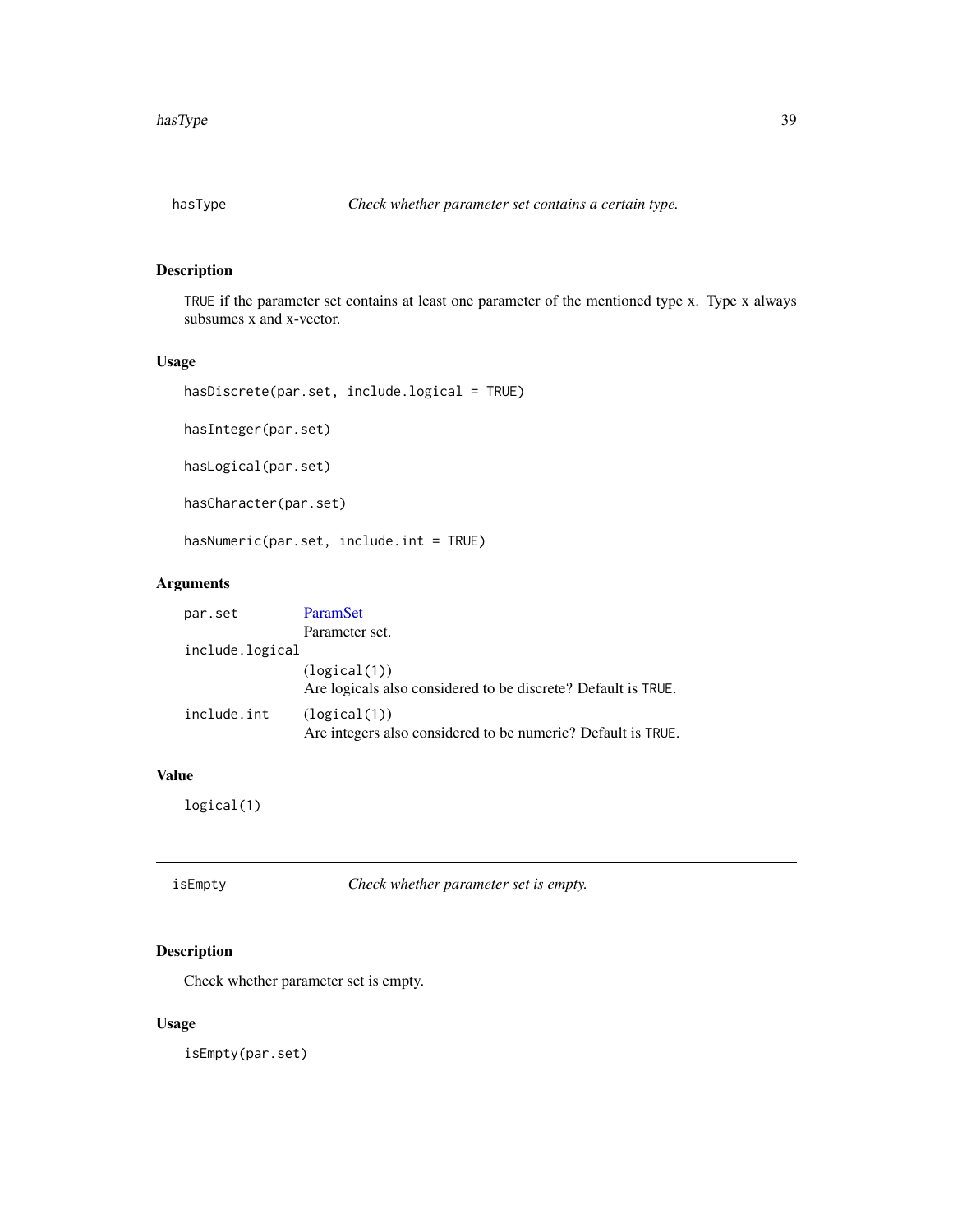#### Arguments

par.set (ParamSet()])

Parameter set.

# Value

logical(1).

isFeasible *Check if parameter value is valid.*

# Description

Check if a parameter value satisfies the constraints of the parameter description. This includes the requires expressions and the forbidden expression, if par is a [ParamSet\(\)](#page-48-0). If requires is not satisfied, the parameter value must be set to scalar NA to be still feasible, a single scalar even in a case of a vector parameter. If the result is FALSE the attribute "warning" is attached which gives the reason for the negative result.

If the parameter has cnames, these are also checked.

# Usage

isFeasible(par, x, use.defaults = FALSE, filter = FALSE)

# Arguments

| par          | (Param   ParamSet)<br>Parameter or parameter set.                                                                                                                                                                                                                                                                                                                                                                                                                  |
|--------------|--------------------------------------------------------------------------------------------------------------------------------------------------------------------------------------------------------------------------------------------------------------------------------------------------------------------------------------------------------------------------------------------------------------------------------------------------------------------|
| X            | (any)<br>Single value to check against the Param or ParamSet. For a ParamSet x must<br>be a list. x has to contain the untransformed values. If the list is named, it is<br>possible to only pass a subset of parameters defined in the ParamSet () par. In<br>that case, only conditions regarding the passed parameters are checked. (Note<br>that this might not work if one of the passed params has a requires setting<br>which refers to an unpassed param.) |
| use.defaults | (logical(1))<br>Whether defaults of the Param()/ParamSet() should be used if no values are<br>supplied. If the defaults have requirements that are not met by x it will be feasi-<br>ble nonetheless. Default is FALSE.                                                                                                                                                                                                                                            |
| filter       | (logical(1))<br>Whether the ParamSet () should be reduced to the space of the given Param Val-<br>ues. Note that in case of use defaults = TRUE the filtering will be conducted<br>after the insertion of the default values. Default is FALSE.                                                                                                                                                                                                                    |

#### Value

logical(1).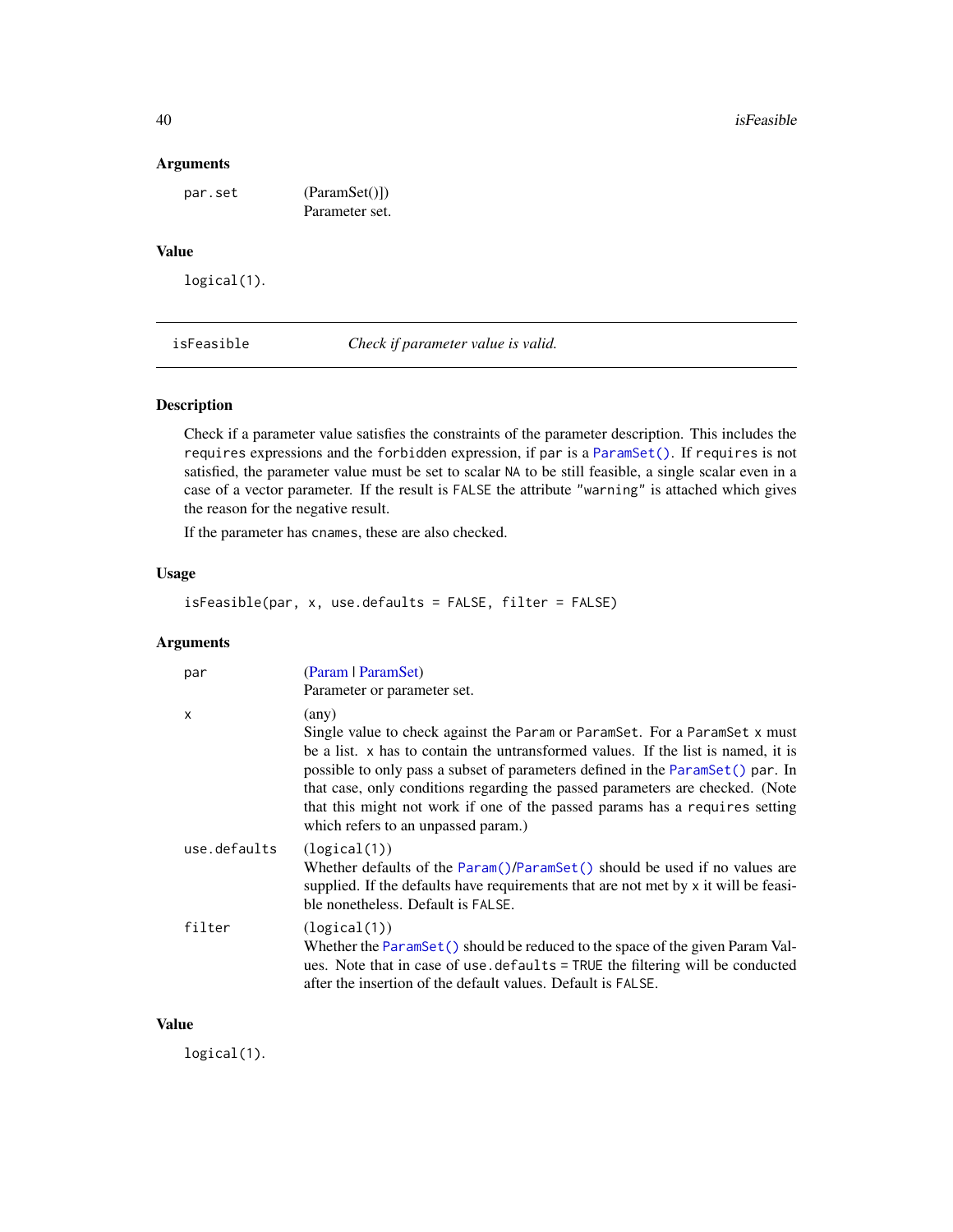#### isForbidden 41

# Examples

```
p = makeNumericParam("x", lower = -1, upper = 1)
isFeasible(p, 0) # True
isFeasible(p, 2) # False, out of bounds
isFeasible(p, "a") # False, wrong type
# now for parameter sets
ps = makeParamSet(
  makeNumericParam("x", lower = -1, upper = 1),
  makeDiscreteParam("y", values = c("a", "b"))
)
isFeasible(ps, list(0, "a")) # True
isFeasible(ps, list("a", 0)) # False, wrong order
```

| isForbidden | Check whether parameter setting lies in forbidden region of parameter |
|-------------|-----------------------------------------------------------------------|
|             | set.                                                                  |

# Description

Parameter sets without a forbidden region always return FALSE.

# Usage

```
isForbidden(par.set, x)
```
# Arguments

| par.set | ParamSet                    |
|---------|-----------------------------|
|         | Parameter set.              |
| x       | (named list)                |
|         | Parameter setting to check. |

#### Value

logical(1).

| isRequiresOk<br>Check if parameter requirements are met. |  |
|----------------------------------------------------------|--|
|----------------------------------------------------------|--|

# Description

Check if a parameter value satisfies the requirements of the parameter description. This only checks the requires expressions.

#### Usage

```
isRequiresOk(par.set, par.vals, ids = names(par.vals), use.defaults = TRUE)
```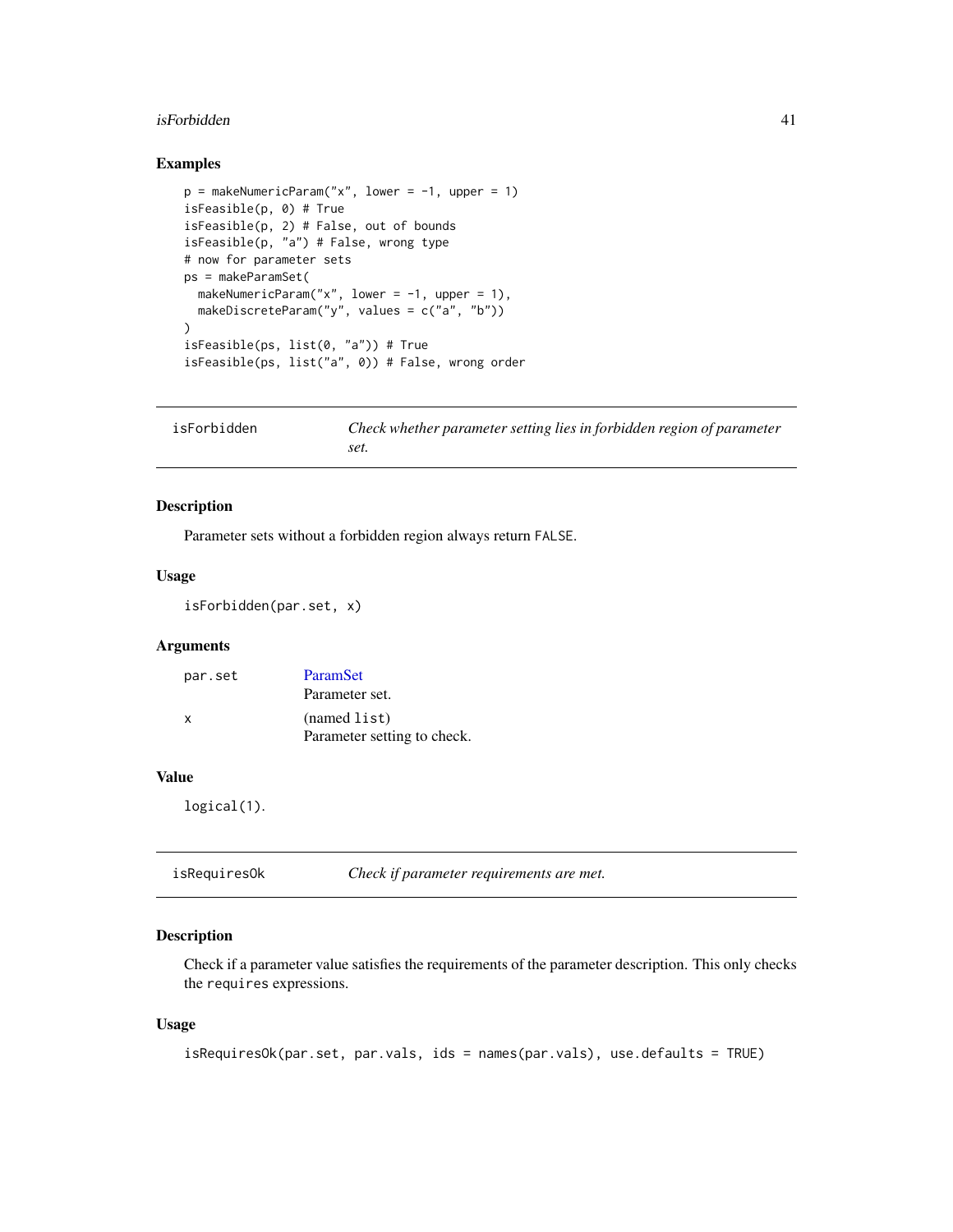# Arguments

| par.set      | <b>ParamSet</b><br>Parameter set.                                                                                                                                                             |
|--------------|-----------------------------------------------------------------------------------------------------------------------------------------------------------------------------------------------|
| par.vals     | (list()<br>List of parameter settings.                                                                                                                                                        |
| ids          | (character())<br>ids of the param vals to check. Default is names (par. vals).                                                                                                                |
| use.defaults | (logical()<br>Some requirements relay on default values of the par set. Default is TRUE,<br>which means that if the value is not present in par vals the default value will<br>be considered. |

# Value

logical(1)

isSpecialValue *Is a given value in the list of special values for a param?*

# Description

See title.

# Usage

```
isSpecialValue(par, x)
```
# Arguments

| par | Param<br>Parameter.                      |
|-----|------------------------------------------|
| x   | $(\text{any})$<br>Single value to check. |

# Value

logical(1).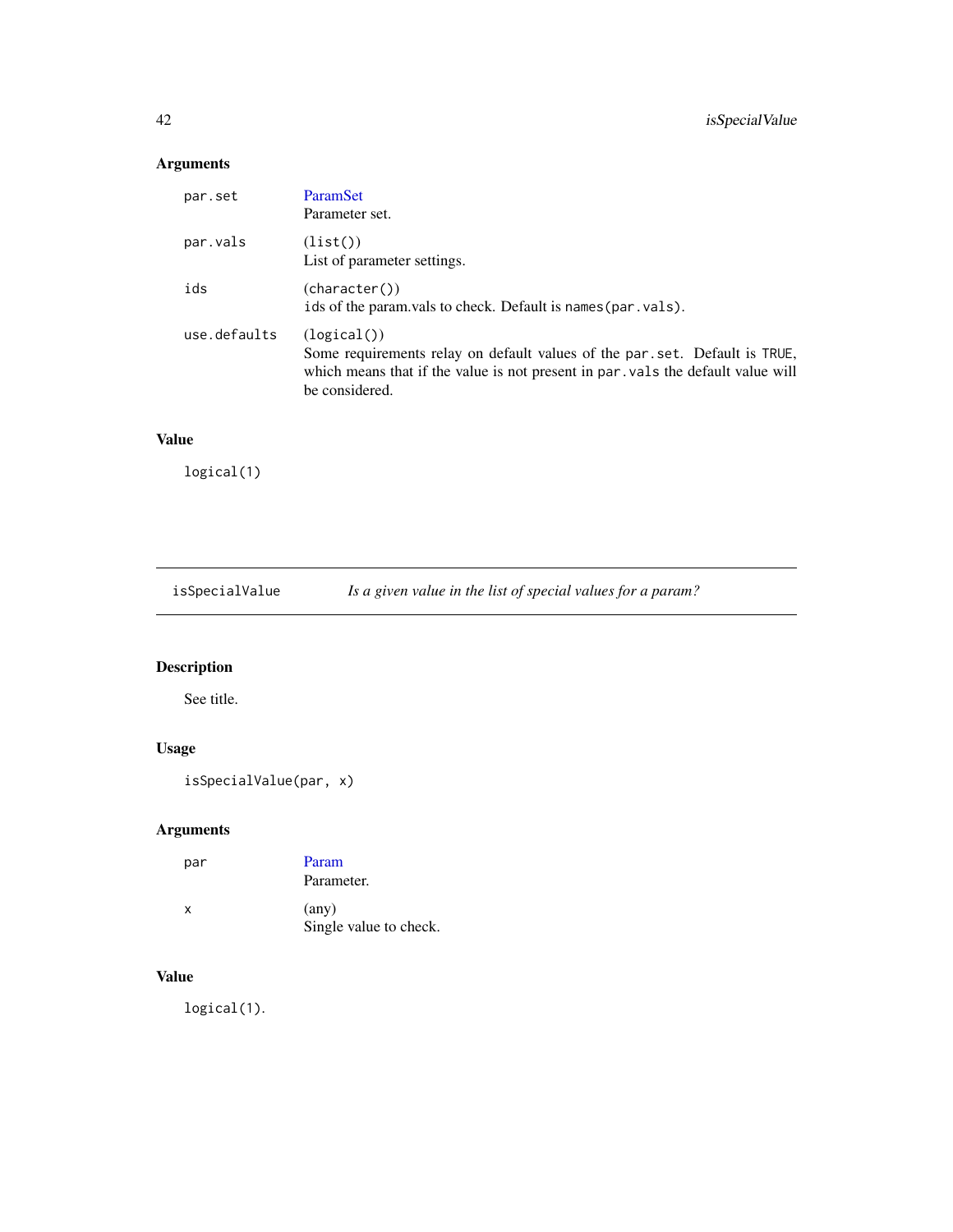# Description

An empty param set is considered to be of all types.

# Usage

```
isNumeric(par, include.int = TRUE)
```
isDiscrete(par, include.logical = TRUE)

isInteger(par)

isLogical(par)

isCharacter(par)

# Arguments

| par             | (Param   ParamSet)<br>Parameter or parameter set.                             |
|-----------------|-------------------------------------------------------------------------------|
| include.int     | (logical(1))<br>Are integers also considered to be numeric? Default is TRUE.  |
| include.logical |                                                                               |
|                 | (logical(1))<br>Are logicals also considered to be discrete? Default is TRUE. |

# Value

(logical(1))

isTypeString *Check if type string is of certain type.*

# Description

TRUE iff the type string is a certain type, e.g. isIntegerTypeString checks if we have "integer" or "integervector", and isVectorTypeString check if we have "\*vector".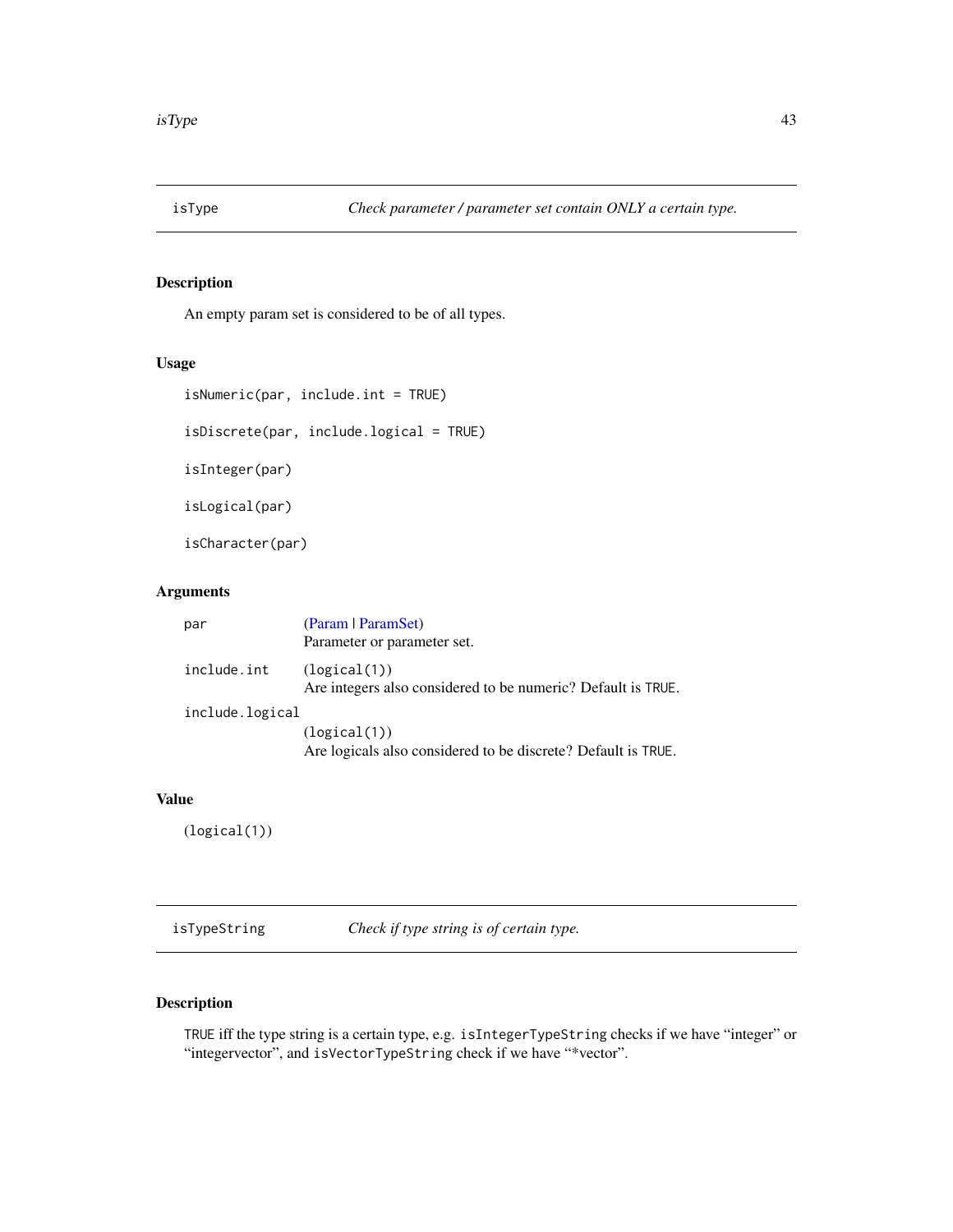# Usage

```
isNumericTypeString(type, include.int = TRUE)
```
isIntegerTypeString(type)

isCharacterTypeString(type)

isDiscreteTypeString(type, include.logical = TRUE)

isLogicalTypeString(type)

isVectorTypeString(type)

# Arguments

| type            | (character(1))                                                |
|-----------------|---------------------------------------------------------------|
|                 | Type string.                                                  |
| include.int     | (logical(1))                                                  |
|                 | Are integers also considered to be numeric? Default is TRUE.  |
| include.logical |                                                               |
|                 | (logical(1))                                                  |
|                 | Are logicals also considered to be discrete? Default is TRUE. |

#### Value

(logical(1))

isVector *Check parameter / parameter set for vector params.*

# Description

TRUE if the parameter is a vector parameter or all parameters in the set are vector parameters.

# Usage

isVector(par)

# Arguments

par [\(Param](#page-51-0) | [ParamSet\)](#page-48-0) Parameter or parameter set.

# Value

logical(1).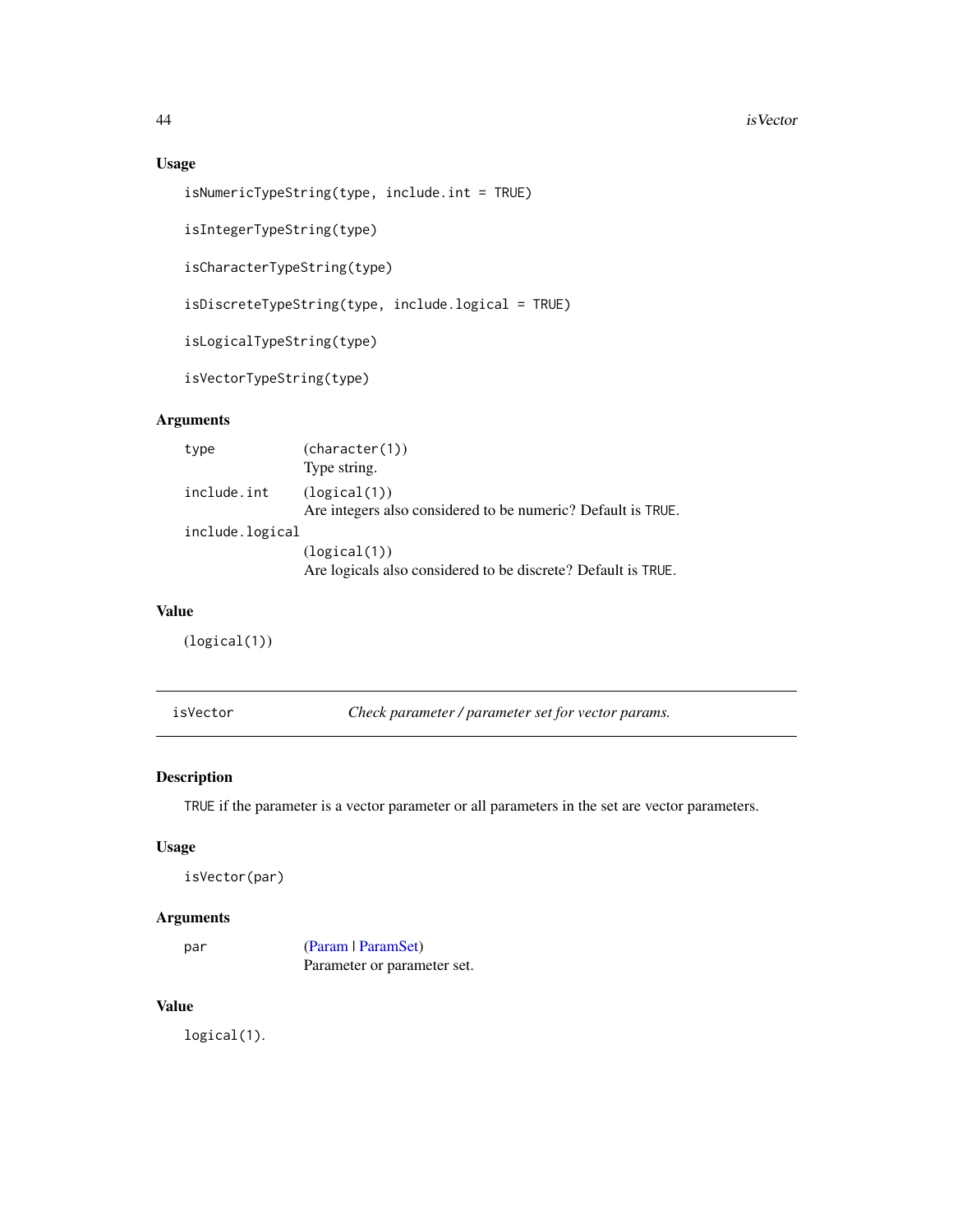<span id="page-44-0"></span>LearnerParam *Create a description object for a parameter of a machine learning algorithm.*

#### Description

This specializes [Param\(\)](#page-51-0) by adding a few more attributes, like a default value, whether it refers to a training or a predict function, etc. Note that you can set length to NA

The S3 class is a [Param\(\)](#page-51-0) which additionally stores these elements:

when character(1) See argument of same name.

See the note in [Param\(\)](#page-51-0) about being able to pass expressions to certain arguments.

#### Usage

```
makeNumericLearnerParam(
  id,
  lower = -Inf,upper = Inf,allow.inf = FALSE,
  default,
  when = "train",requires = NULL,
  tunable = TRUE,
  special.values = list())
makeNumericVectorLearnerParam(
  id,
  len = as.integer(NA),
  lower = -Inf,upper = Inf,
  allow.inf = FALSE,
  default,
 when = "train",requires = NULL,
  tunable = TRUE,
  special.vals = list()
)
makeIntegerLearnerParam(
  id,
  lower = -Inf,upper = Inf,default,
 when = "train",
```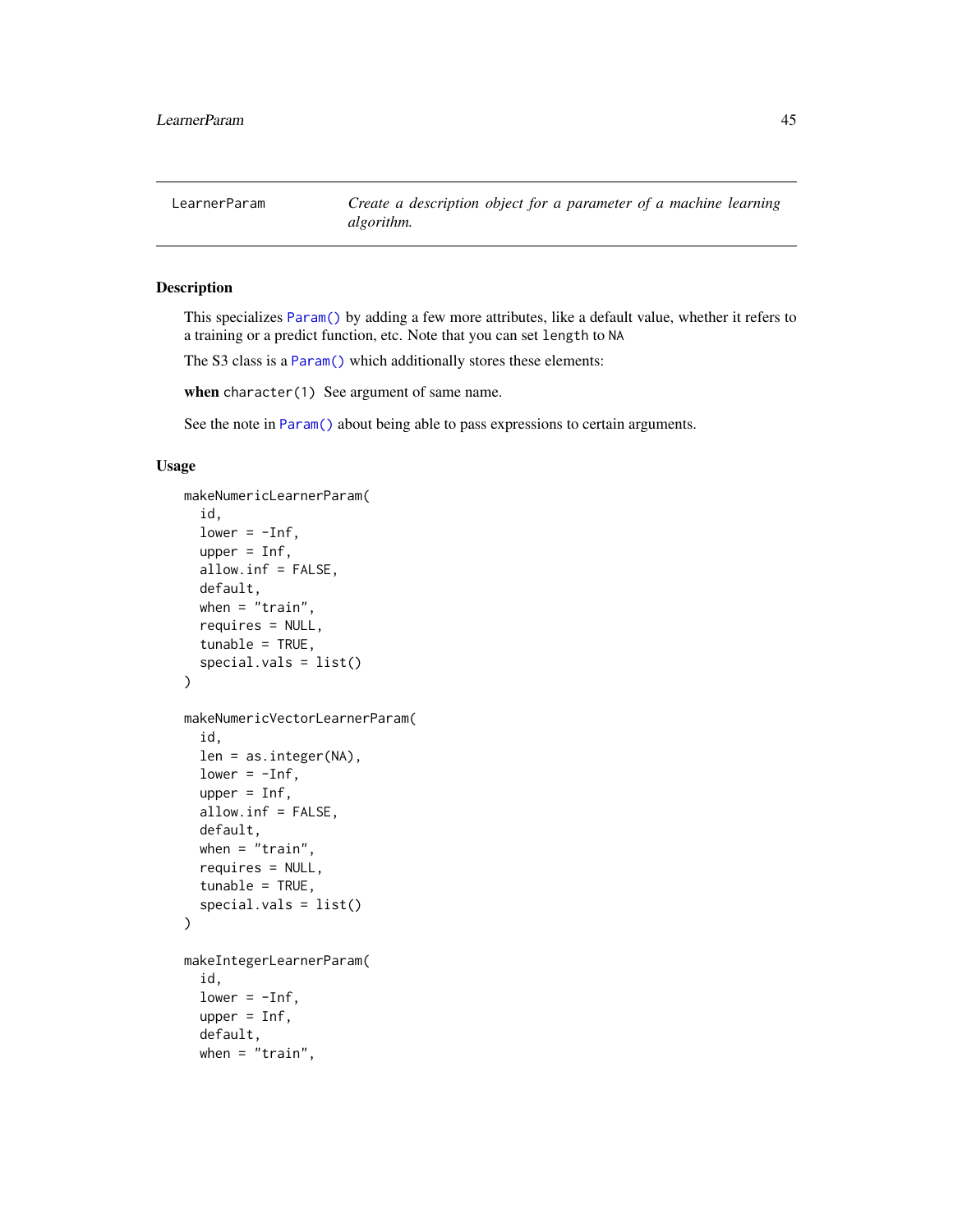46 LearnerParam

```
requires = NULL,
  tunable = TRUE,
  special.vals = list()
\lambdamakeIntegerVectorLearnerParam(
  id,
  len = as.integer(NA),
  lower = -Inf,upper = Inf,
  default,
  when = "train",requires = NULL,
  tunable = TRUE,
  special.vals = list()
)
makeDiscreteLearnerParam(
  id,
  values,
  default,
 when = "train",requires = NULL,
  tunable = TRUE,
  special.vals = list()
\mathcal{L}makeDiscreteVectorLearnerParam(
  id,
  len = as.integer(NA),
  values,
  default,
 when = "train",requires = NULL,
  tunable = TRUE,
  special.vals = list()
\lambdamakeLogicalLearnerParam(
  id,
  default,
 when = "train",requires = NULL,
  tunable = TRUE,
  special.vals = list()
)
makeLogicalVectorLearnerParam(
```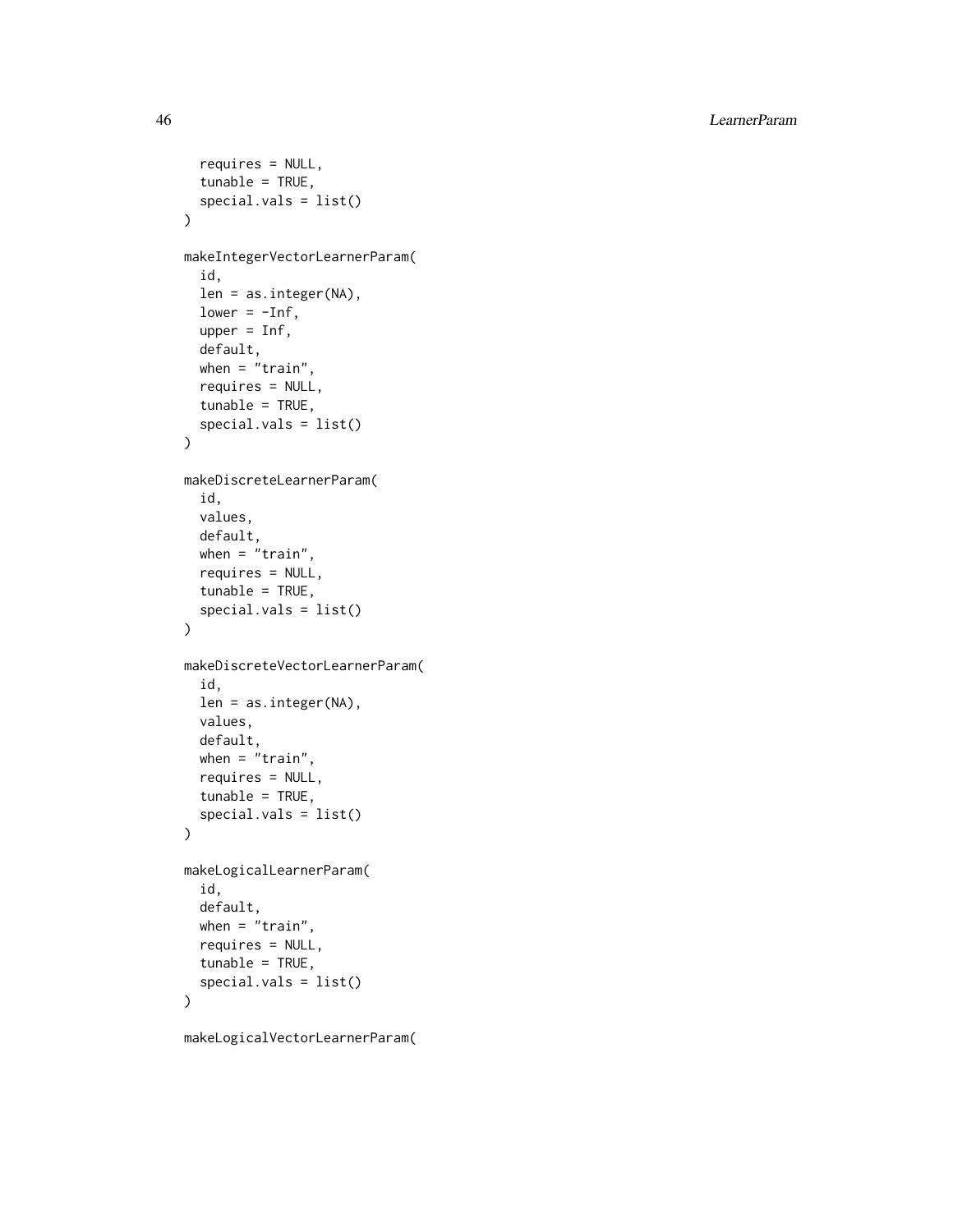```
id,
  len = as.integer(NA),
 default,
 when = "train",requires = NULL,
  tunable = TRUE,
  special.vals = list()
\mathcal{L}makeUntypedLearnerParam(
  id,
  default,
 when = "train",requires = NULL,
 tunable = TRUE,
  special.vals = list()
\mathcal{L}makeFunctionLearnerParam(
  id,
 default,
 when = "train",requires = NULL,
  tunable = TRUE,
  special.vals = list()
\mathcal{L}
```

| id        | (character(1))<br>Name of parameter.                                                                                                                                                                                                             |
|-----------|--------------------------------------------------------------------------------------------------------------------------------------------------------------------------------------------------------------------------------------------------|
| lower     | (numericlexpression)<br>Lower bounds. A singe value of length 1 is automatically replicated to len for<br>vector parameters. If $len = NA$ you can only pass length-1 scalars. Default is<br>$-Inf.$                                             |
| upper     | (numericlexpression)<br>Upper bounds. A singe value of length 1 is automatically replicated to len for<br>vector parameters. If len = NA you can only pass length-1 scalars. Default is<br>Inf.                                                  |
| allow.inf | (logical(1))<br>Allow infinite values for numeric and numeric vector params to be feasible set-<br>tings. Default is FALSE.                                                                                                                      |
| default   | (any concrete value   expression)<br>Default value used in learner. Note: When this is a discrete parameter make sure<br>to use a VALUE here, not the NAME of the value. If this argument is missing,<br>it means no default value is available. |
| when      | (character(1))                                                                                                                                                                                                                                   |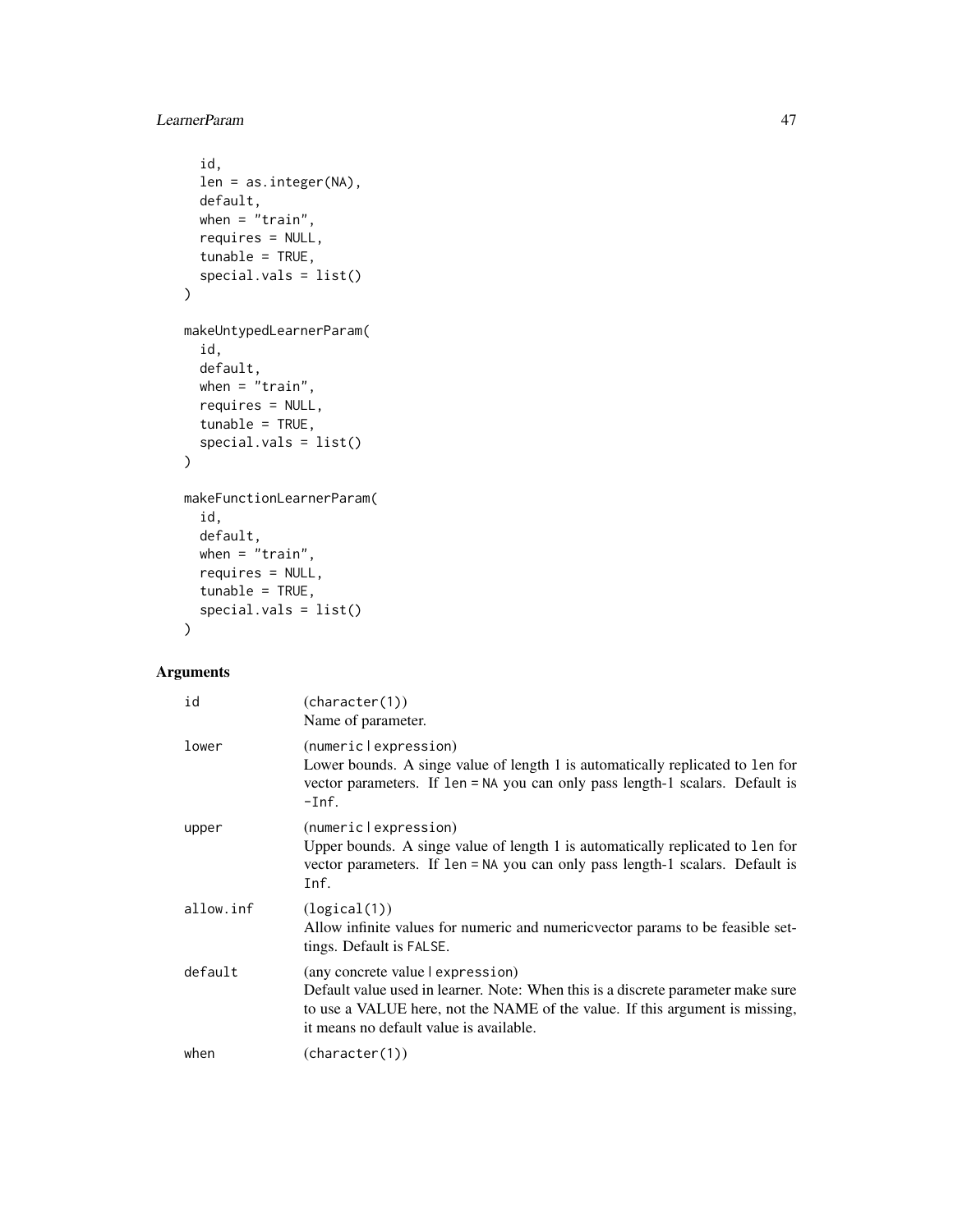|              | Specifies when parameter is used in the learner: "train", "predict" or "both".<br>Default is "train".                                                                                                                                                                                                                                                                                                                            |
|--------------|----------------------------------------------------------------------------------------------------------------------------------------------------------------------------------------------------------------------------------------------------------------------------------------------------------------------------------------------------------------------------------------------------------------------------------|
| requires     | (NULL   call   expression)<br>States requirements on other parameters' values, so that setting this parameter<br>only makes sense if its requirements are satisfied (dependent parameter). Can<br>be an object created either with expression or quote, the former type is auto-<br>converted into the later. Only really useful if the parameter is included in a<br>(ParamSet()). Default is NULL which means no requirements. |
| tunable      | (logical(1))<br>Is this parameter tunable? Defining a parameter to be not-tunable allows to<br>mark arguments like, e.g., "verbose" or other purely technical stuff. Note that<br>this flag is most likely not respected by optimizing procedures unless stated<br>otherwise. Default is TRUE (except for untyped, function, character and<br>characterVector) which means it is tunable.                                        |
| special.vals | (list()<br>A list of special values the parameter can except which are outside of the defined<br>range. Default is an empty list.                                                                                                                                                                                                                                                                                                |
| len          | (integer(1))<br>Length of vector parameter. Can be set to NA to define a vector with unspecified<br>length.                                                                                                                                                                                                                                                                                                                      |
| values       | (vector   list   expression)<br>Possible discrete values. Instead of using a vector of atomic values, you are also<br>allowed to pass a list of quite "complex" R objects, which are used as discrete<br>choices. If you do the latter, the elements must be uniquely named, so that the<br>names can be used as internal representations for the choice.                                                                        |

# Value

[LearnerParam\(\)](#page-44-0).

listToDfOneRow *Convert a list to a data.frame with one row*

# Description

Convert a list of vectors or scalars to a data.frame with only one row. Names of the columns correspond to the names of elements in the list. If a vector is one list element it is spread over multiple columns and named sequentially, e.g.  $a = c(5,7)$  becomes data.frame(a1 = 5, a2 = 7).

# Usage

listToDfOneRow(l)

# Arguments

l (list) of atomic values of vectors.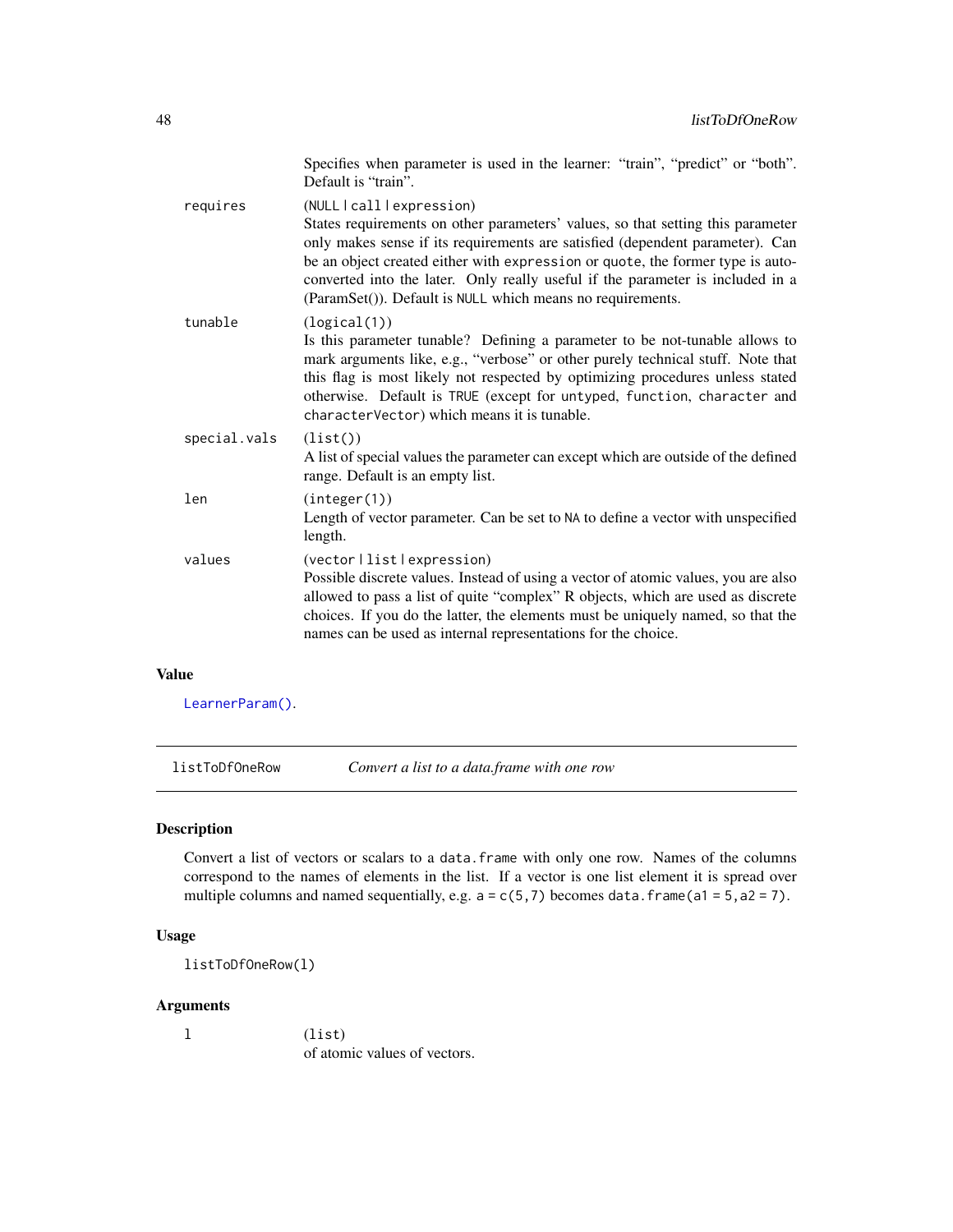# <span id="page-48-1"></span>makeParamSet 49

# Value

(data.frame) with only one row, containing the list elements.

makeParamSet *Construct a parameter set.*

#### <span id="page-48-0"></span>Description

makeParamSet: Construct from a bunch of parameters.

Multiple sets can be concatenated with c.

The constructed S3 class is simply a list that contains the element pars. pars is a list of the passed parameters, named by their ids.

If keys are provided it will automatically be checked whether all expressions within the provided parameters only contain arguments that are a subset of keys.

#### Usage

```
makeParamSet(..., params = NULL, forbidden = NULL, keys = NULL)
```
makeNumericParamSet(id = "x", len, lower = -Inf, upper = Inf, vector = TRUE)

|           | (Param() )<br>Parameters.                                                                                                                                                                                                                                                                                                                                                                                                                                                                                                                                              |
|-----------|------------------------------------------------------------------------------------------------------------------------------------------------------------------------------------------------------------------------------------------------------------------------------------------------------------------------------------------------------------------------------------------------------------------------------------------------------------------------------------------------------------------------------------------------------------------------|
| params    | (list of Param() )<br>List of parameters, alternative way instead of using $\dots$                                                                                                                                                                                                                                                                                                                                                                                                                                                                                     |
| forbidden | (NULL   R expression)<br>States forbidden region of parameter set via an expression. Every setting which<br>satisfies this expression is considered to be infeasible. This makes it possible<br>to exclude more complex region of the parameter space than through simple<br>constraints or requires-conditions (although these should be always used when<br>possible). If parameters have associated trafos, the forbidden region must always<br>be specified on the original scale and not the transformed one. Default is NULL<br>which means no forbidden region. |
| keys      | character<br>Character vector with keys (names) of feasible variable names which will be<br>provided via a dictionary/hash later. Default is NULL.                                                                                                                                                                                                                                                                                                                                                                                                                     |
| id        | (character(1))<br>Name of parameter.                                                                                                                                                                                                                                                                                                                                                                                                                                                                                                                                   |
| len       | (integer(1))<br>Length of vector.                                                                                                                                                                                                                                                                                                                                                                                                                                                                                                                                      |
| lower     | (numeric)<br>Lower bound. Default is -Inf.                                                                                                                                                                                                                                                                                                                                                                                                                                                                                                                             |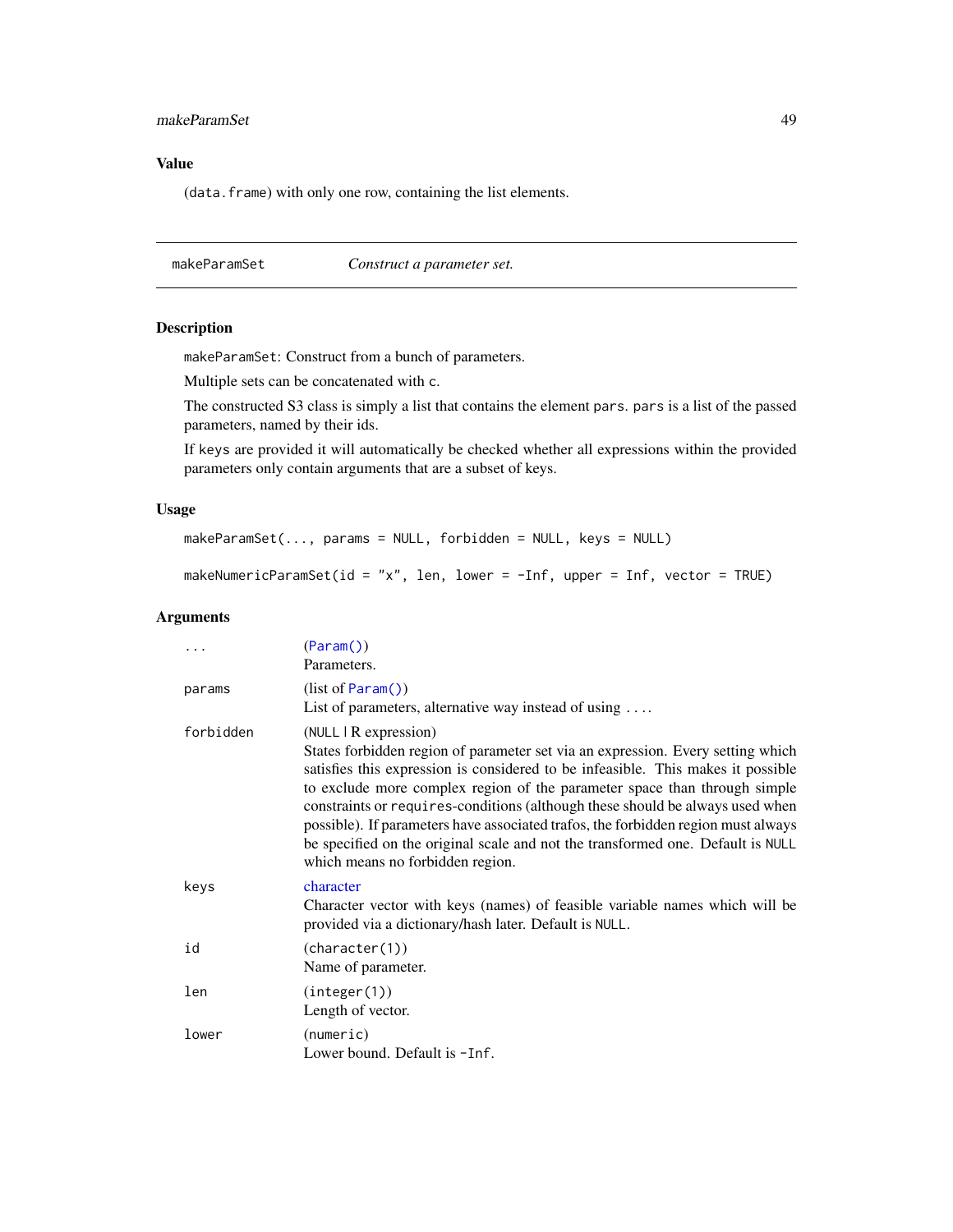<span id="page-49-1"></span>50 OptPath

| upper  | numeric<br>Upper bound. Default is Inf.                                                                    |
|--------|------------------------------------------------------------------------------------------------------------|
| vector | (logical(1))<br>Should a NumericVectorParam be used instead of n NumericParam objects?<br>Default is TRUE. |

#### Value

[ParamSet\(\)](#page-48-0) | LearnerParamSet. If all parameters of the ParamSet are learner parameters, the output will inherit the class LearnerParamSet.

#### Examples

```
makeParamSet(
 makeNumericParam("u", lower = 1),
 makeIntegerParam("v", lower = 1, upper = 2),
 makeDiscreteParam("w", values = 1:2),
 makeLogicalParam("x"),
 makeDiscreteVectorParam("y", len = 2, values = c("a", "b"))
)
makeParamSet(
 makeNumericParam("u", lower = expression(ceiling(n))),
 makeIntegerParam("v", lower = expression(floor(n)), upper = 2),
 keys = c("p", "n"))
makeParamSet(
 makeNumericParam("min", lower = 0, upper = 0.8),
 makeNumericParam("max", lower = 0.2, upper = 1),
 forbidden = expression(min > max)
)
```
<span id="page-49-0"></span>OptPath *Create optimization path.*

#### Description

Optimizers can iteratively log their evaluated points into this object. Can be converted into a data.frame with as.data.frame(x,discretes.as.factor = TRUE / FALSE).

A optimization path has a number of path elements, where each element consists of: the value of the decision variables at this point, the values of the performance measures at this point, the dateof-birth (dob) of this point, the end-of-life (eol) of this point and possibly an error message. See also [addOptPathEl\(\)](#page-2-0).

For discrete parameters always the name of the value is stored as a character. When you retrieve an element with  $getOptPathE1()$ , this name is converted to the actual discrete value.

If parameters have associated transformation you are free to decide whether you want to add x values before or after transformation, see argument add.transformed.x and trafo0ptPath().

The S3 class is a list which stores at least these elements: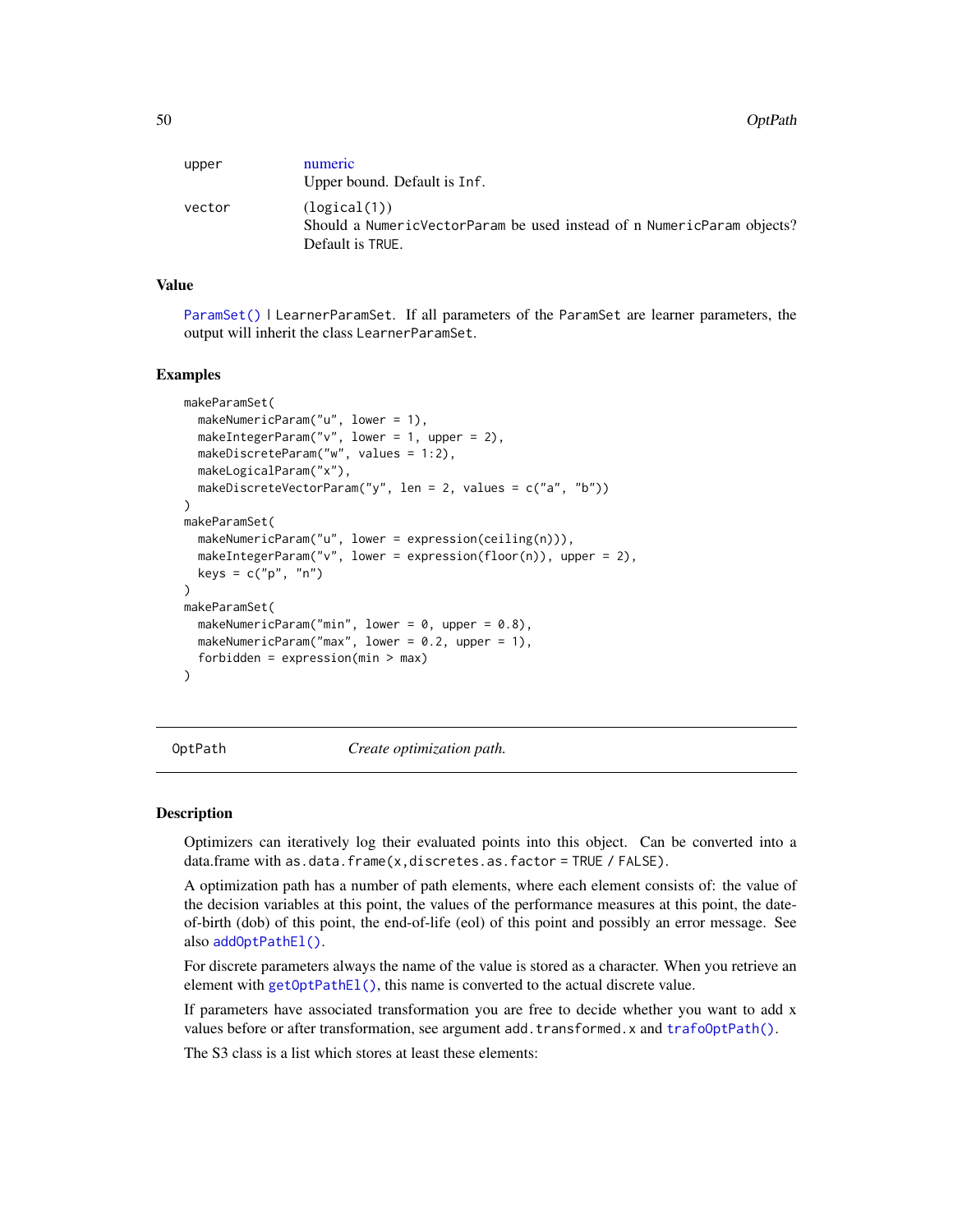#### <span id="page-50-0"></span>OptPath 51

par.set [ParamSet\(\)](#page-48-0) See argument of same name.

y.names [character](#page-0-0) See argument of same name.

minimize [logical](#page-0-0) See argument of same name.

add.transformed.x logical(1) See argument of same name.

env [environment](#page-0-0) Environment which stores the optimization path. Contents depend on implementation.

# Usage

```
makeOptPathDF(
 par.set,
 y.names,
 minimize,
  add.transformed.x = FALSE,
  include.error.message = FALSE,
  include.exec.time = FALSE,
  include.extra = FALSE
)
```

| par.set               | ParamSet<br>Parameter set.                                                                                                                                                                                                                                                                                                                 |
|-----------------------|--------------------------------------------------------------------------------------------------------------------------------------------------------------------------------------------------------------------------------------------------------------------------------------------------------------------------------------------|
| y.names               | (character)<br>Names of performance measures that are optimized or logged.                                                                                                                                                                                                                                                                 |
| minimize              | (logical)<br>Which of the performance measures in y.names should be minimized? Vector<br>of booleans in the same order as y. names.                                                                                                                                                                                                        |
| add.transformed.x     |                                                                                                                                                                                                                                                                                                                                            |
|                       | (logical(1))<br>If some parameters have associated transformations, are you going to add x<br>values after they have been transformed? Default is FALSE.                                                                                                                                                                                   |
| include.error.message |                                                                                                                                                                                                                                                                                                                                            |
|                       | (logical(1))<br>Should it be possible to include an error message string (or NA if no error oc-<br>curred) into the path for each evaluation? This is useful if you have complex,<br>long running objective evaluations that might fail. Default is FALSE.                                                                                 |
| include.exec.time     |                                                                                                                                                                                                                                                                                                                                            |
|                       | (logical(1))<br>Should it be possible to include execution time of evaluations into the path for<br>each evaluation? Note that execution time could also be entered in y. names as a<br>direct performance measure. If you use this option here, time is regarded as an<br>extra measurement you might be curious about. Default is FALSE. |
| include.extra         | (logical(1))<br>Should it be possible to include extra info into the path for each evaluation?<br>Default is FALSE.                                                                                                                                                                                                                        |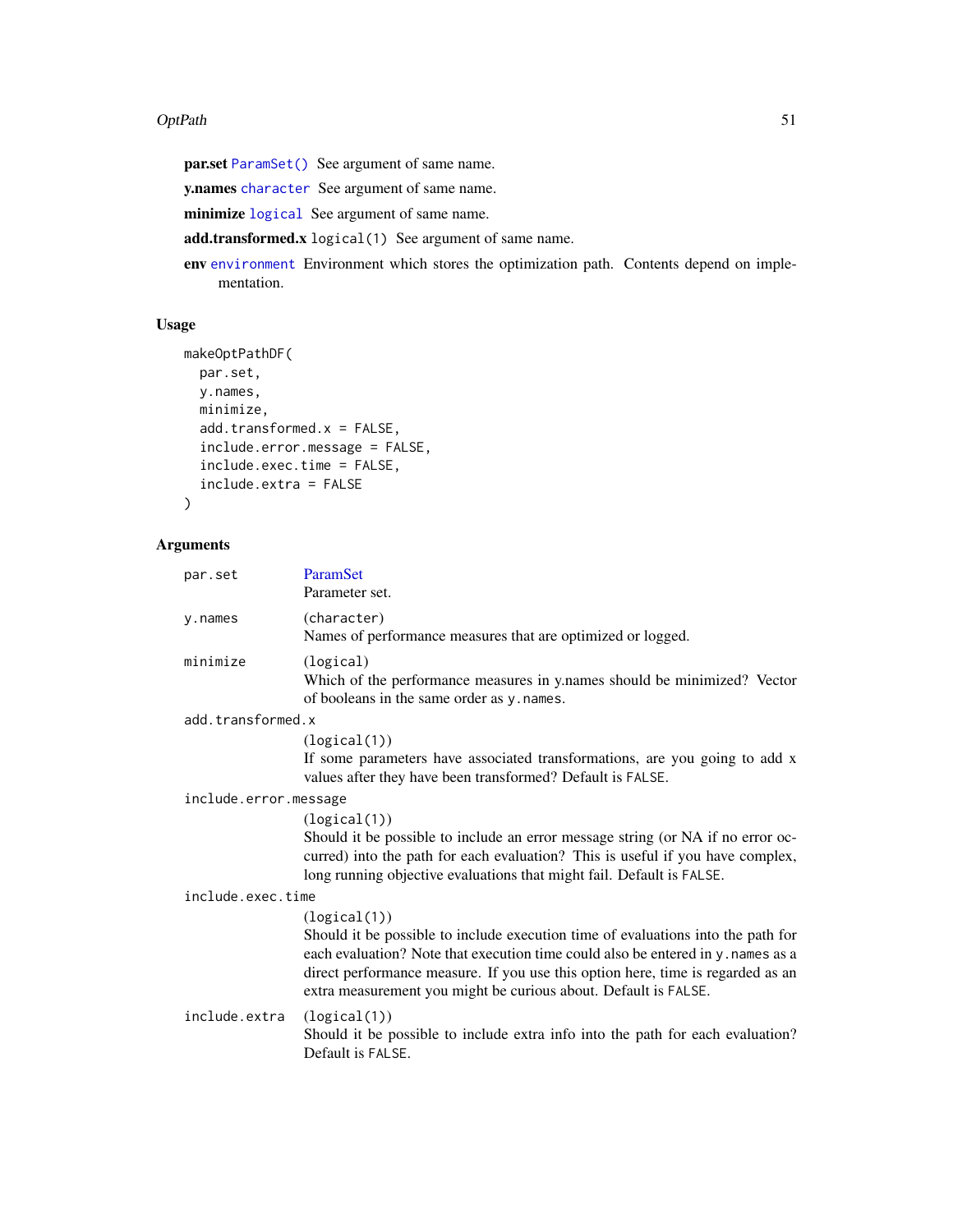# <span id="page-51-1"></span>See Also

```
Other optpath: addOptPathEl(), getOptPathBestIndex(), getOptPathCols(), getOptPathCol(),
getOptPathDOB(), getOptPathEOL(), getOptPathEl(), getOptPathErrorMessages(), getOptPathExecTimes(),
getOptPathLength(), getOptPathParetoFront(), getOptPathX(), getOptPathY(), setOptPathElDOB(),
setOptPathElEOL()
```
<span id="page-51-0"></span>Param *Create a description object for a parameter.*

#### Description

For each parameter type a special constructor function is available, see below.

For the following arguments you can also pass an expression instead of a concrete value: default, len, lower, upper, values. These expressions can depend on arbitrary symbols, which are later filled in / substituted from a dictionary, in order to produce a concrete valu, see [evaluateParamExpressions\(\)](#page-9-0). So this enables data / context dependent settings, which is sometimes useful.

The S3 class is a list which stores these elements:

id (character(1)) See argument of same name.

type (character(1)) Data type of parameter. For all type string see (getTypeStringsAll())

len (integer(1) lexpression) See argument of same name.

lower (numeric lexpression) See argument of same name. Length of this vector is len.

upper (numeric lexpression) See argument of same name. Length of this vector is len.

values (list | expression) Discrete values, always stored as a named list.

cnames (character See argument of same name.

allow.inf (logical(1)) See argument of same name.

**trafo** (NULL  $|$  function(x)) See argument of same name.

requires (NULL | expression) See argument of same name.

default (any concrete value | expression) See argument of same name.

has.default (logical(1)) Extra flag to really be able to check whether the user passed a default, to avoid troubles with NULL and NA.

tunable (logical(1)) See argument of same name.

special.vals (list) See argument of same name.

### Usage

```
makeNumericParam(
  id,
  lower = -Inf,upper = Inf,allow.inf = FALSE,
  default,
```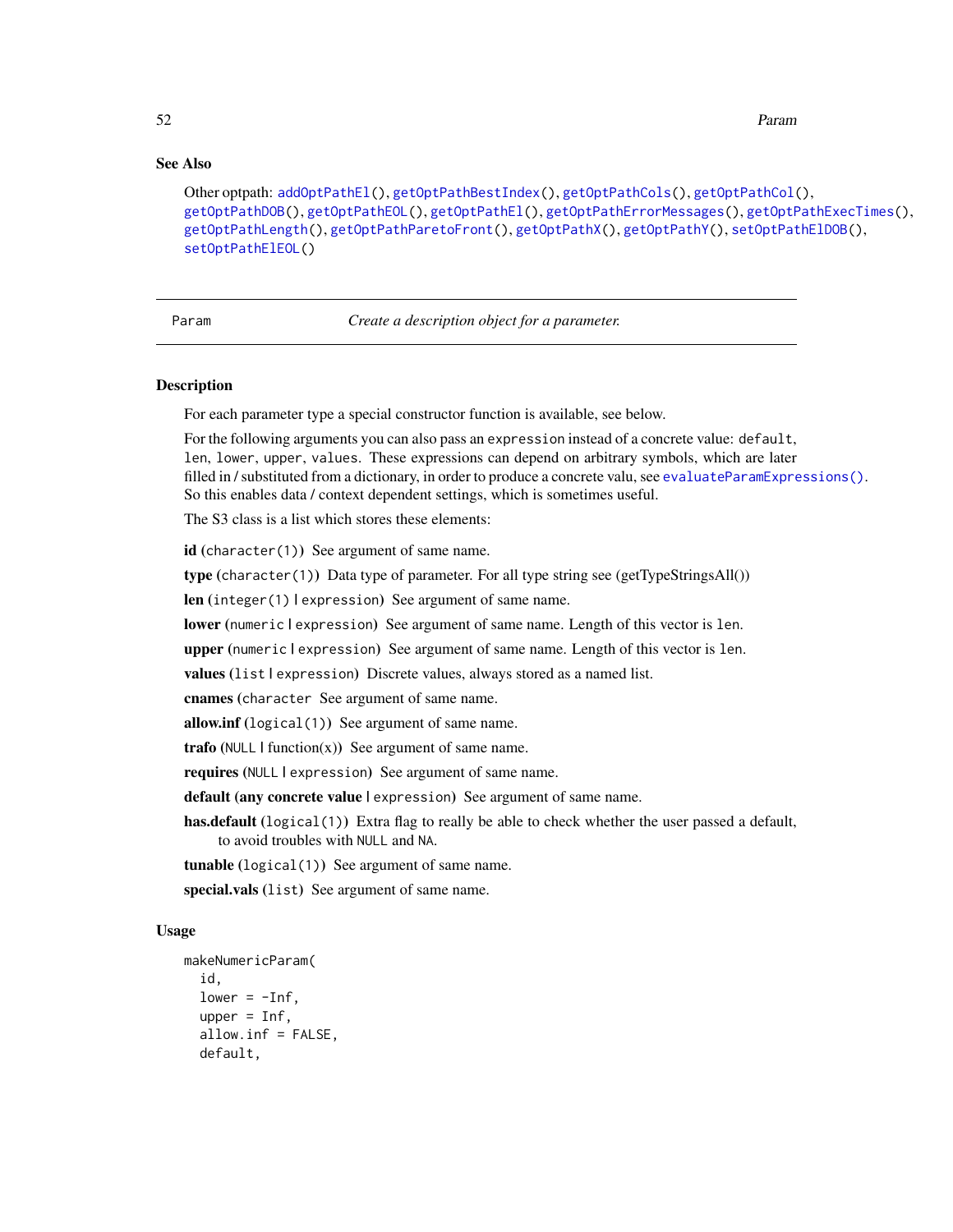#### Param 53

```
trafo = NULL,
  requires = NULL,
  tunable = TRUE,
  special.vals = list()
\mathcal{L}makeNumericVectorParam(
  id,
  len,
  lower = -Inf,upper = Inf,cnames = NULL,
  allow.inf = FALSE,
  default,
  trafo = NULL,
  requires = NULL,
  tunable = TRUE,
  special.vals = list()
\mathcal{L}makeIntegerParam(
  id,
  lower = -Inf,upper = Inf,default,
  trafo = NULL,
  requires = NULL,
  tunable = TRUE,
  special.vals = list()
\mathcal{L}makeIntegerVectorParam(
  id,
  len,
  lower = -Inf,upper = Inf,
  cnames = NULL,
  default,
  trafo = NULL,
  requires = NULL,
  tunable = TRUE,
  special.vals = list()
)
makeLogicalParam(
  id,
  default,
  requires = NULL,
```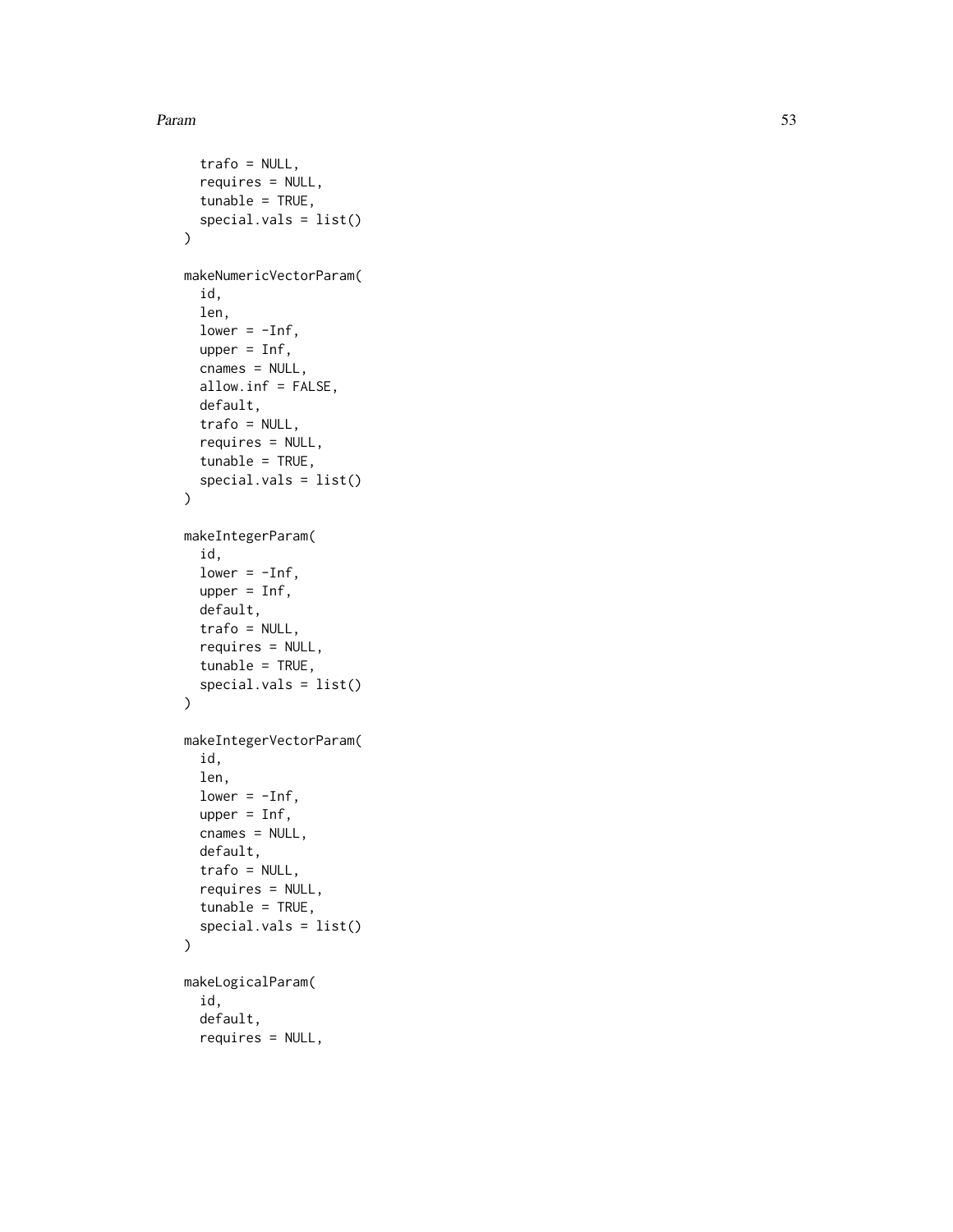54 Param

```
tunable = TRUE,
  special.vals = list()
\lambdamakeLogicalVectorParam(
  id,
  len,
  cnames = NULL,
  default,
  requires = NULL,
  tunable = TRUE,
  special.vals = list()
)
makeDiscreteParam(
  id,
  values,
  trafo = NULL,
 default,
  requires = NULL,
  tunable = TRUE,
  special.vals = list()
\mathcal{L}makeDiscreteVectorParam(
  id,
  len,
 values,
  trafo = NULL,
  default,
  requires = NULL,
  tunable = TRUE,
  special.vals = list()
\mathcal{L}makeFunctionParam(
  id,
  default = default,requires = NULL,
  special.vals = list()
\mathcal{L}makeUntypedParam(
  id,
  default,
  requires = NULL,
  tunable = TRUE,
  special.vals = list()
```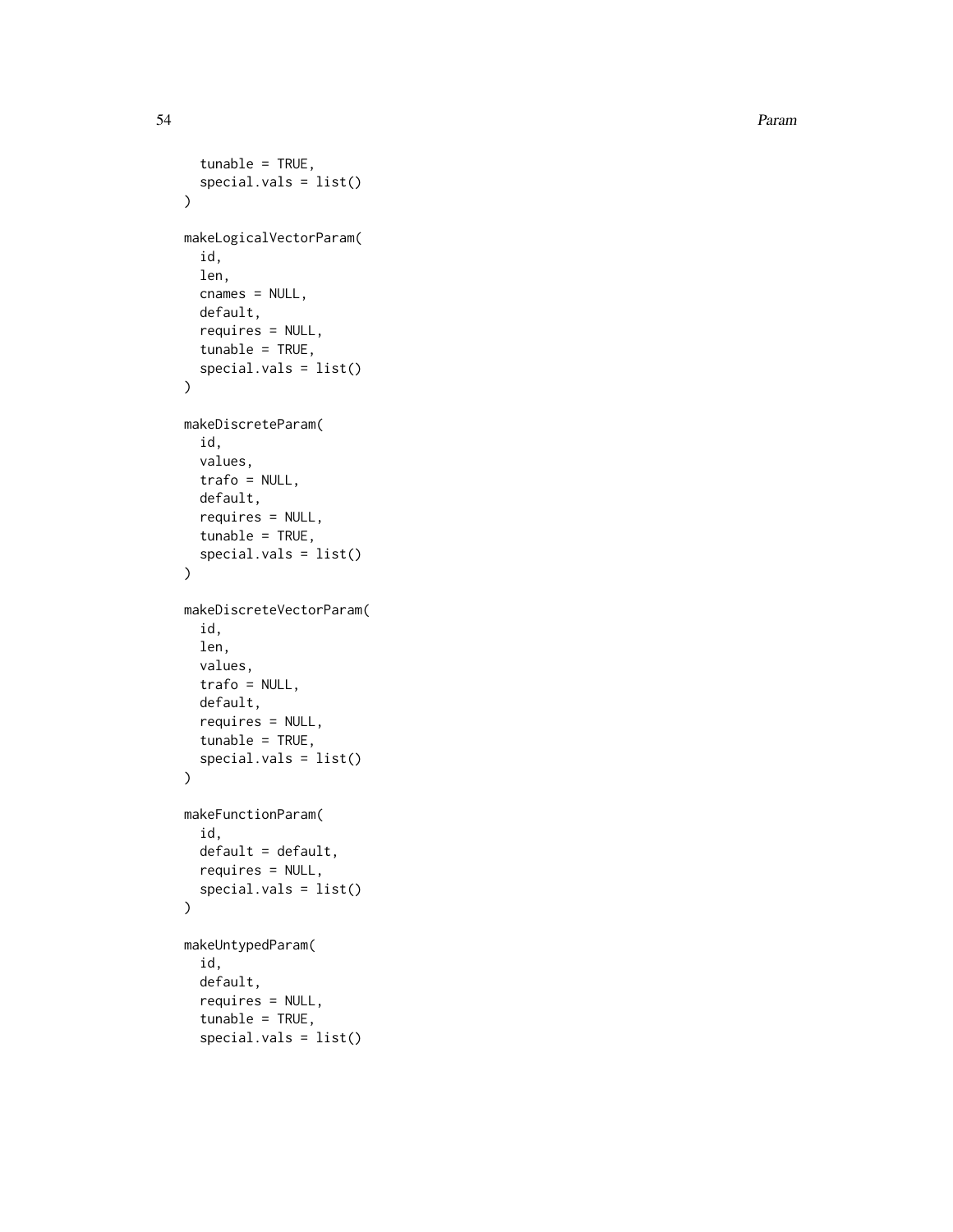Param 55

 $\mathcal{L}$ 

makeCharacterParam(id, default, requires = NULL, special.vals = list())

```
makeCharacterVectorParam(
 id,
 len,
 cnames = NULL,
 default,
 requires = NULL,
 special.vals = list()
\mathcal{L}
```

| id        | (character(1))<br>Name of parameter.                                                                                                                                                                                                                                                                                                                                                                                         |
|-----------|------------------------------------------------------------------------------------------------------------------------------------------------------------------------------------------------------------------------------------------------------------------------------------------------------------------------------------------------------------------------------------------------------------------------------|
| lower     | (numericlexpression)<br>Lower bounds. A singe value of length 1 is automatically replicated to len for<br>vector parameters. If len = NA you can only pass length-1 scalars. Default is<br>$-Inf.$                                                                                                                                                                                                                           |
| upper     | (numericlexpression)<br>Upper bounds. A singe value of length 1 is automatically replicated to len for<br>vector parameters. If len = NA you can only pass length-1 scalars. Default is<br>Inf.                                                                                                                                                                                                                              |
| allow.inf | (logical(1))<br>Allow infinite values for numeric and numericvector params to be feasible set-<br>tings. Default is FALSE.                                                                                                                                                                                                                                                                                                   |
| default   | (any concrete value   expression)<br>Default value used in learner. Note: When this is a discrete parameter make sure<br>to use a VALUE here, not the NAME of the value. If this argument is missing,<br>it means no default value is available.                                                                                                                                                                             |
| trafo     | (NULL   function(x))<br>Function to transform parameter. It should be applied to the parameter value<br>before it is, e.g., passed to a corresponding objective function. Function must<br>accept a parameter value as the first argument and return a transformed one.<br>Default is NULL which means no transformation.                                                                                                    |
| requires  | (NULL call expression)<br>States requirements on other parameters' values, so that setting this parameter<br>only makes sense if its requirements are satisfied (dependent parameter). Can<br>be an object created either with expression or quote, the former type is auto-<br>converted into the later. Only really useful if the parameter is included in a<br>(ParamSet()). Default is NULL which means no requirements. |
| tunable   | (logical(1))<br>Is this parameter tunable? Defining a parameter to be not-tunable allows to<br>mark arguments like, e.g., "verbose" or other purely technical stuff. Note that<br>this flag is most likely not respected by optimizing procedures unless stated                                                                                                                                                              |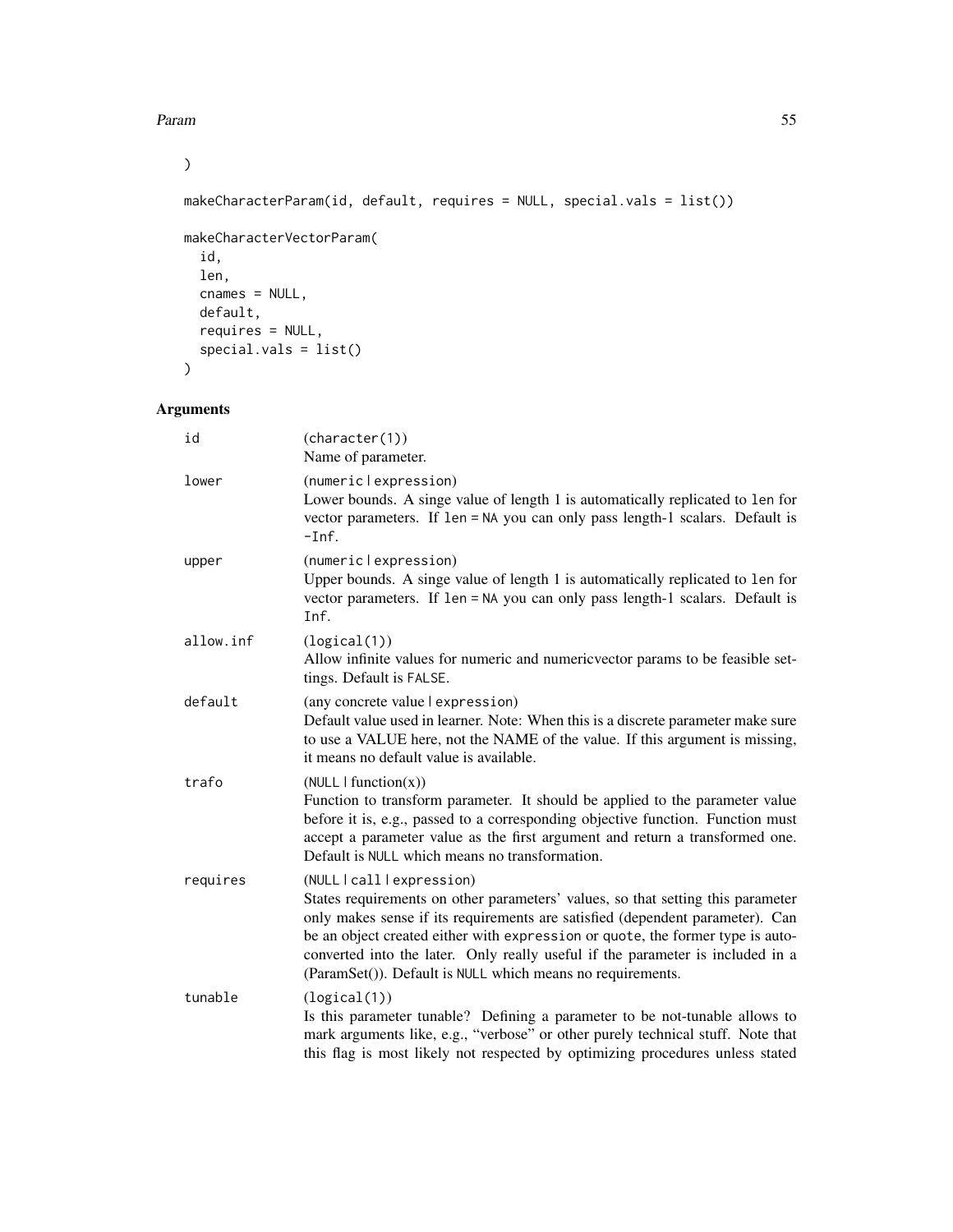|              | otherwise. Default is TRUE (except for untyped, function, character and<br>characterVector) which means it is tunable.                                                                                                                                                                                                                                    |
|--------------|-----------------------------------------------------------------------------------------------------------------------------------------------------------------------------------------------------------------------------------------------------------------------------------------------------------------------------------------------------------|
| special.vals | (list()<br>A list of special values the parameter can except which are outside of the defined<br>range. Default is an empty list.                                                                                                                                                                                                                         |
| len          | (integer(1)   expression)<br>Length of vector parameter.                                                                                                                                                                                                                                                                                                  |
| cnames       | (character)<br>Component names for vector params (except discrete). Every function in this<br>package that creates vector values for such a param, will name that vector with<br>cnames.                                                                                                                                                                  |
| values       | (vector   list   expression)<br>Possible discrete values. Instead of using a vector of atomic values, you are also<br>allowed to pass a list of quite "complex" R objects, which are used as discrete<br>choices. If you do the latter, the elements must be uniquely named, so that the<br>names can be used as internal representations for the choice. |

# Value

[Param\(\)](#page-51-0).

# Examples

```
makeNumericParam("x", lower = -1, upper = 1)
makeNumericVectorParam("x", len = 2)
makeDiscreteParam("y", values = c("a", "b"))
makeCharacterParam("z")
```
paramValueToString *Convert a value to a string.*

# Description

Useful helper for logging. For discrete parameter values always the name of the discrete value is used.

#### Usage

```
paramValueToString(par, x, show.missing.values = FALSE, num.format = "%.3g")
```

| par | (Param   ParamSet)                                                              |
|-----|---------------------------------------------------------------------------------|
|     | Parameter or parameter set.                                                     |
| X.  | (anv)                                                                           |
|     | Value for parameter or value for parameter set. In the latter case it must be   |
|     | named list. For discrete parameters their values must be used, not their names. |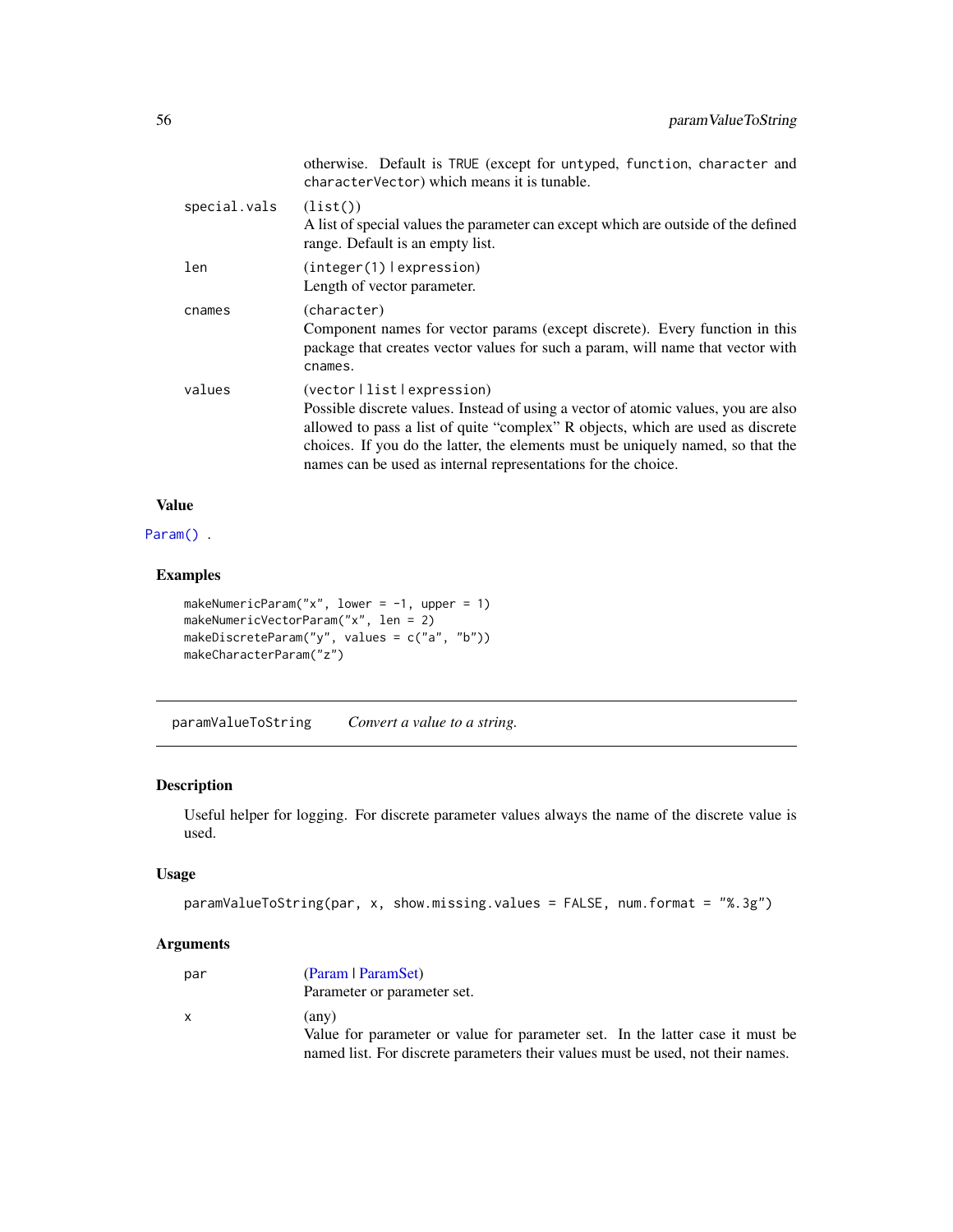#### <span id="page-56-0"></span> $p$ lot $EAF$  57

| show.missing.values |                                                                                                                                                                                                 |
|---------------------|-------------------------------------------------------------------------------------------------------------------------------------------------------------------------------------------------|
|                     | (logical(1))<br>Display "NA" for parameters, which have no setting, because their requirements<br>are not satisfied (dependent parameters), instead of displaying nothing? Default<br>is FALSE. |
| num.format          | (character(1))<br>Number format for output of numeric parameters. See the details section of the<br>manual for base::sprintf() for details.                                                     |

# Value

character(1).

# Examples

```
p = makeNumericParam("x")
paramValueToString(p, 1)
paramValueToString(p, 1.2345)
paramValueToString(p, 0.000039)
paramValueToString(p, 8.13402, num.format = "%.2f")
p = makeIntegerVectorParam("x", len = 2)
paramValueToString(p, c(1L, 2L))
p = makeLogicalParam("x")
paramValueToString(p, TRUE)
p = makeDiscreteParam("x", values = list(a = NULL, b = 2))
paramValueToString(p, NULL)
ps = makeParamSet(
  makeNumericVectorParam("x", len = 2L),
  makeDiscreteParam("y", values = list(a = NULL, b = 2))
)
paramValueToString(ps, list(x = c(1, 2), y = NULL))
```
plotEAF *Plots attainment functions for data stored in multiple OptPaths.*

#### Description

Can be used to plot OptPaths where information for bi-objective evaluation was logged for repeated runs of different algorithmic runs. Pretty directly calls [eaf::eafplot\(\)](#page-0-0).

#### Usage

plotEAF(opt.paths, xlim = NULL, ylim = NULL, ...)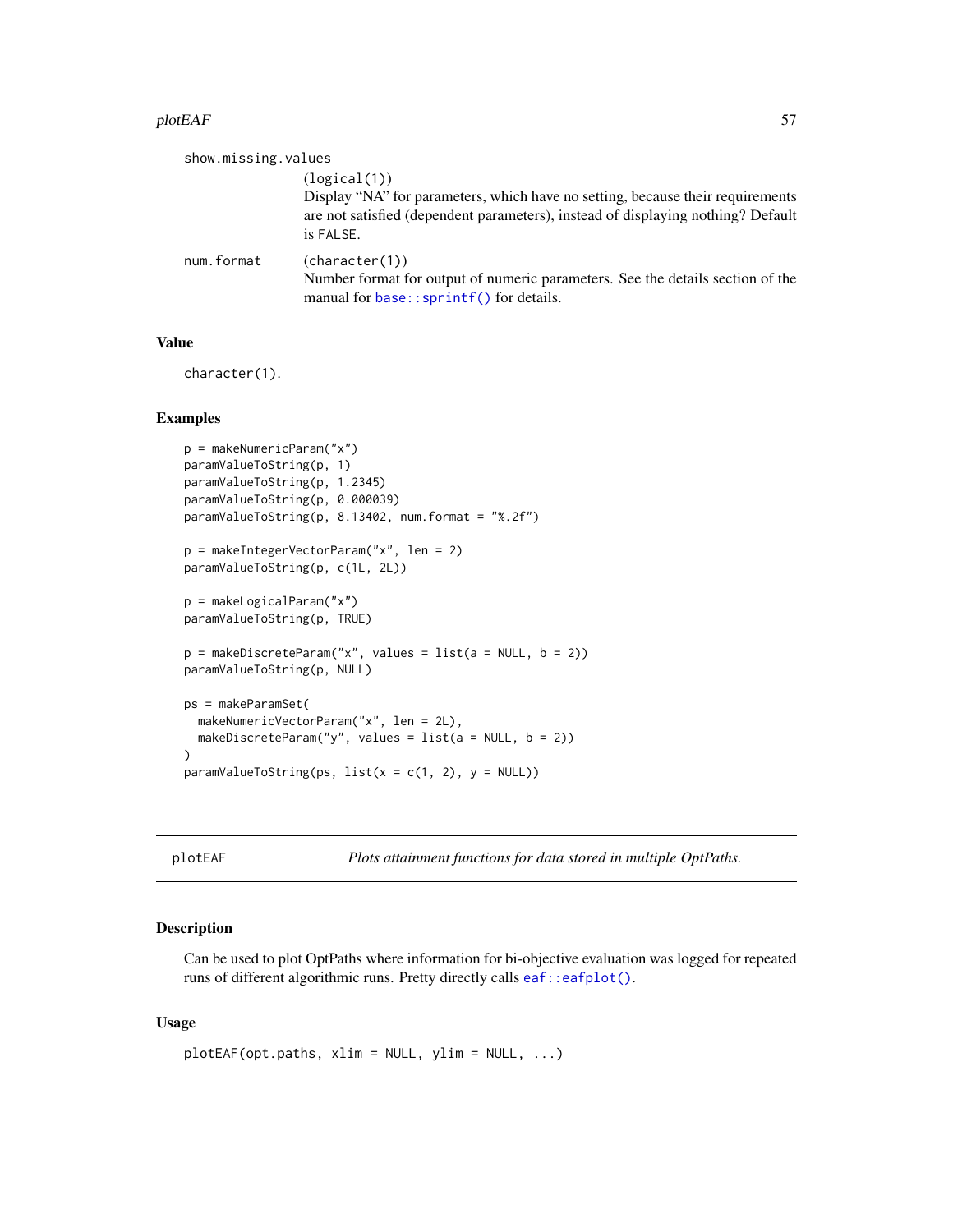#### <span id="page-57-1"></span>Arguments

| opt.paths | (list)<br>List of list of OptPath objects. First index is the algorithm / major variation in<br>the experiment, second index is the index of the replicated run. |
|-----------|------------------------------------------------------------------------------------------------------------------------------------------------------------------|
| xlim      | (numeric(2))<br>The x limits $(x1, x2)$ of the plot.                                                                                                             |
| vlim      | (numeric(2))<br>The y limits $(y1, y2)$ of the plot.                                                                                                             |
| .         | (any)<br>Passed on to $ear:earplot()$ .                                                                                                                          |

#### Value

[data.frame](#page-0-0) Invisibly returns the data passed to [eaf::eafplot\(\)](#page-0-0).

### Note

We changed the defaults of [eaf::eafplot\(\)](#page-0-0) in the following way: The axis are labeled by y.names, colors are set to our favorite grey values and linetypes changed, too. With our colors / linetypes default it is possible to distinguish 6 different algorithms. But this can again be overwritten by the user.

<span id="page-57-0"></span>plotOptPath *Plot method for optimization paths.*

# Description

Plot method for every type of optimization path, containing any numbers and types of variables. For every iteration up to 4 types of plots can be generated: One plot for the distribution of points in X and Y space respectively and plots for the trend of specified X variables, Y variables and extra measures over the time.

# Usage

```
plotOptPath(
  op,
  iters,
  pause = TRUE,
  xlim = list(),
  ylim = list(),
  title = "Optimization Path Plots",
  ...
\mathcal{L}
```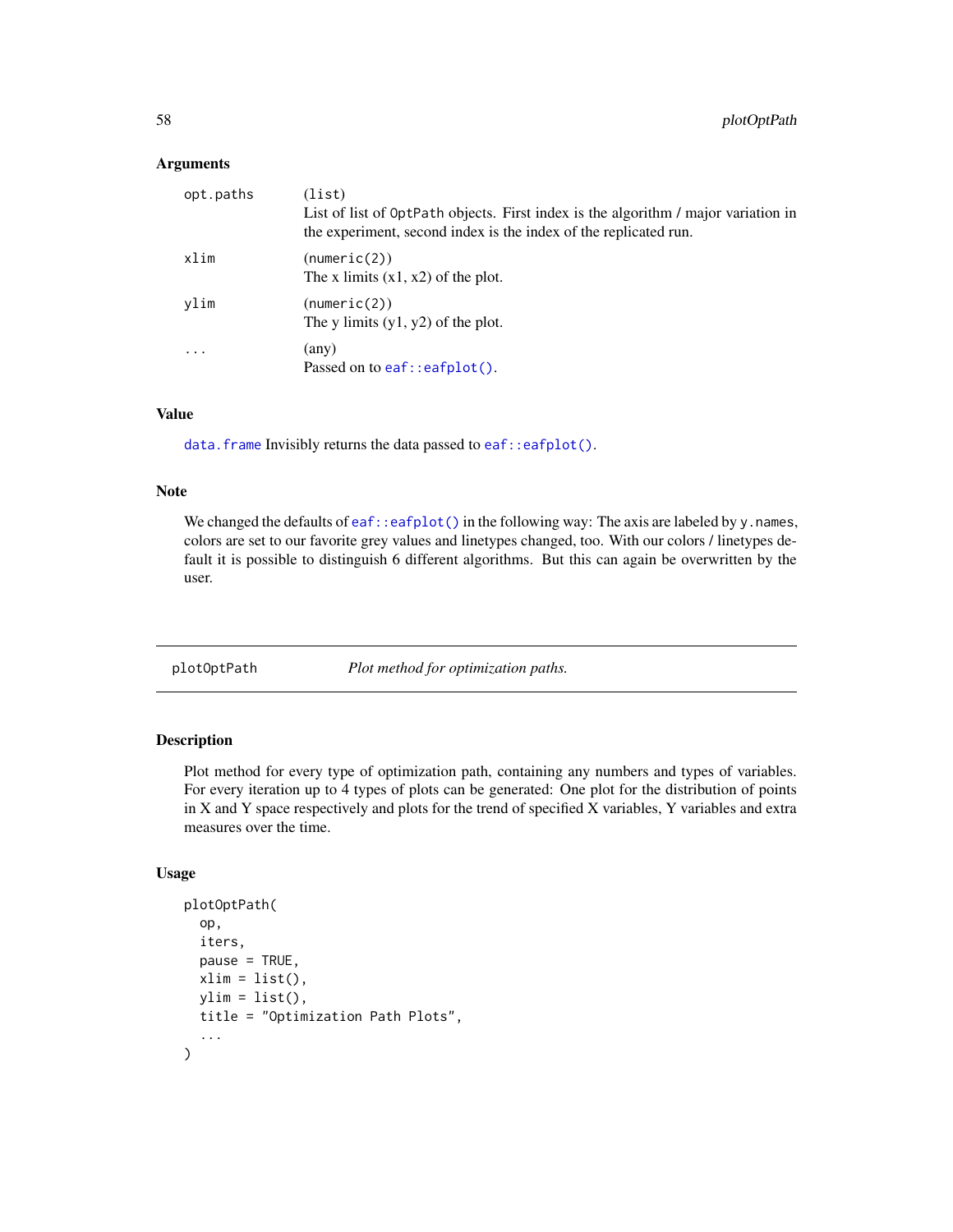# plotYTraces 59

# Arguments

| op    | (OptPath)<br>Optimization path.                                                                                                                                                                                                                                                                                                                                                                                                                                                                                                                                                                                                                                                                                              |
|-------|------------------------------------------------------------------------------------------------------------------------------------------------------------------------------------------------------------------------------------------------------------------------------------------------------------------------------------------------------------------------------------------------------------------------------------------------------------------------------------------------------------------------------------------------------------------------------------------------------------------------------------------------------------------------------------------------------------------------------|
| iters | (integer   NULL)<br>Vector of iterations which should be plotted one after another. If NULL, which<br>is the default, only the last iteration is plotted. Iteration 0 plots all elements<br>with $dob = 0$ . Note that the plots for iteration i contains all observations alive in<br>iteration i.                                                                                                                                                                                                                                                                                                                                                                                                                          |
| pause | (logical(1))<br>Should the process be paused after each iteration? Default is TRUE.                                                                                                                                                                                                                                                                                                                                                                                                                                                                                                                                                                                                                                          |
| xlim  | list<br>X axis limits for the plots. Must be a named list, so you can specify the axis<br>limits for every plot. Every element of the list must be a numeric vector of<br>length 2. Available names for elements are: XSpace - limits for the X-Space<br>plot YSpace - limits for the Y-Space plot Default is an empty list - in this case<br>limits are automatically set. Note: For some plots it is not meaningful to set<br>limits, in this case the set limits are ignored. Note: We do not support setting<br>lims for the over time plots. We think, in nearly every case the ggplot defaults<br>are fine, and the very rare case you have to set them, you can you can extract the<br>plots and add your own limits. |
| ylim  | list<br>Y axis limits for the plots. Must be a named list, so you can specify the axis<br>limits for every plot. Every element of the list must be a numeric vector of<br>length 2. Available names for elements are: XSpace - limits for the X-Space<br>plot YSpace - limits for the Y-Space plot Default is an empty list - in this case<br>limits are automatically set. Note: For some plots it is not meaningful to set<br>limits, in this case the set limits are ignored. Note: We do not support setting<br>lims for the over.time.plots. We think, in nearly every case the ggplot defaults<br>are fine, and the very rare case you have to set them, you can you can extract the<br>plots and add your own limits. |
| title | (character(1))<br>Main title for the arranged plots, default is Optimization Path Plots.                                                                                                                                                                                                                                                                                                                                                                                                                                                                                                                                                                                                                                     |
|       | Additional parameters for render0ptPathPlot().                                                                                                                                                                                                                                                                                                                                                                                                                                                                                                                                                                                                                                                                               |

| plotYTraces | Plots Y traces of multiple optimization paths |
|-------------|-----------------------------------------------|
|-------------|-----------------------------------------------|

# Description

Plot function for [renderYTraces\(\)](#page-63-0)

# Usage

plotYTraces(opt.paths, over.time = "dob")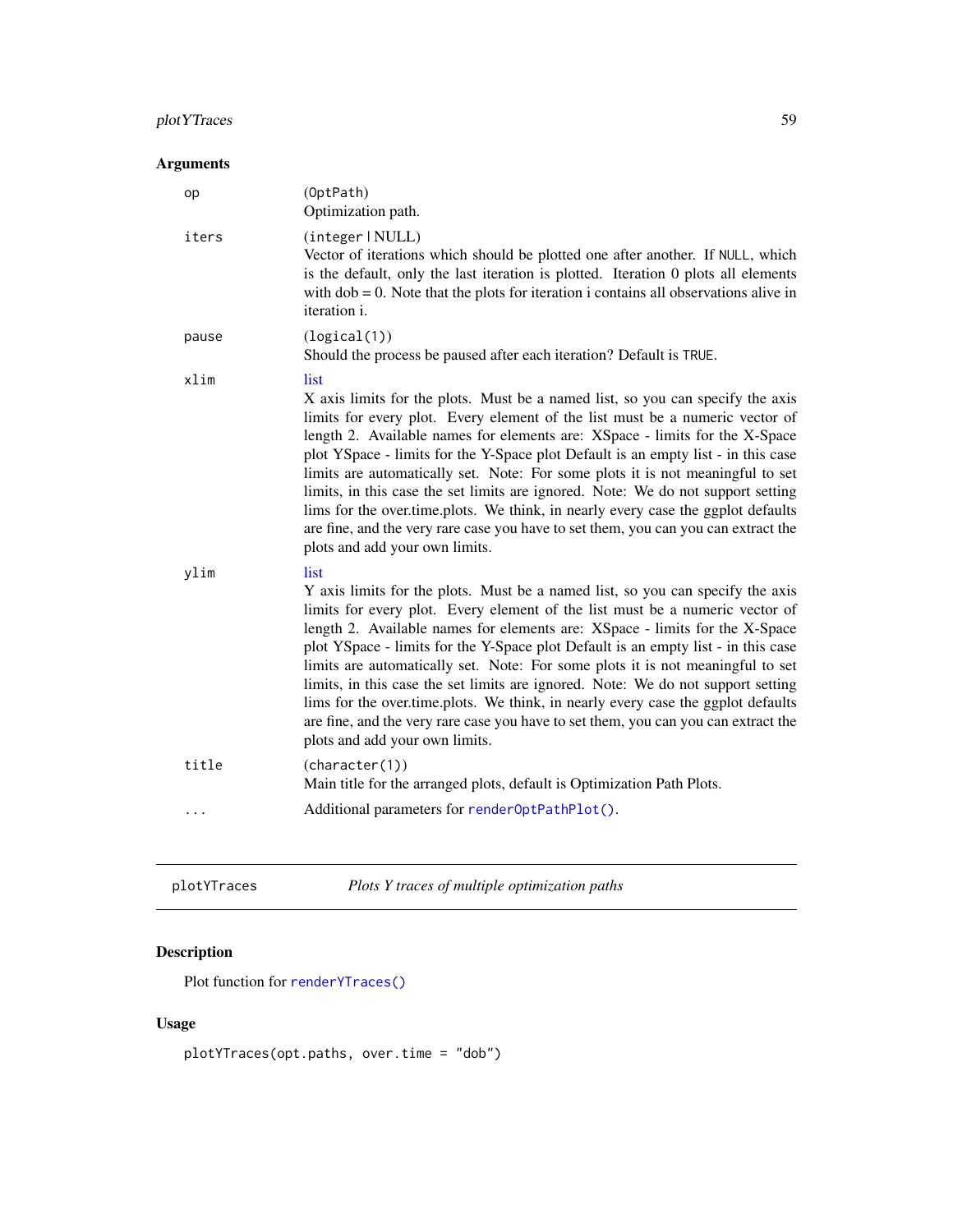### <span id="page-59-1"></span>Arguments

| opt.paths | list<br>List of OptPath objects                                                                                                                                                                                                                |
|-----------|------------------------------------------------------------------------------------------------------------------------------------------------------------------------------------------------------------------------------------------------|
| over.time | character<br>Should the traces be plotted versus the iteration number or the cumulated ex-<br>ecution time? For the later, the opt.path has to contain a extra column names<br>exectime. Possible values are dob and exectime, default is dob. |

# Value

[NULL](#page-0-0)

removeMissingValues *Removes all scalar NAs from a parameter setting list.*

#### Description

Removes all scalar NAs from a parameter setting list.

#### Usage

```
removeMissingValues(x)
```
#### Arguments

x [list](#page-0-0) List of parameter values.

# Value

```
list.
```
<span id="page-59-0"></span>renderOptPathPlot *Function for plotting optimization paths.*

# Description

Same as [plotOptPath\(\)](#page-57-0), but renders the plots for just 1 iteration and returns a list of plots instead of printing the plot. Useful, if you want to extract single plots or to edit the ggplots by yourself.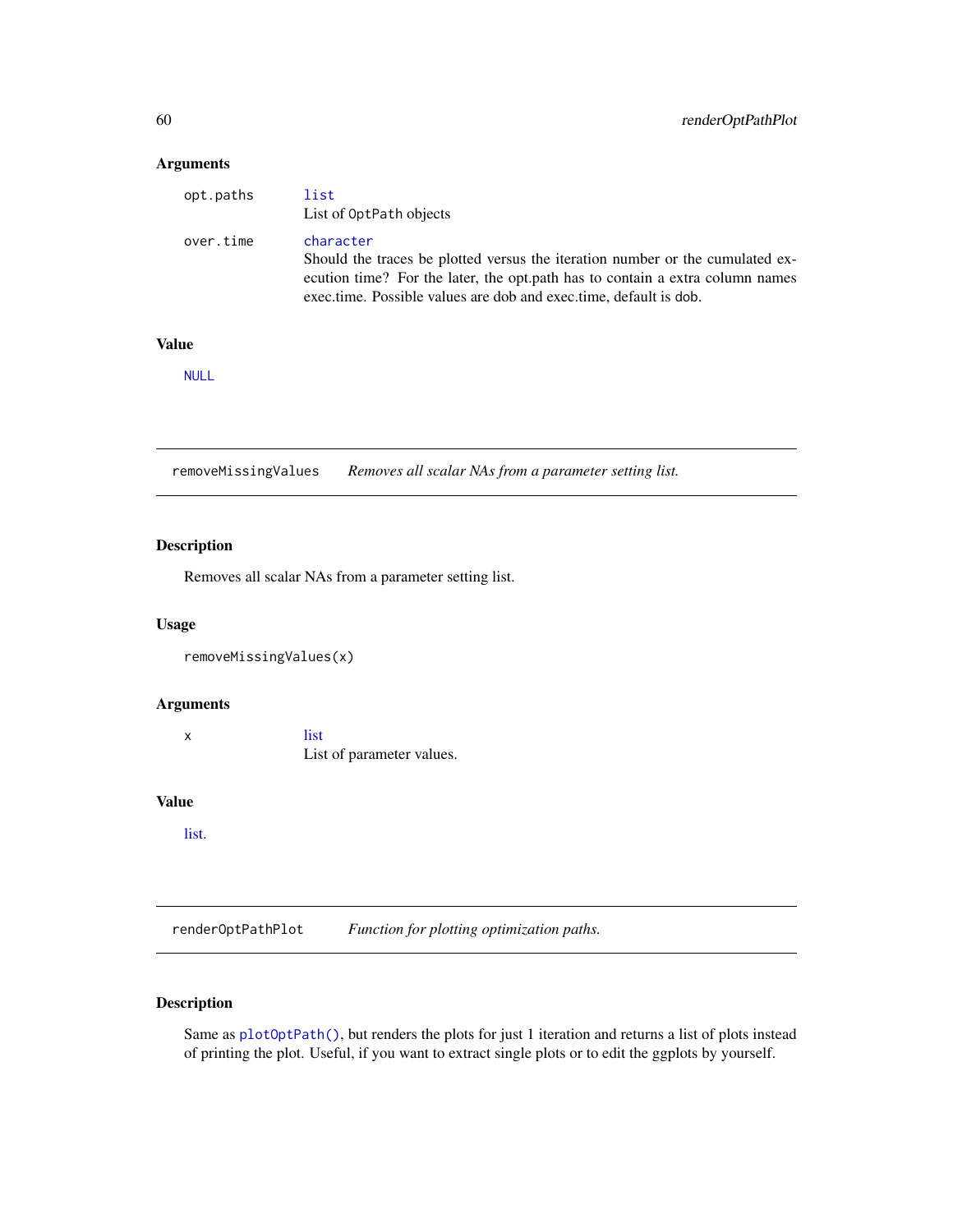# Usage

```
renderOptPathPlot(
  op,
  iter,
 x.over.time,
 y.over.time,
  contour.name = NULL,
 xlim = list(),ylim = list(),
 alpha = TRUE,log = NULL,colours = c("red", "blue", "green", "orange"),
  size.points = 3,
  size.lines = 1.5,
  impute.scale = 1,
  impute.value = "missing",
  scale = "std",ggplot. theme = ggplot2::theme(legend.position = "top"),
 market = NULL,subset.obs,
  subset.vars,
  subset.targets,
  short.x.names,
  short.y.names,
  short.rest.names
\mathcal{L}
```

| op          | OptPath<br>Optimization path.                                                                                                                                                                                                                                                                                                                                                                                                                                                                                                                                                                                                                                                                                                                                                                             |
|-------------|-----------------------------------------------------------------------------------------------------------------------------------------------------------------------------------------------------------------------------------------------------------------------------------------------------------------------------------------------------------------------------------------------------------------------------------------------------------------------------------------------------------------------------------------------------------------------------------------------------------------------------------------------------------------------------------------------------------------------------------------------------------------------------------------------------------|
| iter        | (integer(1))<br>Selected iteration of x to render plots for.                                                                                                                                                                                                                                                                                                                                                                                                                                                                                                                                                                                                                                                                                                                                              |
| x.over.time | (list NULL)<br>List of vectors of x-variables, either specified via name or id. If specified via<br>names, also extra measurements from the opt.path can be selected. Maximum<br>length for each vector is 5. For each list-element a line-plot iteration versus<br>variable is generated. If the vector has length $> 2$ only mean values per iteration<br>are plotted as lines, if vector has length 1 every point is plotted. Default is to<br>plot all variables into as few plots as possible. Note that discrete variables are<br>converted to numeric, if specified in the same vector with numerics. Moreover,<br>if more than 1 point per iteration exists, mean values are calculated. This is<br>also done for factor variables! We recommend you to specify this argument in a<br>useful way. |
| y.over.time | (list NULL)<br>List of vectors of y-variables, either specified via name or id. If specified via<br>names, also extra measurements from the opt.path can be selected. Maximum                                                                                                                                                                                                                                                                                                                                                                                                                                                                                                                                                                                                                             |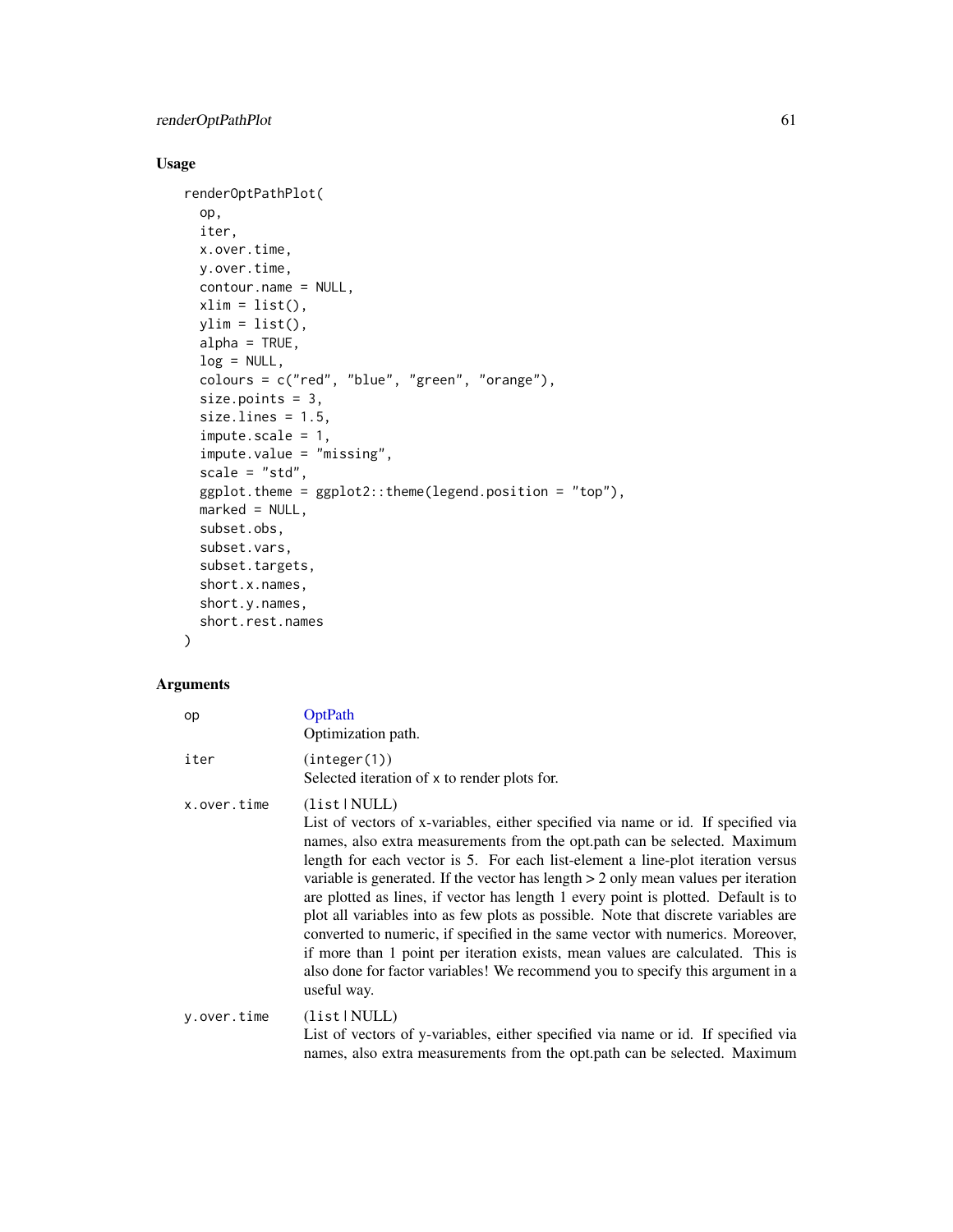<span id="page-61-0"></span>

| length for each vector is 5. For each list-element a line-plot iteration versus      |
|--------------------------------------------------------------------------------------|
| variable is generated. If the vector has length $> 2$ only mean values per iteration |
| are plotted as lines, if vector has length 1 every point is plotted. Default is to   |
| plot all variables into as few plots as possible. Note that discrete variables are   |
| converted to numeric, if specified in the same vector with numerics. Moreover,       |
| if more than 1 point per iteration exists, mean values are calculated. This is       |
| also done for factor variables! We recommend you to specify this argument in a       |
| useful way.                                                                          |
|                                                                                      |

contour.name (character(1) | NULL) It is possible to overlay the XSpace plot with an contour plot. This is only possible, if the XSpace has exact 2 numeric and 0 discrete variable. Consider subsetting your variables to use this feature! contour.name is the name of the target variable that will be used for the contour lines. Default is to use the first target variable, if it is possible to add contour lines.

xlim [list](#page-0-0) X axis limits for the plots. Must be a named list, so you can specify the axis limits for every plot. Every element of the list must be a numeric vector of length 2. Available names for elements are: XSpace - limits for the X-Space plot YSpace - limits for the Y-Space plot Default is an empty list - in this case limits are automatically set. Note: For some plots it is not meaningful to set limits, in this case the set limits are ignored. Note: We do not support setting lims for the over.time.plots. We think, in nearly every case the ggplot defaults are fine, and the very rare case you have to set them, you can you can extract the plots and add your own limits.

ylim [list](#page-0-0) Y axis limits for the plots. Must be a named list, so you can specify the axis limits for every plot. Every element of the list must be a numeric vector of length 2. Available names for elements are: XSpace - limits for the X-Space plot YSpace - limits for the Y-Space plot Default is an empty list - in this case limits are automatically set. Note: For some plots it is not meaningful to set limits, in this case the set limits are ignored. Note: We do not support setting lims for the over.time.plots. We think, in nearly every case the ggplot defaults are fine, and the very rare case you have to set them, you can you can extract the plots and add your own limits. alpha (logical(1)) Activates or deactivates the alpha fading for the plots. Default is TRUE. log [character](#page-0-0) Vector of variable names. All of this variable logarithmized in every plot. Default is NULL - no logarithm is applied. Note that, if an variable has only negative value, it is multiplied with -1. For variables with both positive and negative values you have to do your own data preprocessing.

colours (character(4)) Colours of the points/lines for the four point types init, seq, prob and marked. Default is red for init, blue for seq, green for prob and orange for marked. size.points (numeric(4) | NULL) Size of points in the plot, default is 3.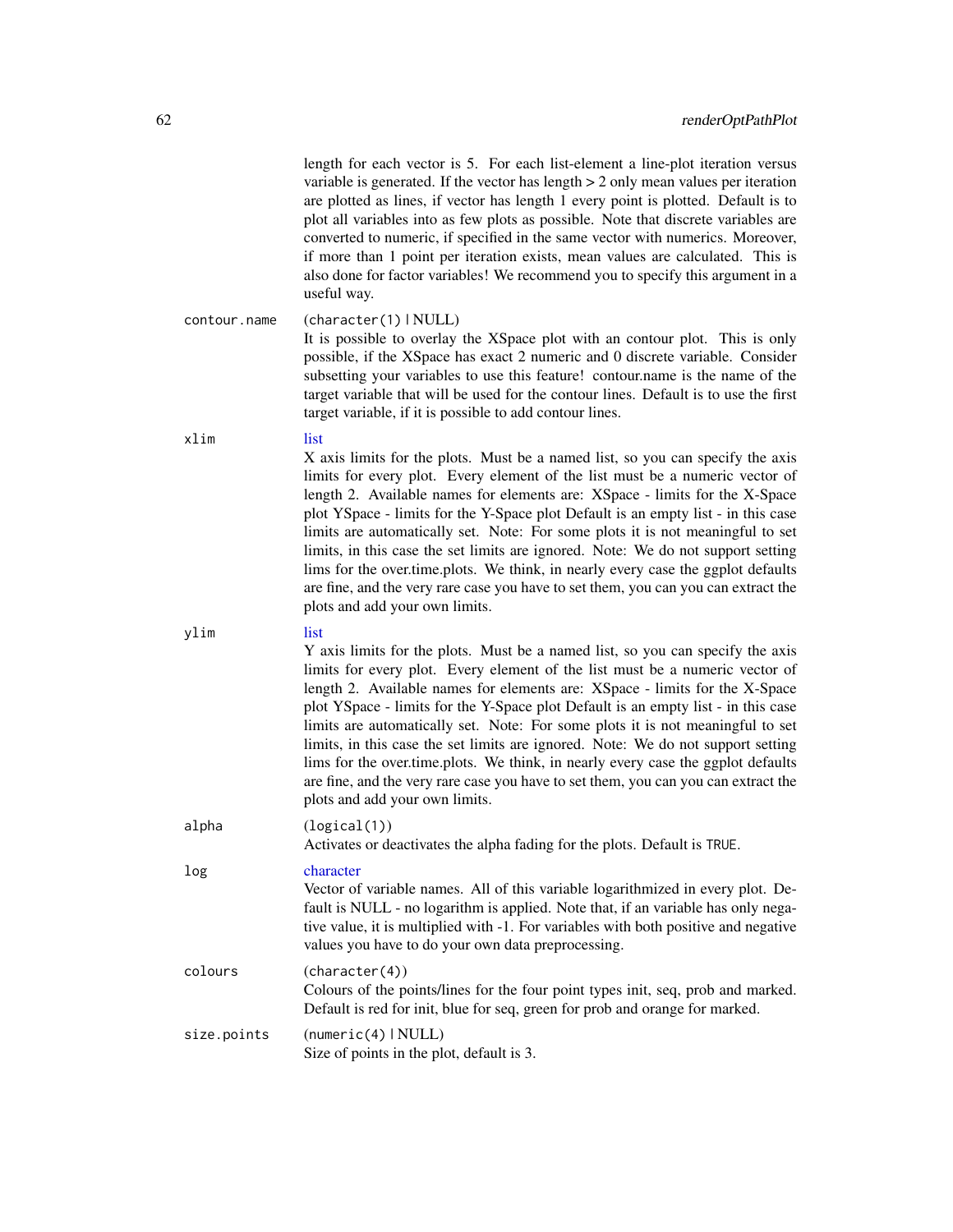| size.lines       | (numeric(4)   NULL)<br>Size of lines in the plots, default is 1.5.                                                                                                                                                                                                                                                                                                             |
|------------------|--------------------------------------------------------------------------------------------------------------------------------------------------------------------------------------------------------------------------------------------------------------------------------------------------------------------------------------------------------------------------------|
| impute.scale     | (numeric(1))<br>Numeric missing values will be replaced by max $+$ impute. scale $*$ (max $-min$ ).<br>Default is 1.                                                                                                                                                                                                                                                           |
| impute.value     | (character(1))<br>Factor missing values will be replaced by impute. value. Default is missing.                                                                                                                                                                                                                                                                                 |
| scale            | (character(1))<br>Parameter scale from the function GGally::ggparcoord() which is used for<br>the multiD-case. Default is std.                                                                                                                                                                                                                                                 |
| ggplot.theme     | Theme for the ggplots. Can be generated by ggplot2:: theme(). Default is<br>ggplot2:: theme(legend.position = "top").                                                                                                                                                                                                                                                          |
| marked           | (integer   character(1)   NULL)<br>"best" or indices of points that should be marked in the plots. If marked =<br>"best" the best point for single crit optimization respectively the pareto front<br>for multi crit optimization is marked. Default is NULL (no points are marked).                                                                                           |
| subset.obs       | integer<br>Vector of indices to subset of observations to be plotted, default is all observa-<br>tions. All indices must be available in the opt.path. But, to enable subsetting<br>over multiple iterations, not all indices must be available in the current itera-<br>tion. Indices not available in the current iteration will be ignored. Default is all<br>observations. |
| subset.vars      | (integer   character)<br>Subset of variables (x-variables) to be plotted. Either vector of indices or names.<br>Default is all variables.                                                                                                                                                                                                                                      |
|                  | subset.targets (integer   character)<br>Subset of target variables (y-variables) to be plotted. Either vector of indices or<br>names. Default is all variables                                                                                                                                                                                                                 |
| short.x.names    | character<br>Short names for x variables that are used as axis labels. Note you can only give<br>shortnames for variables you are using in subset. vars                                                                                                                                                                                                                        |
| short.y.names    | character<br>Short names for y variables that are used as axis labels. Note you can only give<br>shortnames for variables you are using in subset. targets                                                                                                                                                                                                                     |
| short.rest.names |                                                                                                                                                                                                                                                                                                                                                                                |
|                  | character<br>Short names for rest variables that are used as axis labels. Note you can only<br>give shortnames for variables you are used in x. over. time or y. over. time.                                                                                                                                                                                                   |

#### Value

List of plots. List has up to elements: plot.x: Plot for XSpace. If both X and Y are 1D, Plot for both plot.y: Plot for YSpace. If both X and Y are 1D, NULL. plot.x.over.time: List of plots for x over time. Can also be NULL. plot.y.over.time: List of plots for y over time. Can also be NULL.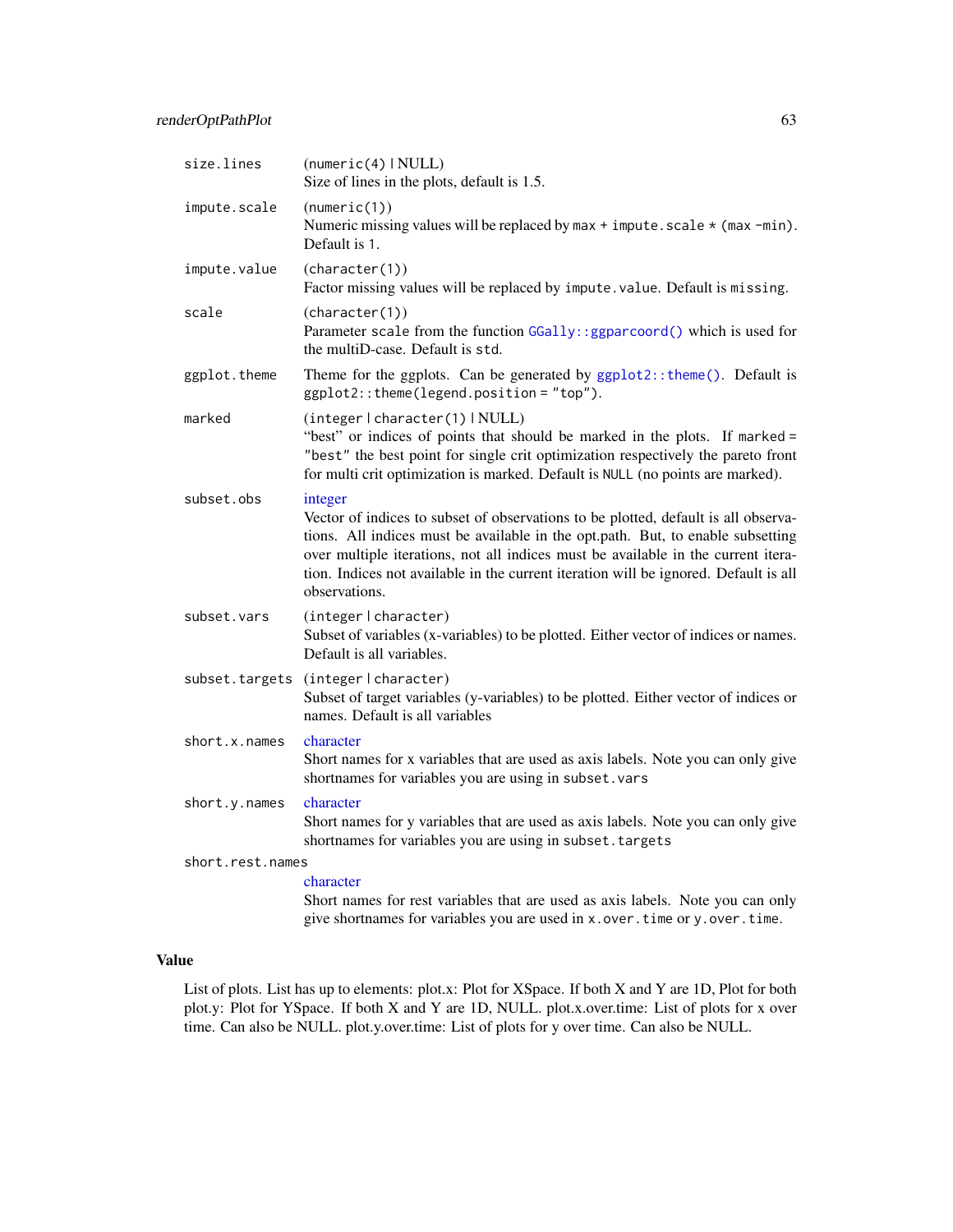<span id="page-63-1"></span><span id="page-63-0"></span>

# Description

Can be used for only single-objective optimization paths. Useful to compare runs of different algorithms on the same optimization problem. You can add your own ggplot layers to the resulting plot object.

# Usage

renderYTraces(opt.paths, over.time = "dob")

# Arguments

| opt.paths | $[OptPath()$ l list of $OptPath()$                                            |
|-----------|-------------------------------------------------------------------------------|
|           | $Object(s)$ to plot.                                                          |
| over.time | character                                                                     |
|           | Should the traces be plotted versus the iteration number or the cumulated ex- |
|           | ecution time? For the later, the opt.path has to contain a extra column names |
|           | exectime. Possible values are dob and exectime, default is dob.               |

#### Value

ggplot2 plot object

| repairPoint | Repairs values of numeric and integer parameters out side of con- |
|-------------|-------------------------------------------------------------------|
|             | straints.                                                         |

# Description

Clips values outside of box constraints to bounds.

# Usage

```
repairPoint(par.set, x, warn = FALSE)
```

| par.set      | ParamSet                                                                                                                     |  |
|--------------|------------------------------------------------------------------------------------------------------------------------------|--|
|              | Parameter set.                                                                                                               |  |
| $\mathsf{x}$ | list.                                                                                                                        |  |
|              | List of parameter values. Must be in correct order. Values corresponding to<br>non-numeric/integer types are left unchanged. |  |
| warn         | (logical(1))<br>Boolean indicating whether a warning should be printed each time a value is<br>repaired. Default is FALSE.   |  |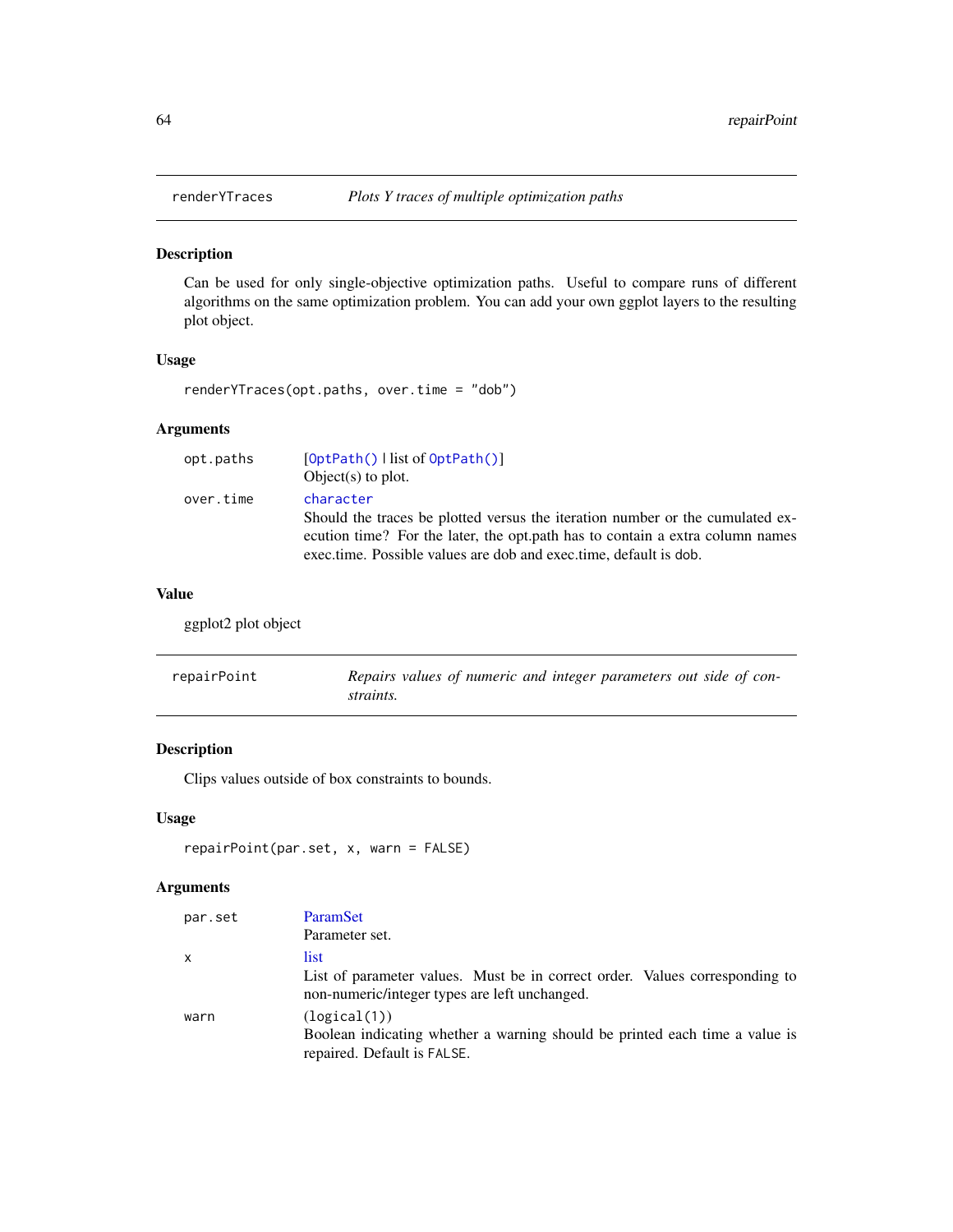# sample Value 65

#### Value

[list:](#page-0-0) List of repaired points.

sampleValue *Sample a random value from a parameter or a parameter set uniformly.*

# Description

Sample a random value from a parameter or a parameter set uniformly.

Dependent parameters whose requirements are not satisfied are represented by a scalar NA in the output.

#### Usage

```
sampleValue(par, discrete.names = FALSE, trafo = FALSE)
```
#### Arguments

| par                         | (Param   ParamSet)<br>Parameter or parameter set.                                                                  |
|-----------------------------|--------------------------------------------------------------------------------------------------------------------|
| discrete.names (logical(1)) | Should names be sampled for discrete parameters or values instead? Default is<br>code FALSE.                       |
| trafo                       | (logical(1))<br>Transform all parameters by using theirs respective transformation functions.<br>Default is FALSE. |

# Value

The return type is determined by the type of the parameter. For a set a named list of such values in the correct order is returned.

# Examples

```
# bounds are necessary here, can't sample with Inf bounds:
u = makeNumericParam("x", lower = 0, upper = 1)
# returns a random number between 0 and 1:
sampleValue(u)
p = makeDiscreteParam("x", values = c("a", "b", "c"))
# can be either "a", "b" or "c"
sampleValue(p)
p = makeIntegerVectorParam("x", len = 2, lower = 1, upper = 5)
# vector of two random integers between 1 and 5:
sampleValue(p)
```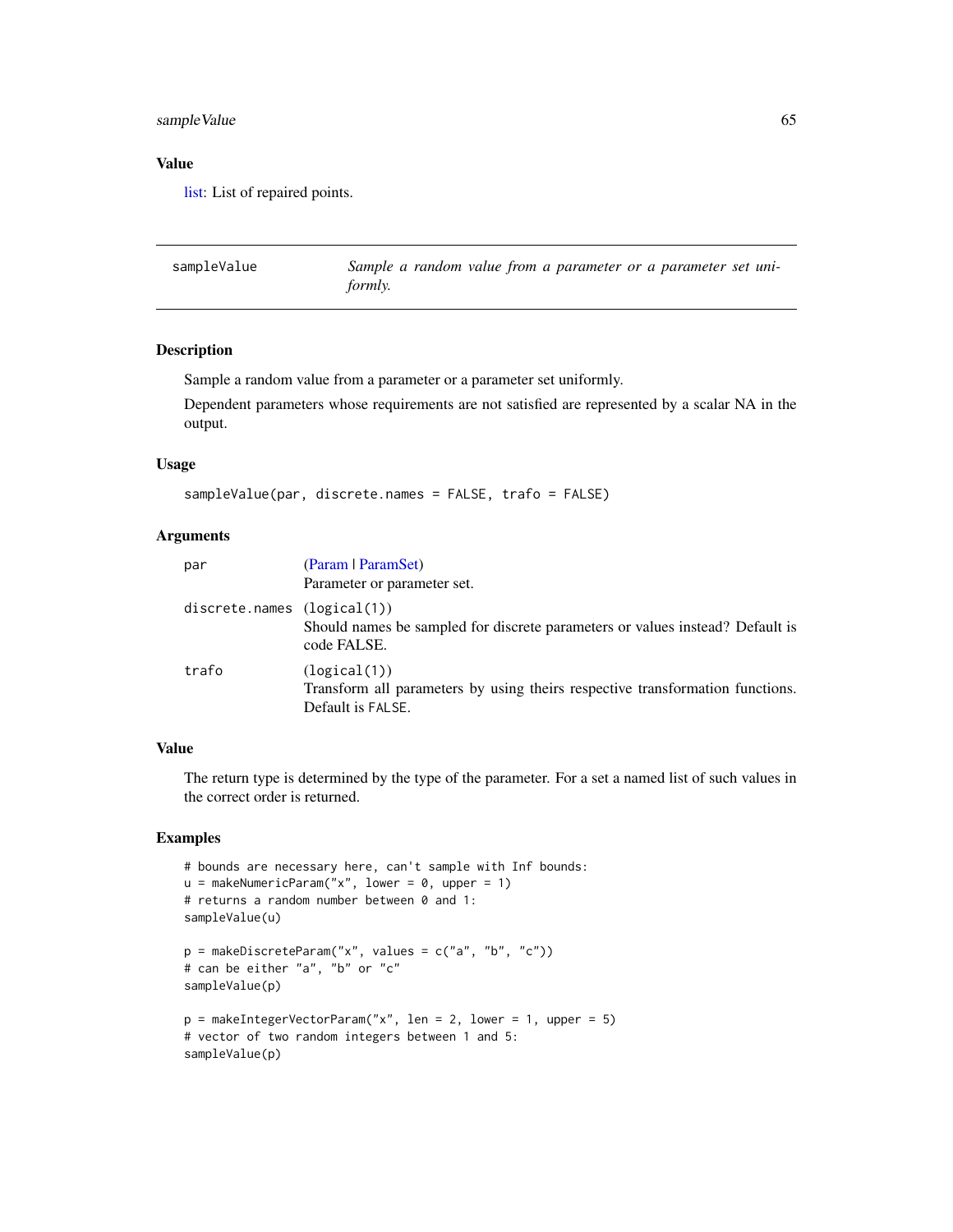```
ps = makeParamSet(
 makeNumericParam("x", lower = 1, upper = 10),
 makeIntegerParam("y", lower = 1, upper = 10),
 makeDiscreteParam("z", values = 1:2)
\mathcal{L}sampleValue(ps)
```

| sampleValues | Sample n random values from a parameter or a parameter set uni- |
|--------------|-----------------------------------------------------------------|
|              | formly.                                                         |

# Description

Sample n random values from a parameter or a parameter set uniformly.

Dependent parameters whose requirements are not satisfied are represented by a scalar NA in the output.

# Usage

```
sampleValues(par, n, discrete.names = FALSE, trafo = FALSE)
```
# Arguments

| par                         | (Param   ParamSet)<br>Parameter or parameter set.                                                                  |
|-----------------------------|--------------------------------------------------------------------------------------------------------------------|
| n                           | (integer(1))<br>Number of values.                                                                                  |
| discrete.names (logical(1)) | Should names be sampled for discrete parameters or values instead? Default is<br>code FALSE.                       |
| trafo                       | (logical(1))<br>Transform all parameters by using theirs respective transformation functions.<br>Default is FALSE. |

#### Value

list. For consistency always a list is returned.

# Examples

```
p = makeIntegerParam("x", lower = -10, upper = 10)sampleValues(p, 4)
p = makeNumericParam("x", lower = -10, upper = 10)
sampleValues(p, 4)
```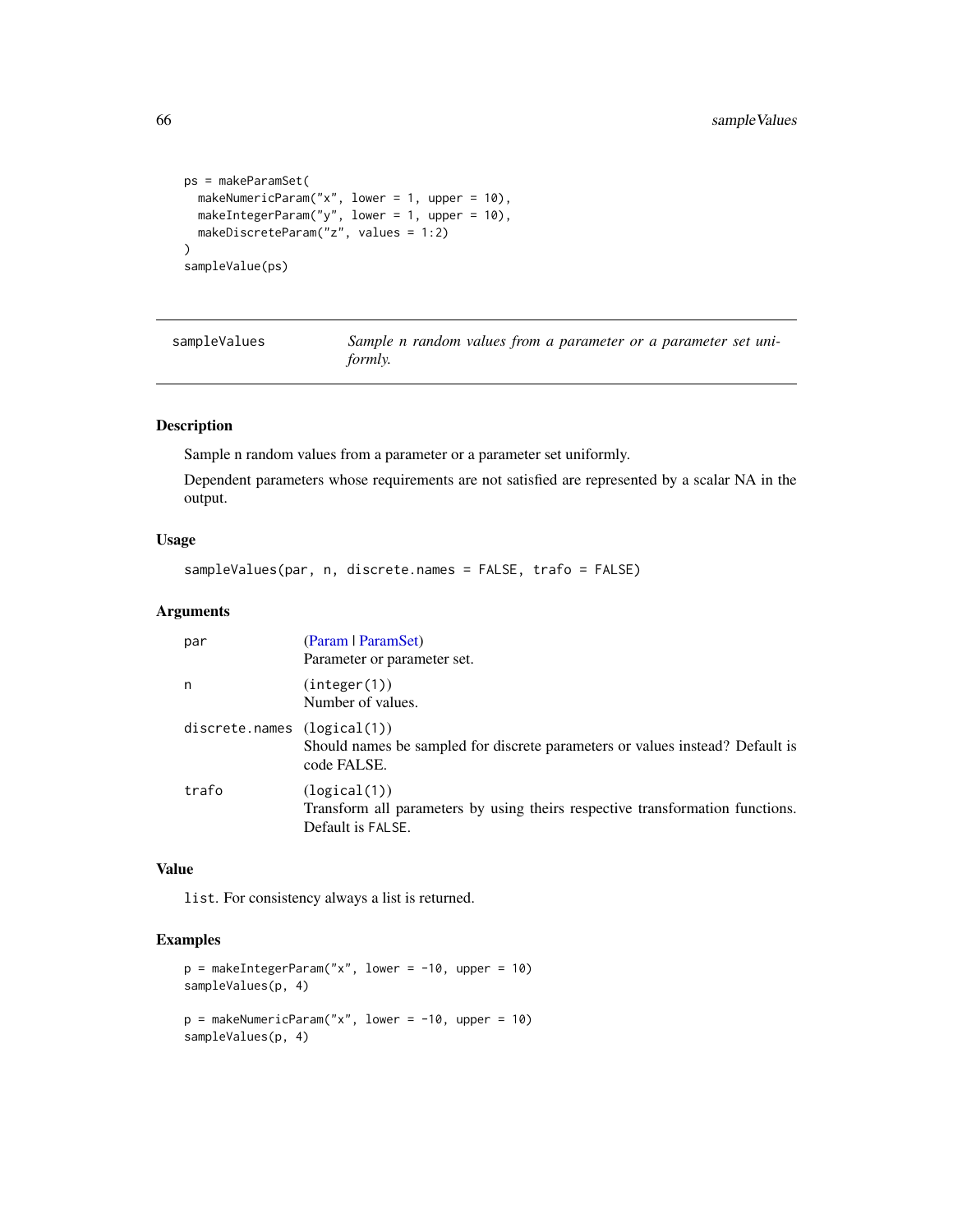# <span id="page-66-1"></span>setOptPathElDOB 67

```
p = makeLogicalParam("x")
sampleValues(p, 4)
ps = makeParamSet(
 makeNumericParam("u", lower = 1, upper = 10),
 makeIntegerParam("v", lower = 1, upper = 10),
 makeDiscreteParam("w", values = 1:2)
\mathcal{L}sampleValues(ps, 2)
```
<span id="page-66-0"></span>setOptPathElDOB *Set the dates of birth of parameter values, in-place.*

#### Description

Set the dates of birth of parameter values, in-place.

# Usage

setOptPathElDOB(op, index, dob)

# Arguments

| op    | <b>OptPath</b><br>Optimization path.                             |
|-------|------------------------------------------------------------------|
| index | integer<br>Vector of indices of elements.                        |
| dob   | integer<br>Dates of birth, single value or same length of index. |

# Value

Nothing.

# See Also

Other optpath: [OptPath](#page-49-0), [addOptPathEl\(](#page-2-0)), [getOptPathBestIndex\(](#page-20-0)), [getOptPathCols\(](#page-22-0)), [getOptPathCol\(](#page-21-0)), [getOptPathDOB\(](#page-23-1)), [getOptPathEOL\(](#page-24-0)), [getOptPathEl\(](#page-23-0)), [getOptPathErrorMessages\(](#page-25-0)), [getOptPathExecTimes\(](#page-26-0)), [getOptPathLength\(](#page-26-1)), [getOptPathParetoFront\(](#page-27-0)), [getOptPathX\(](#page-28-0)), [getOptPathY\(](#page-29-0)), [setOptPathElEOL\(](#page-67-0))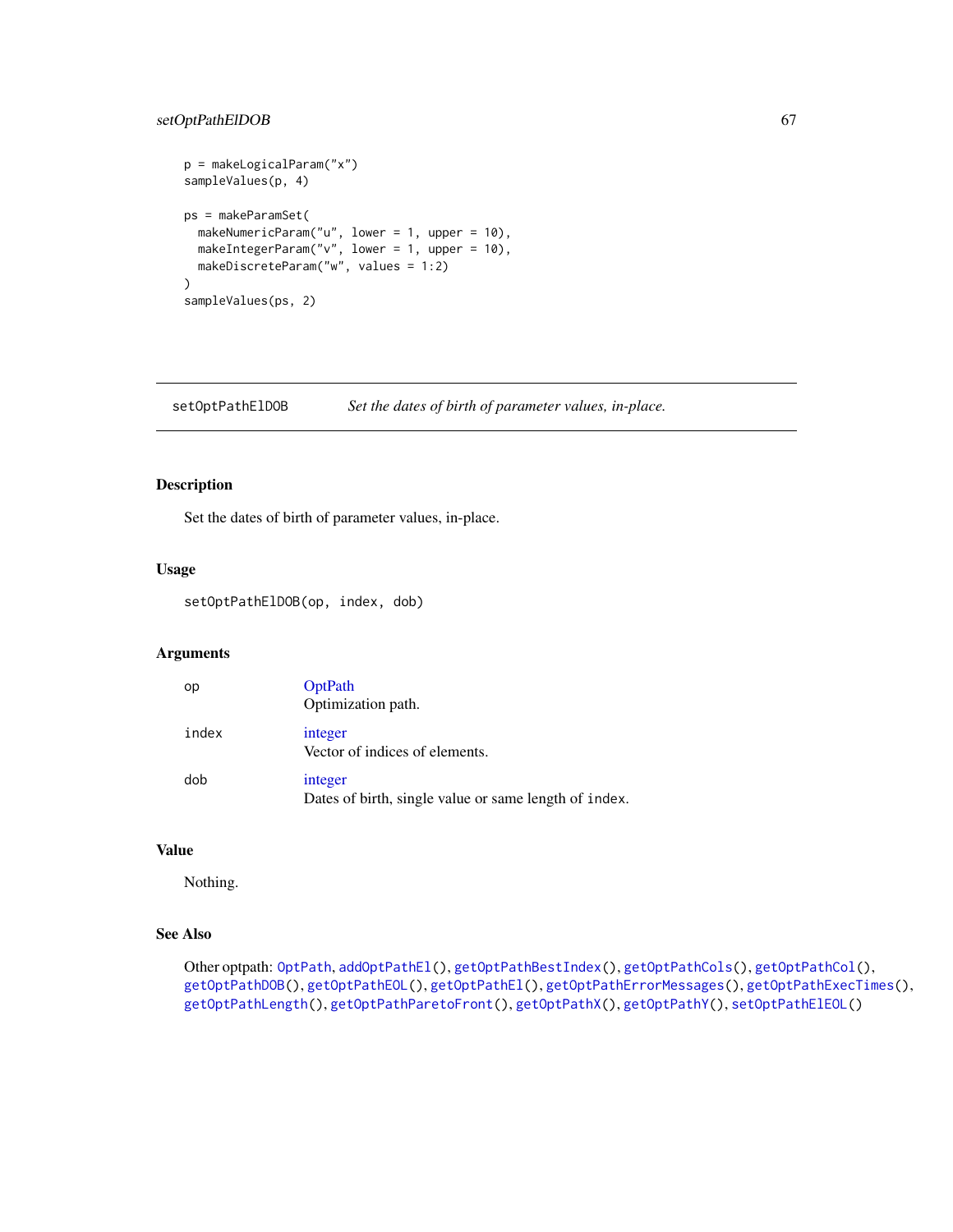<span id="page-67-1"></span><span id="page-67-0"></span>

### Description

Set the end of life dates of parameter values, in-place.

#### Usage

```
setOptPathElEOL(op, index, eol)
```
#### Arguments

| op    | OptPath<br>Optimization path.                               |
|-------|-------------------------------------------------------------|
| index | integer<br>Vector of indices of elements.                   |
| eol   | integer<br>EOL dates, single value or same length of index. |

# Value

Nothing.

# See Also

```
Other optpath: OptPath, addOptPathEl(), getOptPathBestIndex(), getOptPathCols(), getOptPathCol(),
getOptPathDOB(), getOptPathEOL(), getOptPathEl(), getOptPathErrorMessages(), getOptPathExecTimes(),
getOptPathLength(), getOptPathParetoFront(), getOptPathX(), getOptPathY(), setOptPathElDOB()
```
setValueCNames *Set components names for vector names*

#### Description

If param has cnames set component names in a value. Otherwise x is left unchanged.

### Usage

setValueCNames(par, x)

| par | (Param   ParamSet)                                                            |
|-----|-------------------------------------------------------------------------------|
|     | Parameter or parameter set.                                                   |
|     | (any)                                                                         |
|     | Param value(s). For a parameter set this must be a list in the correct order. |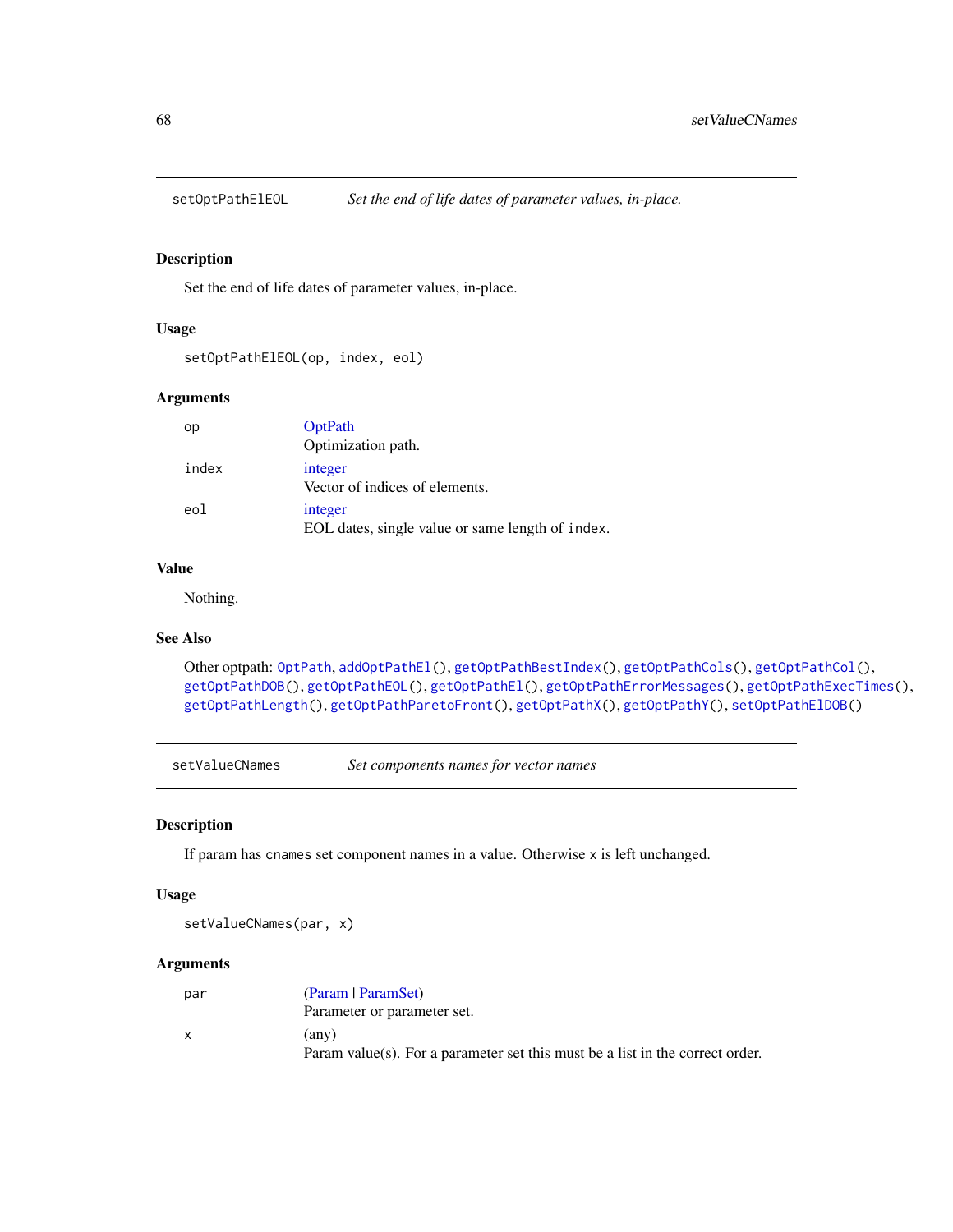# trafoOptPath 69

# Value

x with changed names.

<span id="page-68-0"></span>trafoOptPath *Transform optimization path.*

# Description

Transform optimization path with associated transformation functions of parameters. Can only be done when x values where added "untransformed".

### Usage

trafoOptPath(opt.path)

#### Arguments

| opt.path | [0ptPath()]        |
|----------|--------------------|
|          | Optimization path. |

# Value

# [OptPath\(\)](#page-49-0) .

# Examples

```
ps = makeParamSet(
  makeIntegerParam("u", trafo = function(x) 2 * x),
  makeNumericVectorParam("v", len = 2, trafo = function(x) x / sum(x)),
  makeDiscreteParam("w", values = c("a", "b"))
)
op = makeOptPathDF(ps, y.names = "y", minimize = TRUE)
addOptPathEl(op, x = list(3, c(2, 4), "a"), y = 0, dob = 1, eol = 1)addOptPathEl(op, x = list(4, c(5, 3), "b"), y = 2, dob = 5, eol = 7)as.data.frame(op)
op = trafoOptPath(op)
as.data.frame(op)
```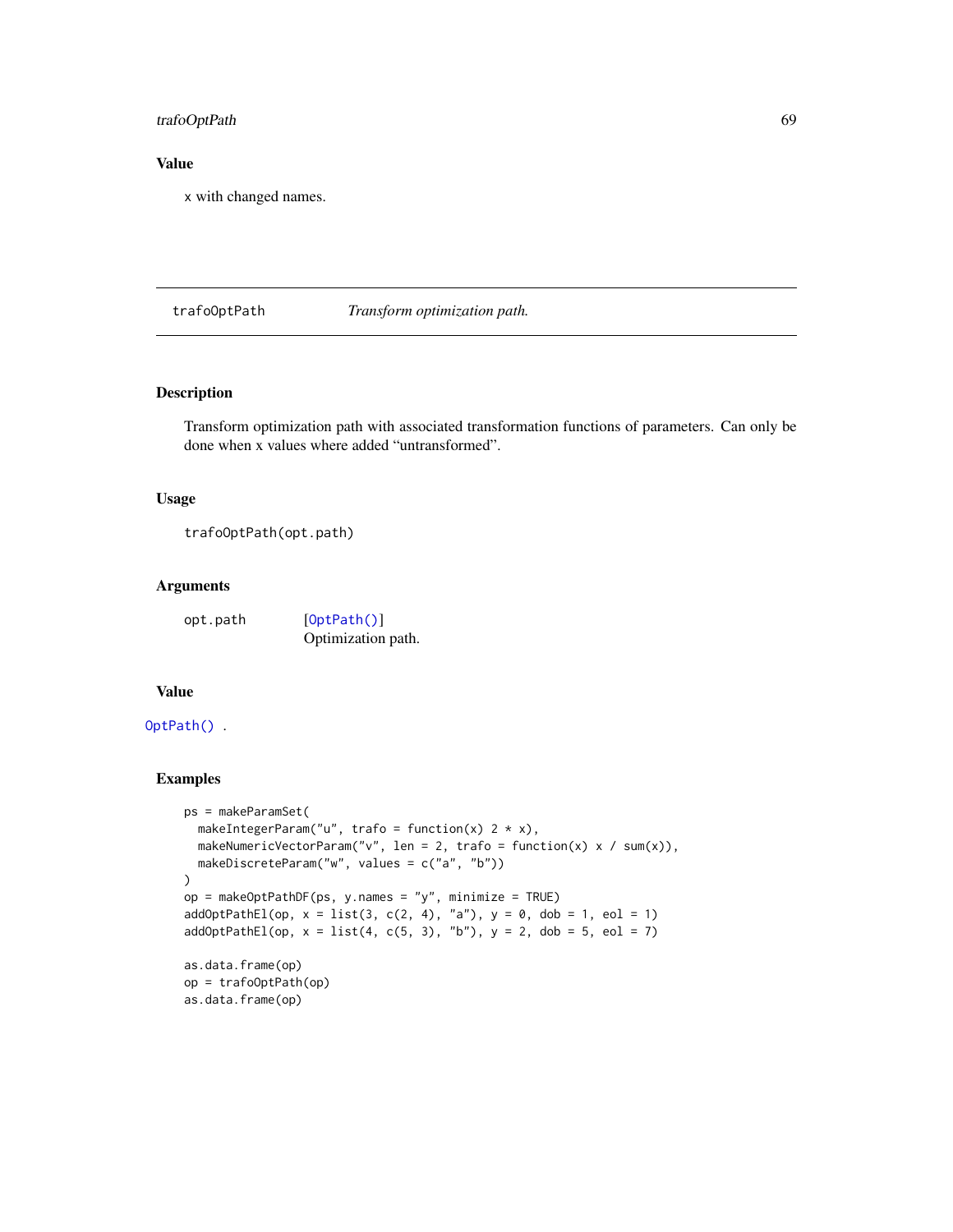#### Description

Transform a value with associated transformation function(s).

#### Usage

```
trafoValue(par, x)
```
# Arguments

| par | (Param   ParamSet)<br>Parameter or parameter set.                                                                                                                                                                                                 |
|-----|---------------------------------------------------------------------------------------------------------------------------------------------------------------------------------------------------------------------------------------------------|
| x   | (any)<br>Single value to check. For a parameter set this must be a list. If the list is<br>unnamed (not recommended) it must be in the same order as the param set. If it<br>is named, its names must match the parameter names in the parameter. |

#### Value

Transformed value.

# Examples

```
# transform simple parameter:
p = makeNumericParam(id = "x", trafo = function(x) x^2)
trafoValue(p, 2)
# for a parameter set different transformation functions are possible:
ps = makeParamSet(
 makeIntegerParam("u", trafo = function(x) 2 * x),
 makeNumericVectorParam("v", len = 2, trafo = function(x) x / sum(x)),
 makeDiscreteParam("w", values = c("a", "b"))
)
# now the values of "u" and "v" are transformed:
trafoValue(ps, list(3, c(2, 4), "a"))
```
updateParVals *Insert par.vals to old ones with meeting requirements*

#### Description

Update the values of a given parameter setting with a new parameter setting. Settings that do not meet the requirements anymore will be deleted from the first given parameter setting. Default values of the Param Set are respected to check if the new param settings meet the requirements.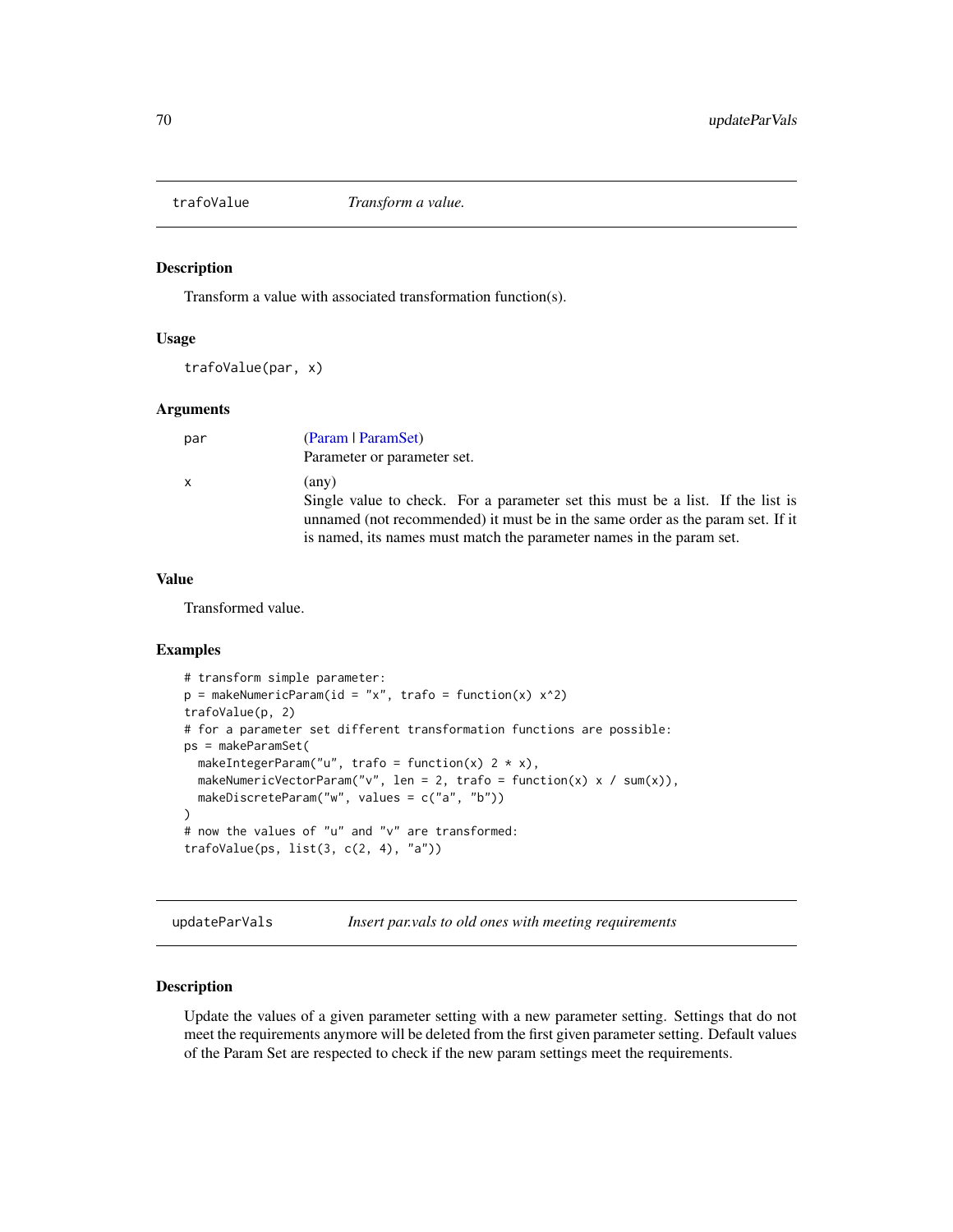# updateParVals 71

# Usage

updateParVals(par.set, old.par.vals, new.par.vals, warn = FALSE)

# Arguments

| par.set      | <b>ParamSet</b><br>Parameter set.                                                                                    |
|--------------|----------------------------------------------------------------------------------------------------------------------|
| old.par.vals | list<br>Param Values to be updated.                                                                                  |
| new.par.vals | list.<br>New Param Values to update the old.par.vals.                                                                |
| warn         | logical<br>Whether a warning should be shown, if a param setting from old. par vals is<br>dropped. Default is FALSE. |

# Value

[list](#page-0-0).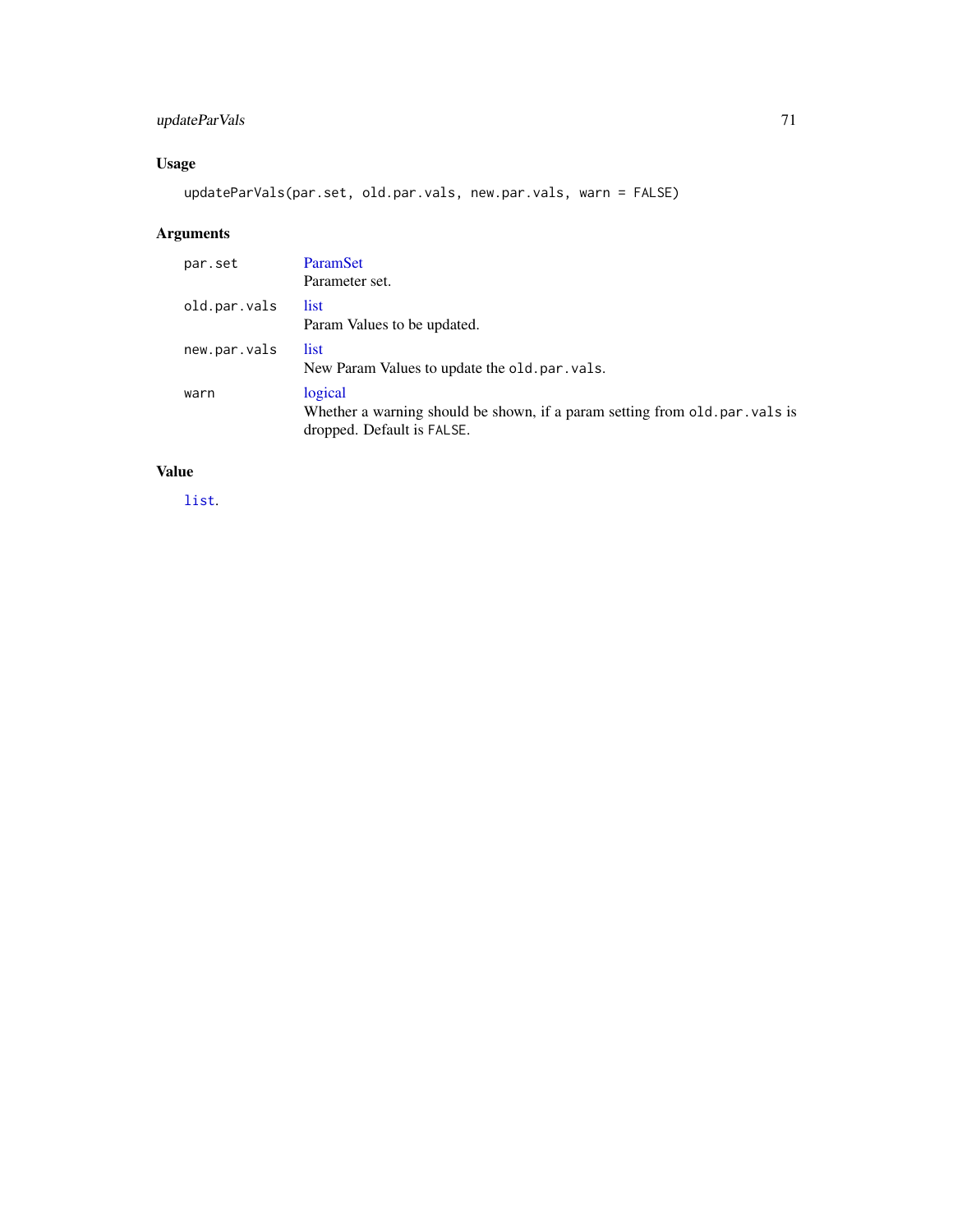# **Index**

addOptPathEl, [3,](#page-2-1) *[21](#page-20-1)[–30](#page-29-1)*, *[52](#page-51-1)*, *[67,](#page-66-1) [68](#page-67-1)* addOptPathEl(), *[50](#page-49-1)* any, *[9](#page-8-0)* as.data.frame.OptPathDF, [5](#page-4-0) base::sprintf(), *[57](#page-56-0)* BBmisc::convertDataFrameCols(), *[5](#page-4-0)*, *[8](#page-7-0)*, *[13](#page-12-0)*, *[16,](#page-15-0) [17](#page-16-0)* character, *[6](#page-5-0)*, *[9](#page-8-0)*, *[23](#page-22-1)*, *[26](#page-25-1)*, *[28](#page-27-1)*, *[30,](#page-29-1) [31](#page-30-0)*, *[34](#page-33-0)*, *[36](#page-35-0)*, *[49](#page-48-1)*, *[51](#page-50-0)*, *[60](#page-59-1)*, *[62](#page-61-0)[–64](#page-63-1)* checkParamSet, [6](#page-5-0) convertParamSetToIrace, [7](#page-6-0) data.frame, *[6](#page-5-0)*, *[14](#page-13-0)*, *[16](#page-15-0)[–18](#page-17-0)*, *[23](#page-22-1)*, *[29](#page-28-1)*, *[58](#page-57-1)* dfRowsToList, [7](#page-6-0) dfRowToList *(*dfRowsToList*)*, [7](#page-6-0)

discreteNameToValue, [8](#page-7-0) discreteValueToName, [9](#page-8-0) dropParams, [10](#page-9-1)

eaf::eafplot(), *[57,](#page-56-0) [58](#page-57-1)* environment, *[51](#page-50-0)* evaluateParamExpressions, [10](#page-9-1) evaluateParamExpressions(), *[52](#page-51-1)*

filterParams, [11](#page-10-0) filterParamsDiscrete *(*filterParams*)*, [11](#page-10-0) filterParamsNumeric *(*filterParams*)*, [11](#page-10-0)

```
generateDesign, 13
generateDesign(), 15
generateDesignOfDefaults, 15
generateGridDesign, 16
generateGridDesign(), 15
generateRandomDesign, 17
generateRandomDesign(), 15
getDefaults, 18
getLower, 19
getOptPathBestIndex, 4, 21, 22–30, 52, 67,
        68
```
getOptPathCol, *[4](#page-3-0)*, *[21](#page-20-1)*, [22,](#page-21-1) *[23](#page-22-1)[–30](#page-29-1)*, *[52](#page-51-1)*, *[67,](#page-66-1) [68](#page-67-1)* getOptPathCols, *[4](#page-3-0)*, *[21,](#page-20-1) [22](#page-21-1)*, [23,](#page-22-1) *[24](#page-23-2)[–30](#page-29-1)*, *[52](#page-51-1)*, *[67,](#page-66-1) [68](#page-67-1)* getOptPathDOB, *[4](#page-3-0)*, *[21](#page-20-1)[–23](#page-22-1)*, [24,](#page-23-2) *[25](#page-24-1)[–30](#page-29-1)*, *[52](#page-51-1)*, *[67,](#page-66-1) [68](#page-67-1)* getOptPathEl, *[4](#page-3-0)*, *[21](#page-20-1)[–24](#page-23-2)*, [24,](#page-23-2) *[26–](#page-25-1)[30](#page-29-1)*, *[52](#page-51-1)*, *[67,](#page-66-1) [68](#page-67-1)* getOptPathEl(), *[50](#page-49-1)* getOptPathEOL, *[4](#page-3-0)*, *[21](#page-20-1)[–25](#page-24-1)*, [25,](#page-24-1) *[26](#page-25-1)[–30](#page-29-1)*, *[52](#page-51-1)*, *[67,](#page-66-1) [68](#page-67-1)* getOptPathErrorMessages, *[4](#page-3-0)*, *[21](#page-20-1)[–26](#page-25-1)*, [26,](#page-25-1) *[27](#page-26-2)[–30](#page-29-1)*, *[52](#page-51-1)*, *[67,](#page-66-1) [68](#page-67-1)* getOptPathExecTimes, *[4](#page-3-0)*, *[21](#page-20-1)[–26](#page-25-1)*, [27,](#page-26-2) *[28](#page-27-1)[–30](#page-29-1)*, *[52](#page-51-1)*, *[67,](#page-66-1) [68](#page-67-1)* getOptPathLength, *[4](#page-3-0)*, *[21](#page-20-1)[–27](#page-26-2)*, [27,](#page-26-2) *[29,](#page-28-1) [30](#page-29-1)*, *[52](#page-51-1)*, *[67,](#page-66-1) [68](#page-67-1)* getOptPathParetoFront, *[4](#page-3-0)*, *[21](#page-20-1)[–28](#page-27-1)*, [28,](#page-27-1) *[30](#page-29-1)*, *[52](#page-51-1)*, *[67,](#page-66-1) [68](#page-67-1)* getOptPathX, *[4](#page-3-0)*, *[21](#page-20-1)[–29](#page-28-1)*, [29,](#page-28-1) *[30](#page-29-1)*, *[52](#page-51-1)*, *[67,](#page-66-1) [68](#page-67-1)* getOptPathY, *[4](#page-3-0)*, *[21](#page-20-1)[–30](#page-29-1)*, [30,](#page-29-1) *[52](#page-51-1)*, *[67,](#page-66-1) [68](#page-67-1)* getParamIds, [31](#page-30-0) getParamLengths, [31](#page-30-0) getParamNr, [32](#page-31-0) getParamSet, [33](#page-32-0) getParamTypeCounts, [33](#page-32-0) getParamTypes, [34](#page-33-0) getRequirements, [35](#page-34-0) getTypeStrings, [35](#page-34-0) getTypeStringsAll *(*getTypeStrings*)*, [35](#page-34-0) getTypeStringsCharacter *(*getTypeStrings*)*, [35](#page-34-0) getTypeStringsDiscrete *(*getTypeStrings*)*, [35](#page-34-0) getTypeStringsInteger *(*getTypeStrings*)*, [35](#page-34-0) getTypeStringsLogical *(*getTypeStrings*)*, [35](#page-34-0) getTypeStringsNumeric *(*getTypeStrings*)*, [35](#page-34-0) getTypeStringsNumericStrict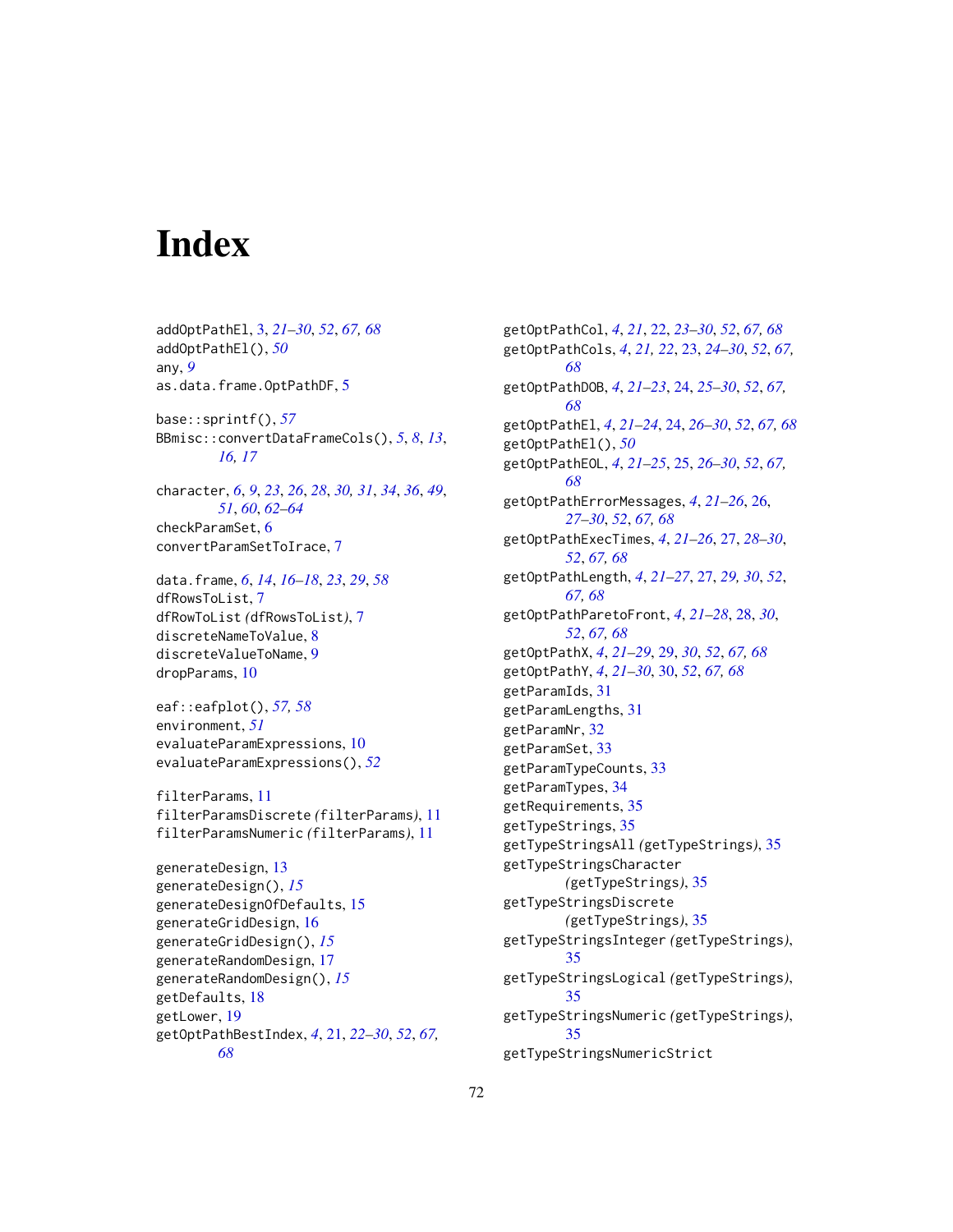## $I<sub>N</sub>$   $I<sub>3</sub>$   $I<sub>3</sub>$   $I<sub>4</sub>$   $I<sub>5</sub>$   $I<sub>6</sub>$   $I<sub>7</sub>$   $I<sub>8</sub>$   $I<sub>9</sub>$   $I<sub>9</sub>$   $I<sub>9</sub>$   $I<sub>9</sub>$   $I<sub>9</sub>$   $I<sub>9</sub>$   $I<sub>9</sub>$   $I<sub>9</sub>$   $I<sub>9</sub>$   $I<sub>9</sub>$   $I<sub>9</sub>$   $I<sub>9</sub>$   $I$

```
(getTypeStrings), 35
getUpper (getLower), 19
getValues (getLower), 19
GGally::ggparcoord(), 63
ggplot2::theme(), 63
hasCharacter (hasType), 39
hasDiscrete (hasType), 39
hasExpression, 36
hasFiniteBoxConstraints, 37
hasForbidden, 37
hasInteger (hasType), 39
hasLogical (hasType), 39
hasNumeric (hasType), 39
hasRequires, 38
hasTrafo, 38
hasType, 39
integer, 6, 21–30, 32, 63, 67, 68
irace::readParameters(), 7
isCharacter (isType), 43
isCharacterTypeString (isTypeString), 43
isDiscrete (isType), 43
isDiscreteTypeString (isTypeString), 43
isEmpty, 39
isFeasible, 40
isForbidden, 41
isInteger (isType), 43
isIntegerTypeString (isTypeString), 43
isLogical (isType), 43
isLogicalTypeString (isTypeString), 43
isNumeric (isType), 43
isNumericTypeString (isTypeString), 43
isRequiresOk, 41
isSpecialValue, 42
isType, 43
isTypeString, 43
isVector, 44
isVectorTypeString (isTypeString), 43
```

```
LearnerParam, 45
LearnerParam(), 48
lhs::geneticLHS(), 14
lhs::improvedLHS(), 14
lhs::maximinLHS(), 14
lhs::optAugmentLHS(), 14
lhs::optimumLHS(), 14
lhs::randomLHS(), 13, 14
```
list, *[6](#page-5-0)*, *[8](#page-7-0)*, *[10](#page-9-0)*, *[19,](#page-18-0) [20](#page-19-0)*, *[32,](#page-31-0) [33](#page-32-0)*, *[37](#page-36-0)*, *[59,](#page-58-0) [60](#page-59-0)*, *[62](#page-61-0)*, *[64,](#page-63-0) [65](#page-64-0)*, *[71](#page-70-0)* list(), *[7](#page-6-0)* listToDfOneRow, [48](#page-47-0) logical, *[51](#page-50-0)*, *[71](#page-70-0)*

makeCharacterParam *(*Param*)*, [52](#page-51-0) makeCharacterVectorParam *(*Param*)*, [52](#page-51-0) makeDiscreteLearnerParam *(*LearnerParam*)*, [45](#page-44-0) makeDiscreteParam *(*Param*)*, [52](#page-51-0) makeDiscreteVectorLearnerParam *(*LearnerParam*)*, [45](#page-44-0) makeDiscreteVectorParam *(*Param*)*, [52](#page-51-0) makeFunctionLearnerParam *(*LearnerParam*)*, [45](#page-44-0) makeFunctionParam *(*Param*)*, [52](#page-51-0) makeIntegerLearnerParam *(*LearnerParam*)*, [45](#page-44-0) makeIntegerParam *(*Param*)*, [52](#page-51-0) makeIntegerVectorLearnerParam *(*LearnerParam*)*, [45](#page-44-0) makeIntegerVectorParam *(*Param*)*, [52](#page-51-0) makeLogicalLearnerParam *(*LearnerParam*)*, [45](#page-44-0) makeLogicalParam *(*Param*)*, [52](#page-51-0) makeLogicalVectorLearnerParam *(*LearnerParam*)*, [45](#page-44-0) makeLogicalVectorParam *(*Param*)*, [52](#page-51-0) makeNumericLearnerParam *(*LearnerParam*)*, [45](#page-44-0) makeNumericParam *(*Param*)*, [52](#page-51-0) makeNumericParamSet *(*makeParamSet*)*, [49](#page-48-0) makeNumericVectorLearnerParam *(*LearnerParam*)*, [45](#page-44-0) makeNumericVectorParam *(*Param*)*, [52](#page-51-0) makeOptPathDF *(*OptPath*)*, [50](#page-49-0) makeParamSet, [49](#page-48-0) makeUntypedLearnerParam *(*LearnerParam*)*, [45](#page-44-0) makeUntypedParam *(*Param*)*, [52](#page-51-0)

NULL, *[60](#page-59-0)* numeric, *[27](#page-26-0)*, *[50](#page-49-0)*

OptPath, *[4](#page-3-0)*, *[21](#page-20-0)[–30](#page-29-0)*, [50,](#page-49-0) *[61](#page-60-0)*, *[67,](#page-66-0) [68](#page-67-0)* OptPath(), *[6](#page-5-0)*, *[25](#page-24-0)*, *[64](#page-63-0)*, *[69](#page-68-0)* OptPathDF *(*OptPath*)*, [50](#page-49-0) OptPathDF(), *[8](#page-7-0)*